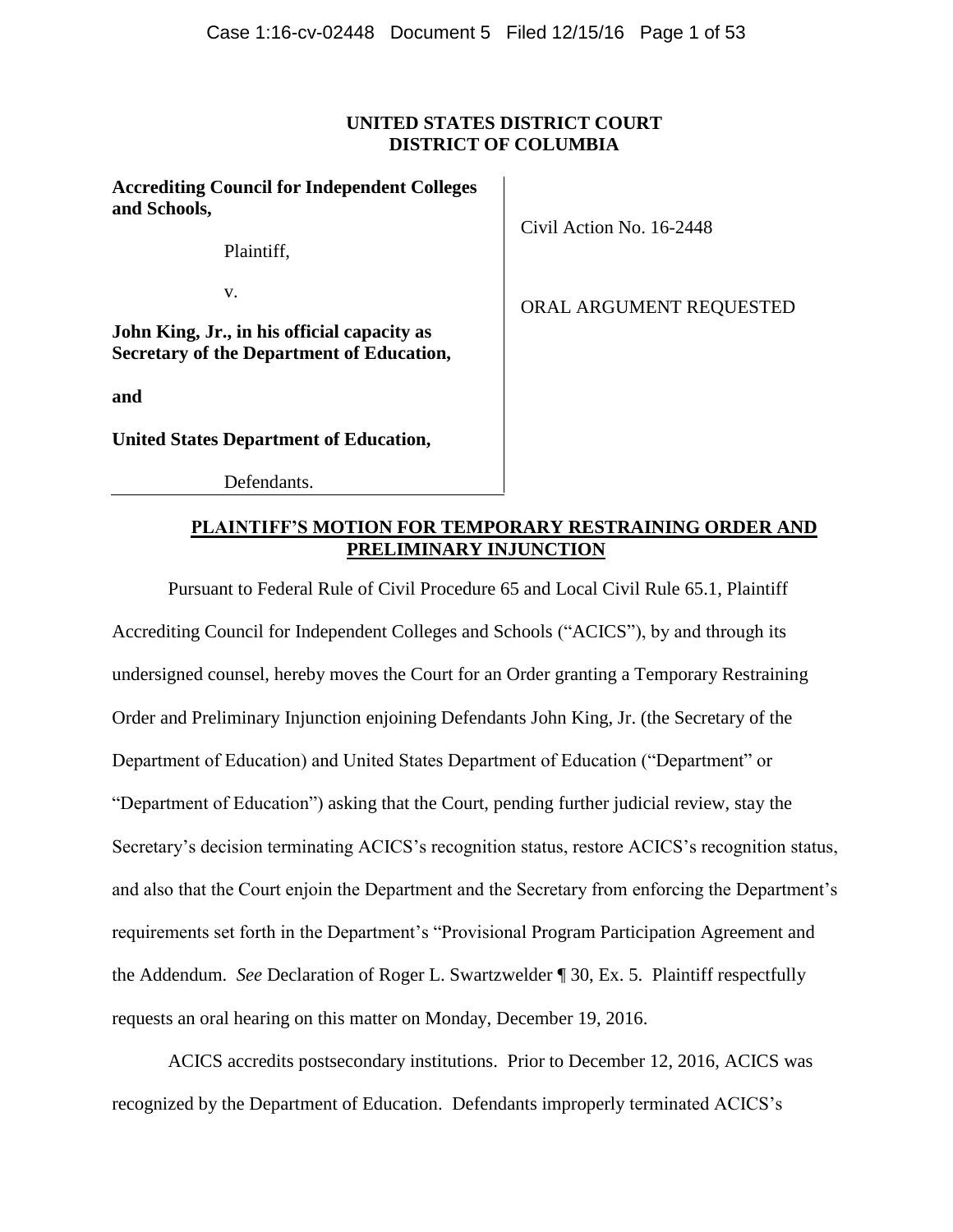#### Case 1:16-cv-02448 Document 5 Filed 12/15/16 Page 2 of 53

recognition status through an agency review process that violated the Administrative Procedure Act. Defendants' unlawful decision will cause ACICS and has already caused ACICS irreparable and imminent harm; this necessitates granting ACICS's proposed order seeking relief.

Accordingly, ACICS seeks a temporary restraining order that would prevent the Department's unlawful decision from taking effect prior to resolution of ACICS's Administrative Procedure Act challenge. Specifically, ACICS requests a temporary restraining order that: (1) stays the Secretary of Education's decision revoking ACICS's recognition; (2) returns ACICS to the status quo and continues its recognition status; and (3) enjoins the Department from implementing and enforcing the Provisional Program Participation Agreement and any other provisions that the Department has immediately applied to ACICS-accredited institutions.

ACICS exhausted its administrative remedies prior to seeking federal court review. Pursuant to the Administrative Procedure Act and the Department of Education Regulations, 34 C.F.R. § 602.38, it is entitled to judicial review of Defendants' termination decision and can satisfy each of the factors relating to whether the Court should grant preliminary injunctive relief. Specifically, Defendants' actions in terminating ACICS's recognition violated the Administrative Procedure Act because the termination decision: (1) was arbitrary and capricious; (2) was the result of a procedurally defective process; and (3) was not supported by evidence in the record. Moreover, ACICS will suffer irreparable harm should Defendants' termination decision go into effect, Defendants will not suffer a substantial injury from the injunction, and the public interest favors an injunction.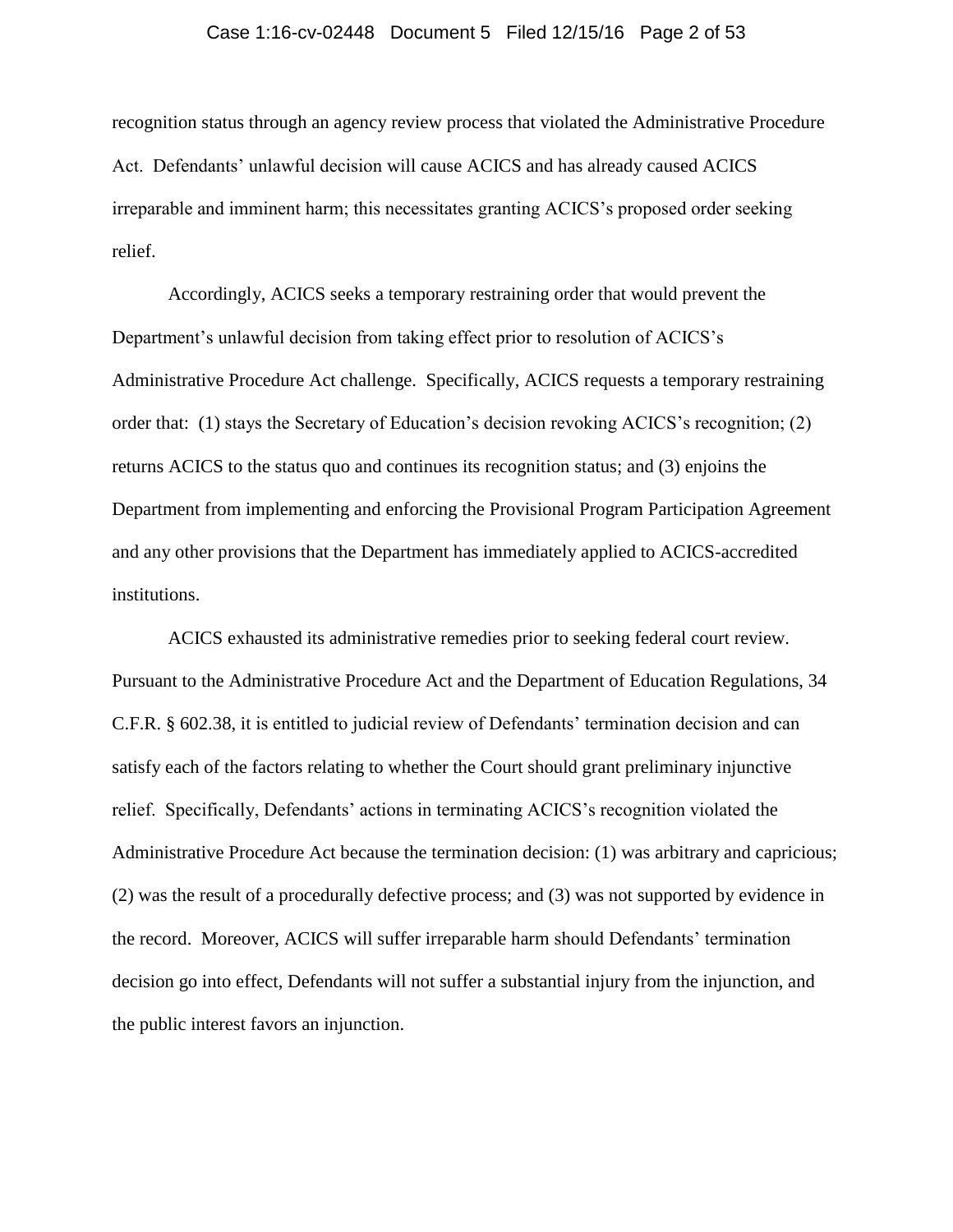In support of this motion, Plaintiff relies upon the attached memorandum of points and

authorities. A proposed order is attached.

# ORAL ARGUMENT IS RESPECTFULLY REQUESTED.

Dated: December 15, 2016 Respectfully submitted,

By: /s/ Allyson B. Baker\_ Allyson B. Baker (#478073) Meredith L. Boylan (#978088) Andrew T. Hernacki (# 1024442) Hillary S. Profita (*pro hac vice* motion to be filed) Venable LLP 575 7th Street, NW Washington, DC 20004 202-344-4073 Telephone 202-344-8300 Facsimile abbaker@venable.com mlboylan@venable.com athernacki@venable.com hsprofita@venable.com

*Counsel for Accrediting Council for Independent Colleges and Schools*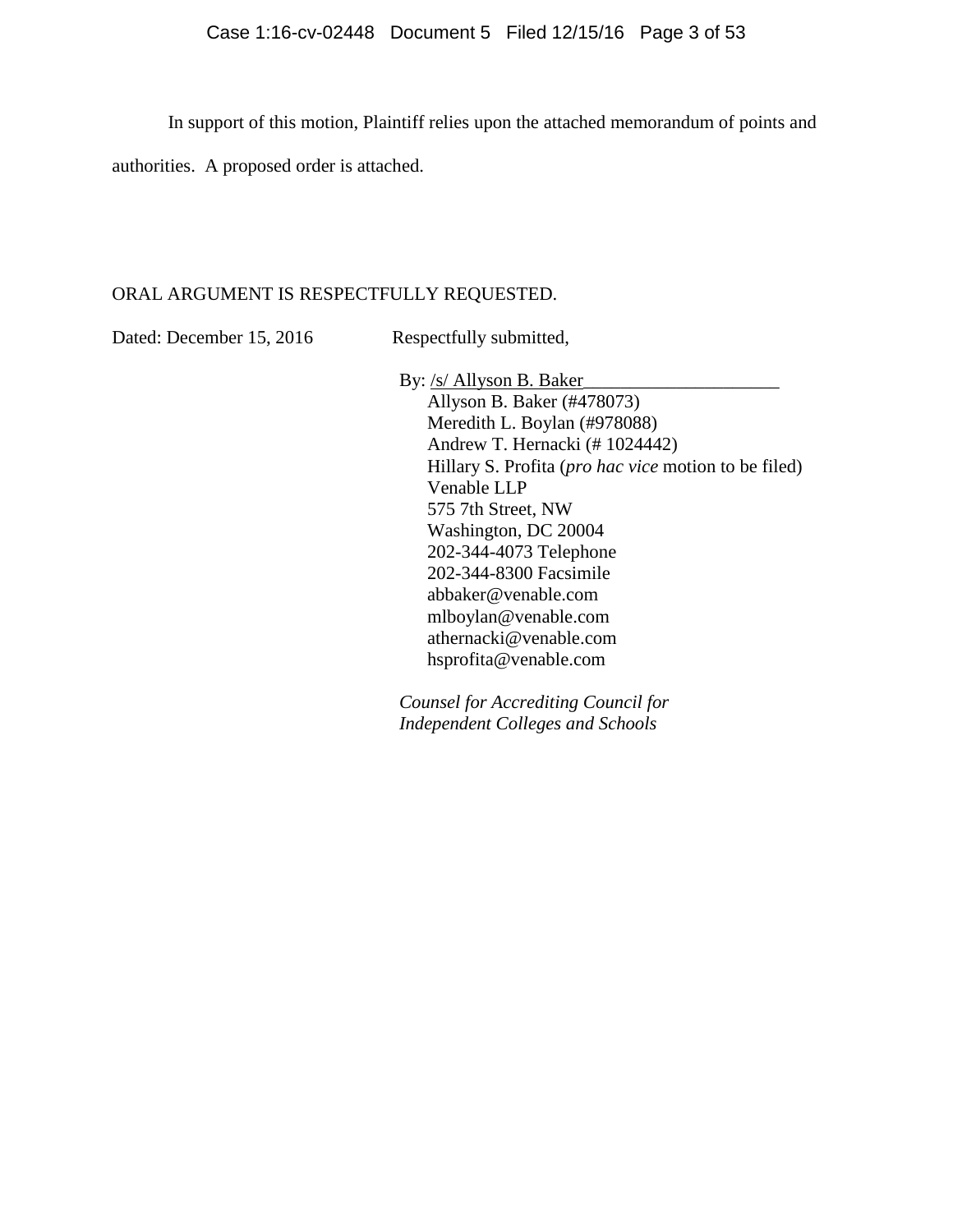# **UNITED STATES DISTRICT COURT DISTRICT OF COLUMBIA**

| <b>Accrediting Council for Independent Colleges</b><br>and Schools,                      | Civil Action No. 16-2448 |  |
|------------------------------------------------------------------------------------------|--------------------------|--|
| Plaintiff,                                                                               |                          |  |
| v.                                                                                       | ORAL ARGUMENT REQUESTED  |  |
| John King, Jr., in his official capacity as Secretary<br>of the Department of Education, |                          |  |
| and                                                                                      |                          |  |
| <b>United States Department of Education,</b>                                            |                          |  |
| Defendants.                                                                              |                          |  |

# **PLAINTIFF'S MEMORANDUM OF POINTS AND AUTHORITIES IN SUPPORT OF MOTION FOR TEMPORARY RESTRAINING ORDER AND PRELIMINARY INJUNCTION**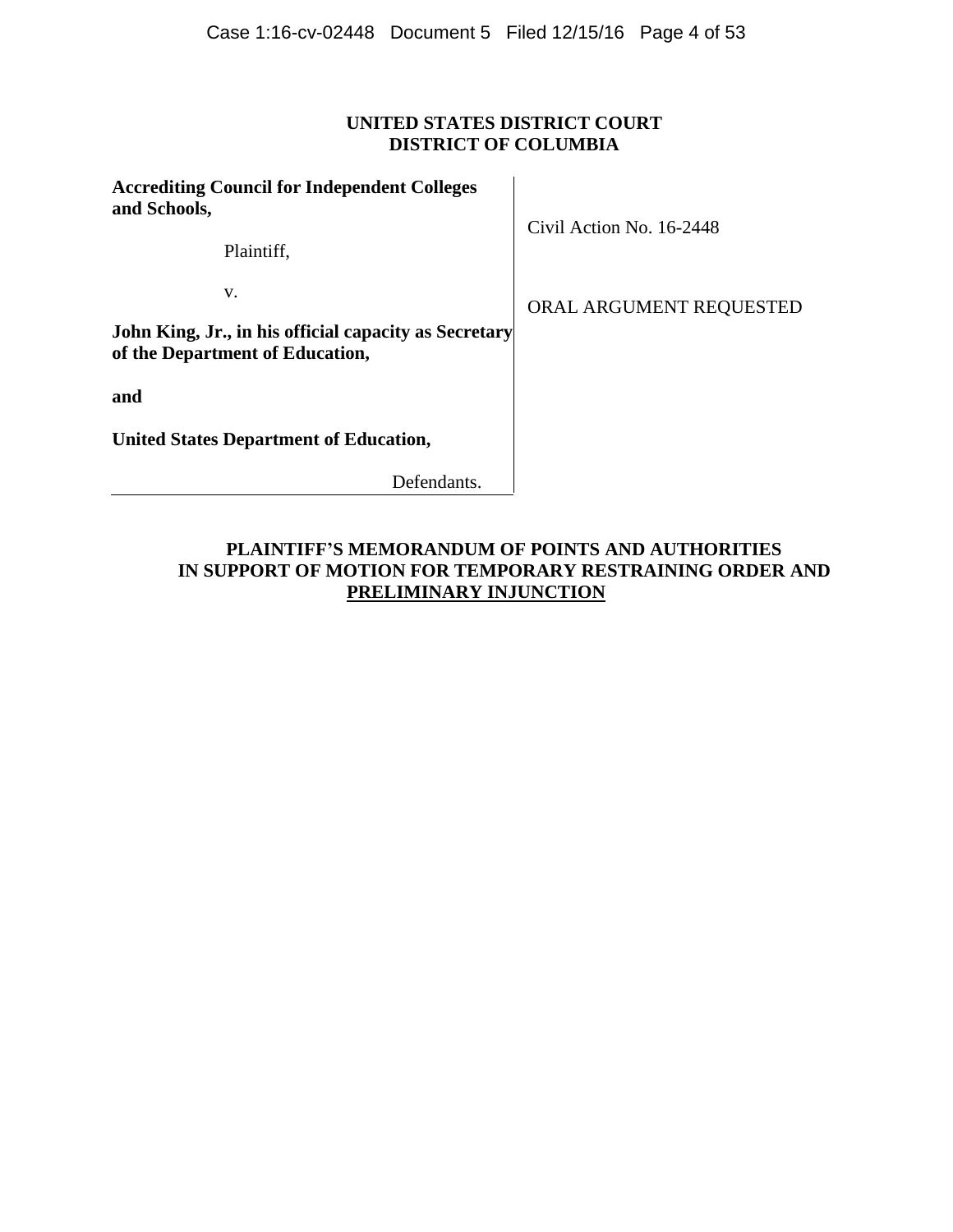# **TABLE OF CONTENTS**

|     | A.             |                                                                                |    |
|-----|----------------|--------------------------------------------------------------------------------|----|
|     | <b>B.</b>      | The Department of Education's Regulations Prescribe A Specific Process For     |    |
|     |                |                                                                                |    |
|     | C.             | ACICS Petitioned For Continued Recognition And During The Initial Step,        |    |
|     |                |                                                                                |    |
|     | D.             | The Final Department Staff Report Fails To Account For "All Available Relevant |    |
|     |                | Information," Has Numerous Errors, And Misapplies The Recognition Criteria 13  |    |
|     | E.             | The NACIQI Panel Hearing Was Tainted By Politics And Improperly Relied On      |    |
|     |                |                                                                                |    |
|     | F.             | The SDO's Decision And The Secretary's Decision Each Rely On Stale             |    |
|     |                | Information Derived From A Procedurally-Flawed Record And Process That         |    |
|     |                |                                                                                |    |
|     | G.             | The Department Is Mandating That ACICS-Accredited Schools Immediately          |    |
|     |                | Take Steps To Move To An Alternate Accrediting Agency As A Condition For       |    |
|     |                | Their Students Continuing To Be Eligible To Receive Federal Funds  22          |    |
|     |                |                                                                                |    |
| I.  |                | <b>ACICS HAS DEMONSTRATED A LIKELIHOOD OF SUCCESS ON THE</b>                   |    |
|     |                | MERITS BECAUSE DEFENDANTS CLEARLY VIOLATED THE APA                             | 26 |
| П.  |                | <b>IRREPARABLE INJURY WILL OCCUR IF PRELIMINARY EQUITABLE</b>                  |    |
|     |                | <b>RELIEF IS NOT GRANTED</b>                                                   | 27 |
|     | A.             | ACICS's Business Operations And Revenue Streams Will Diminish Quickly  28      |    |
|     | <b>B.</b>      | ACICS Will Suffer Substantial And Imminent Reputational Damage That Will       |    |
|     |                |                                                                                |    |
| Ш.  |                | THE PUBLIC INTEREST FAVORS GRANTING PRELIMINARY EQUITABLE                      |    |
|     | <b>RELIEF</b>  |                                                                                | 34 |
|     | A.             |                                                                                |    |
|     | <b>B.</b>      |                                                                                |    |
|     | $\mathbf{C}$ . |                                                                                |    |
| IV. |                | THE BALANCING OF THE EQUITIES TIPS IN FAVOR OF GRANTING                        |    |
|     |                | PRELIMINARY EQUITABLE RELIEF                                                   | 41 |
|     |                |                                                                                |    |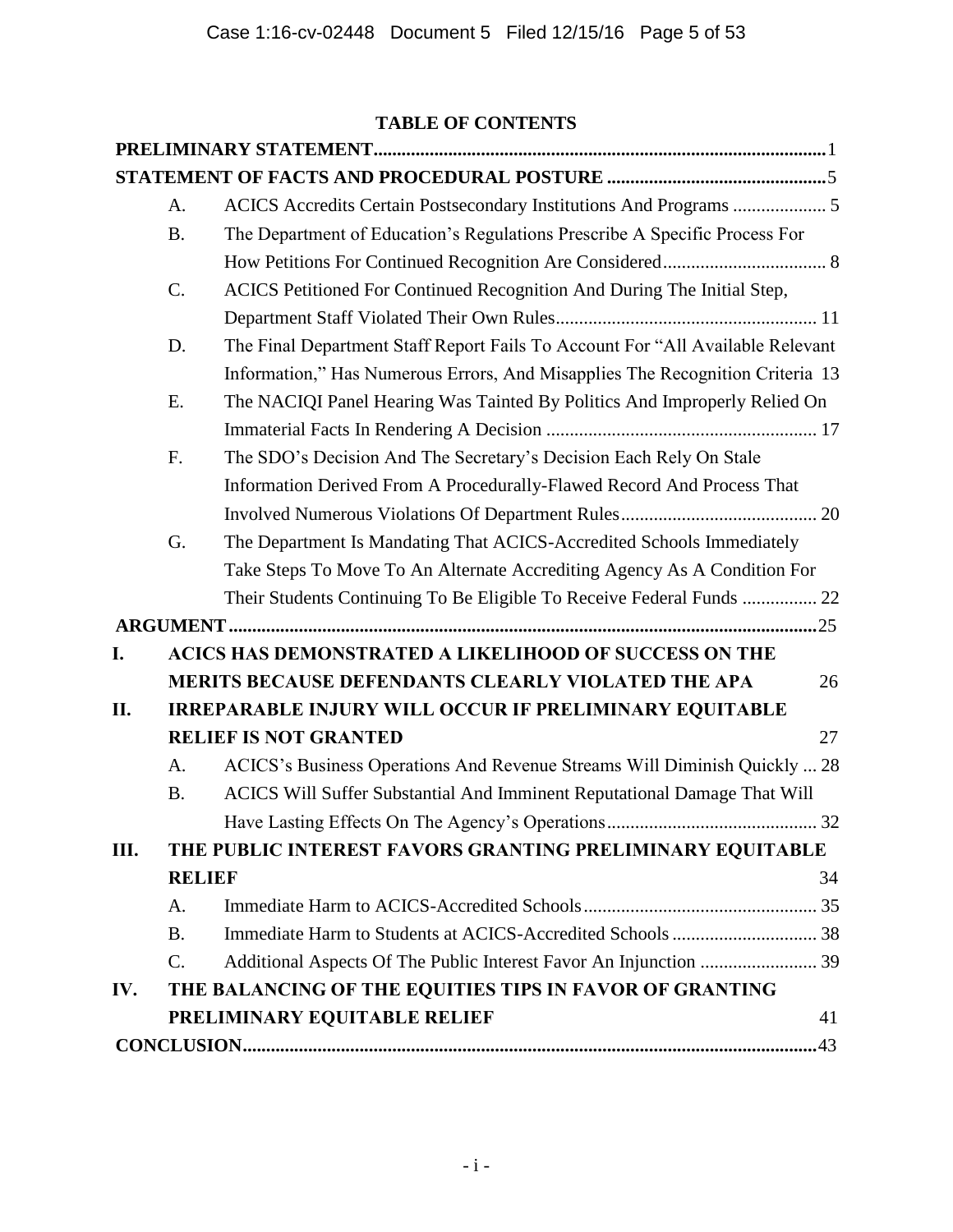# **TABLE OF AUTHORITIES**

| Page(s)                                                           |  |
|-------------------------------------------------------------------|--|
| <b>Cases</b>                                                      |  |
| Armour & Co. v. Freeman,                                          |  |
| Bayer HealthCare, LLC, v. U.S. Food & Drug Admin.,                |  |
| Brady Campaign to Prevent Gun Violence v. Salazar,                |  |
| Cobell v. Norton,                                                 |  |
| Honeywell, Inc. v. Consumer Prod. Safety Comm'n,                  |  |
| Hospira, Inc. v. Burwell,                                         |  |
| Malarkey-Taylor Assocs., Inc. v. Cellular Telecomm. Indus. Ass'n, |  |
| Morgan Stanley DW Inc. v. Rothe,                                  |  |
| Motor Vehicle Mfrs. Ass'n v. State Farm Mut. Auto. Ins. Co.,      |  |
| Motor Vehicle Mfrs. Ass'n v. State Farm Mut. Auto. Ins. Co.,      |  |
| Nalco Co. v. United States Envtl. Prot. Agency,                   |  |
| Nat'l Treasury Emps. Union v. United States,                      |  |
| Patriot, Inc. v. U.S. Dept. of Housing and Urban Dev't,           |  |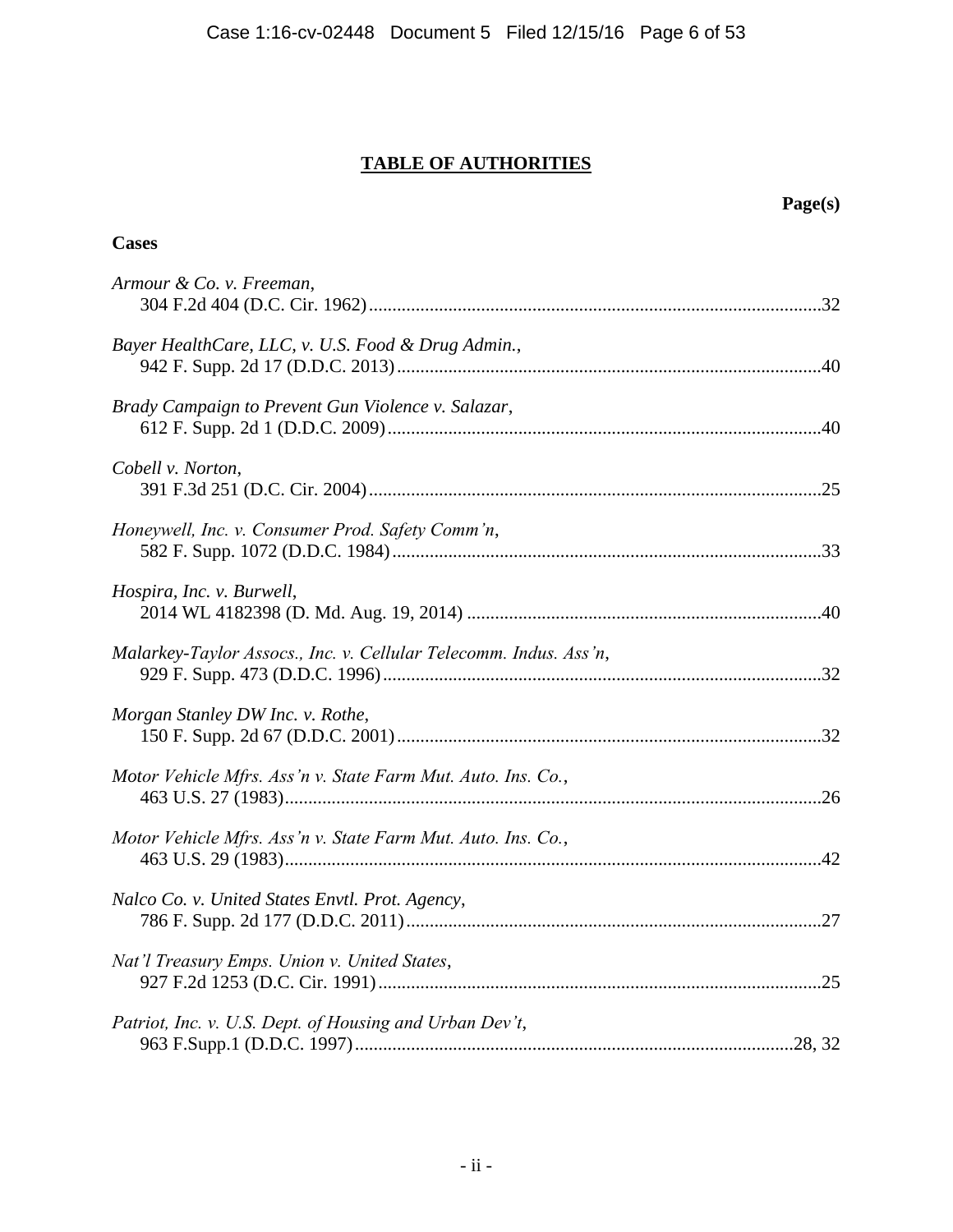| Professional Massage Training Center Inc. v Accreditation Alliance of Career<br>Schools and Colleges, |  |
|-------------------------------------------------------------------------------------------------------|--|
| Regents of Univ. of Cal. v. Am. Broad. Cos.,                                                          |  |
| S.E.C. v. Chenery Corp.,                                                                              |  |
| Smoking Everywhere, Inc. v. Food & Drug Admin.,                                                       |  |
| Sterling-Commercial Credit-Michigan, LLC v. Phoenix Indus. I, LLC,                                    |  |
| Subscription Television of Greater Wash. v. Kaufmann,                                                 |  |
| Tex. Children's Hosp. v. Burwell,                                                                     |  |
| United Mine Workers of Am. v. Int'l Union, United Mine Workers,                                       |  |
| Univ. of Texas v. Camenisch,                                                                          |  |
| Wash. Metro. Area Transit Comm'n v. Holiday Tours, Inc.,                                              |  |
| Winter v. Nat'l Res. Defense Council,                                                                 |  |
| <b>Statutes</b>                                                                                       |  |
|                                                                                                       |  |
|                                                                                                       |  |
|                                                                                                       |  |
|                                                                                                       |  |
|                                                                                                       |  |
| <b>Rules and Regulations</b>                                                                          |  |
|                                                                                                       |  |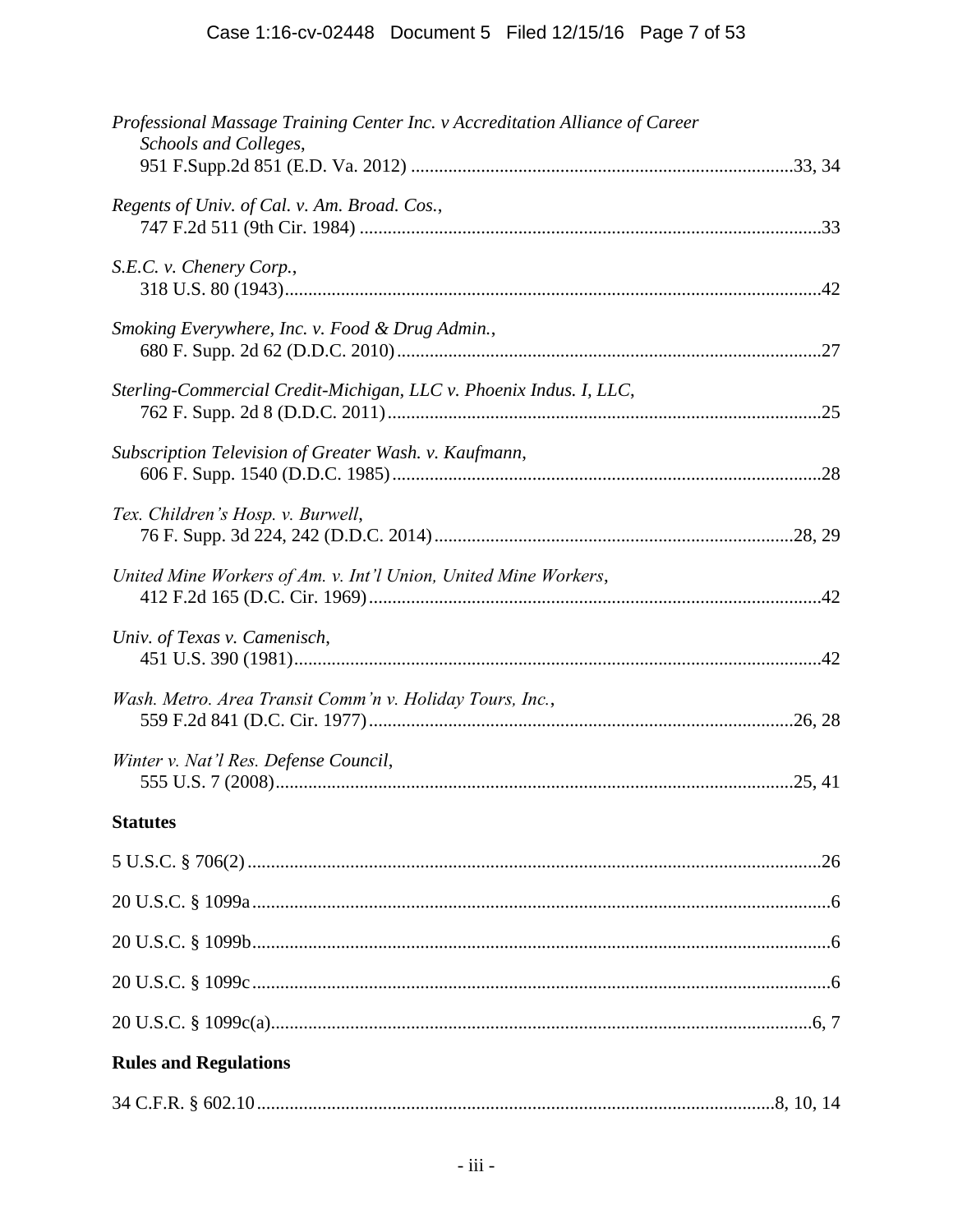# Case 1:16-cv-02448 Document 5 Filed 12/15/16 Page 8 of 53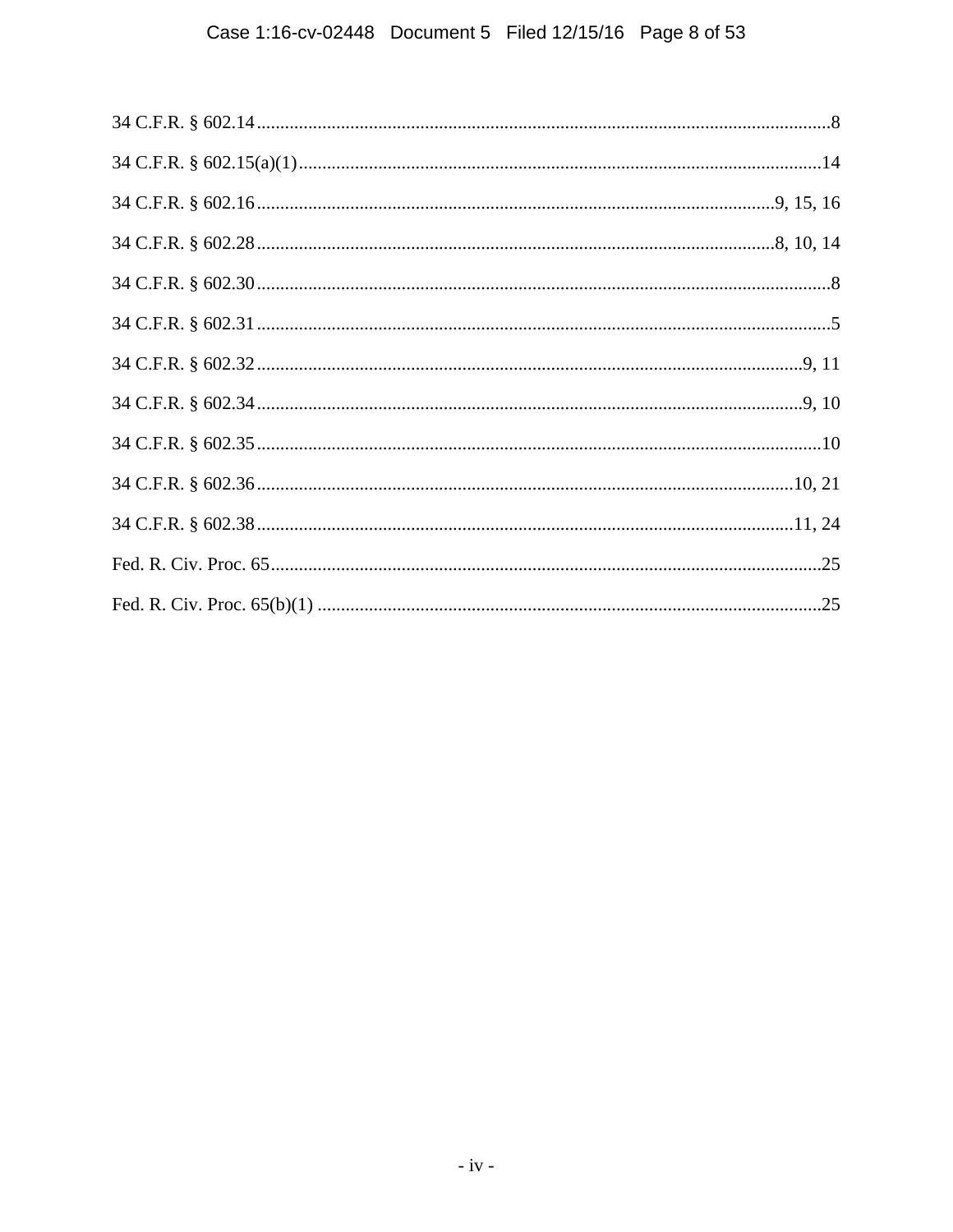### **PRELIMINARY STATEMENT**

<span id="page-8-0"></span>The Accrediting Council for Independent Colleges and Schools ("ACICS" or "the Agency") is a non-profit agency that has accredited institutions of higher learning since 1912. Today, ACICS accredits schools that educate approximately 320,000 students across the country and the world. ACICS schools are likely to educate working adults, who are attending school to enhance their lives – either to enter a new vocation or profession or to obtain additional credentials and skills. Students at ACICS schools are likely to be Pell Grant recipients, women, people of color, and, they often live in areas where ACICS schools are the only educational opportunity within their geographic proximity.

In 1956, the Commissioner of Education (the precursor to the Department of Education) first recognized ACICS as a federally recognized accreditor. Students who attend a school that is accredited by a federally recognized accrediting agency receive numerous benefits. ACICSaccredited schools' students are eligible to receive Title IV student financial aid – that is the program that offers federally-funded student loans and grants. Students at ACICS-accredited schools are also eligible to receive state-based student loans, which are often tied to attendance at schools that are accredited by a federally-recognized accrediting agency. In addition, many state licensing entities require that students seeking a state license, such as a nursing license, for example, attend schools that are accredited by federally-recognized accrediting agencies.

ACICS, along with at least four other accreditors, previously accredited some campuses of the Corinthian Colleges and ITT. Each of those school systems was alleged to have engaged in corporate-wide fraud. Those allegations generated a deluge of negative press regarding the for-profit sector overall. However, the campuses of these schools that ACICS accredited are a miniscule fraction of the total numbers of schools that ACICS has accredited during the six decades that it has been federally recognized. As a result of this prior accreditation, and the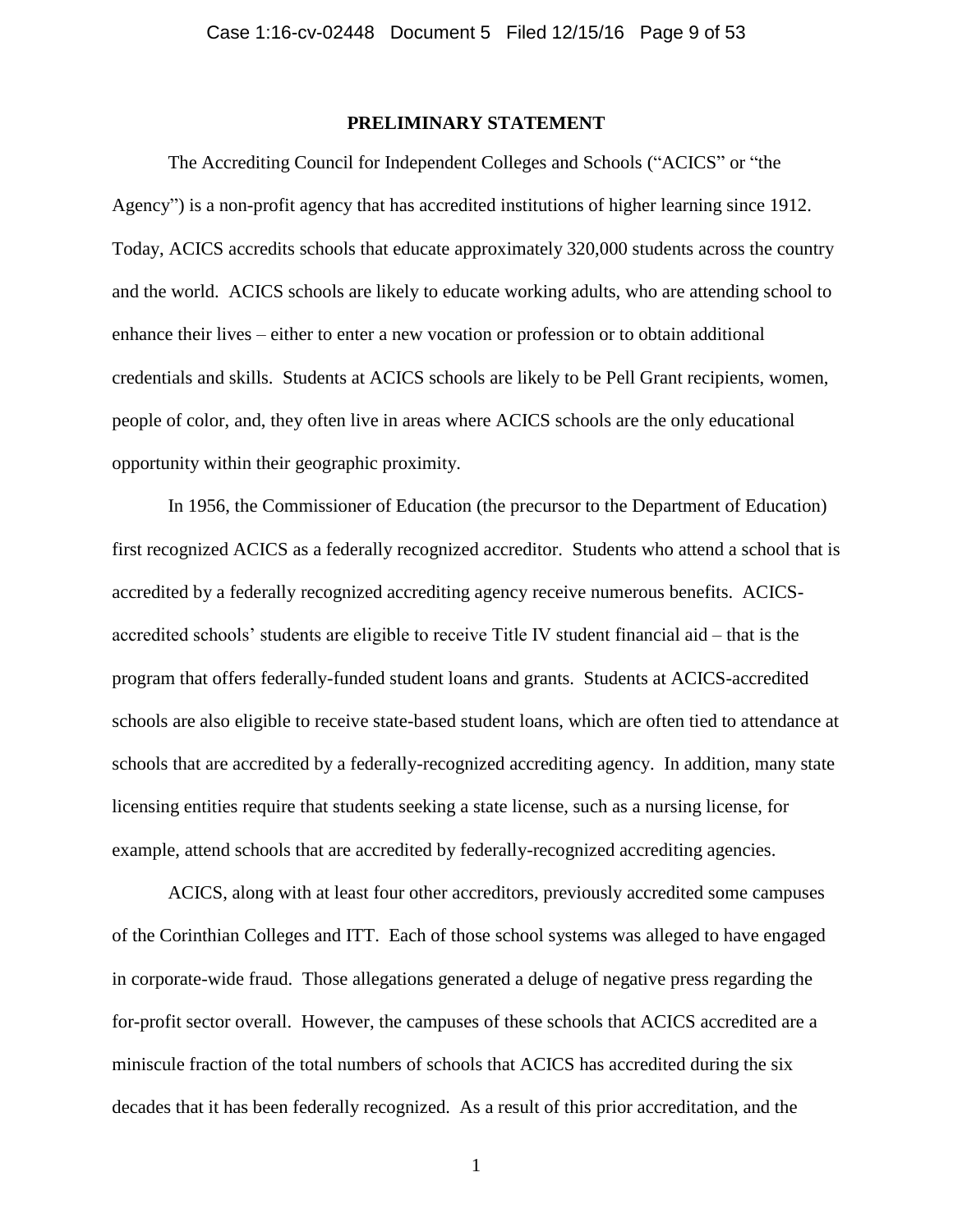#### Case 1:16-cv-02448 Document 5 Filed 12/15/16 Page 10 of 53

ongoing political scrutiny of the for-profit sector generally, ACICS has become a high-profile political target. Indeed, it has unfairly been made into an example – a message – that is being sent to the accreditation community. Unfortunately, this message-making has real-world consequences for the schools themselves, the tens of thousands of students who attend them, and, of course, for the Agency and its 104-year old legacy.

In January, ACICS filed its regularly-scheduled Petition for Continued Recognition (the "Petition"), asking that the Department of Education (the "Department" or "ED") renew its status as a federally-recognized accrediting agency. The Department Regulations provide for a multistep Recognition Process. As it pertains to ACICS, each step of this process was tainted by unfairness and infected with politics and procedural irregularity. The Department's own rules contemplate a Recognition Process that is a fair and impartial one that considers relevant facts and applies those facts to the Recognition Criteria, provided for in Department regulations. The opposite happened here. The irregular and politically-tainted nature of this process suggests that the outcome of ACICS's Petition was pre-ordained.

For example, the Department Staff analyzed ACICS's operations and then issued a rushed and incomplete report in early June that fails to account for all of the information that the Department had asked ACICS to submit in support of its Petition and for consideration in that report. That Final Staff report found that ACICS was out of compliance with certain Recognition Criteria, even though the underlying analysis either overlooked relevant facts or misapplied the relevant Recognition Criteria. That Final Staff report was sent to the Senior Department Official ("SDO") at the Department and also to the National Advisory Committee on Institutional Quality and Integrity ("NACIQI"), which is a Department advisory panel comprised of academics, administrators and others in the field of education who are appointed by the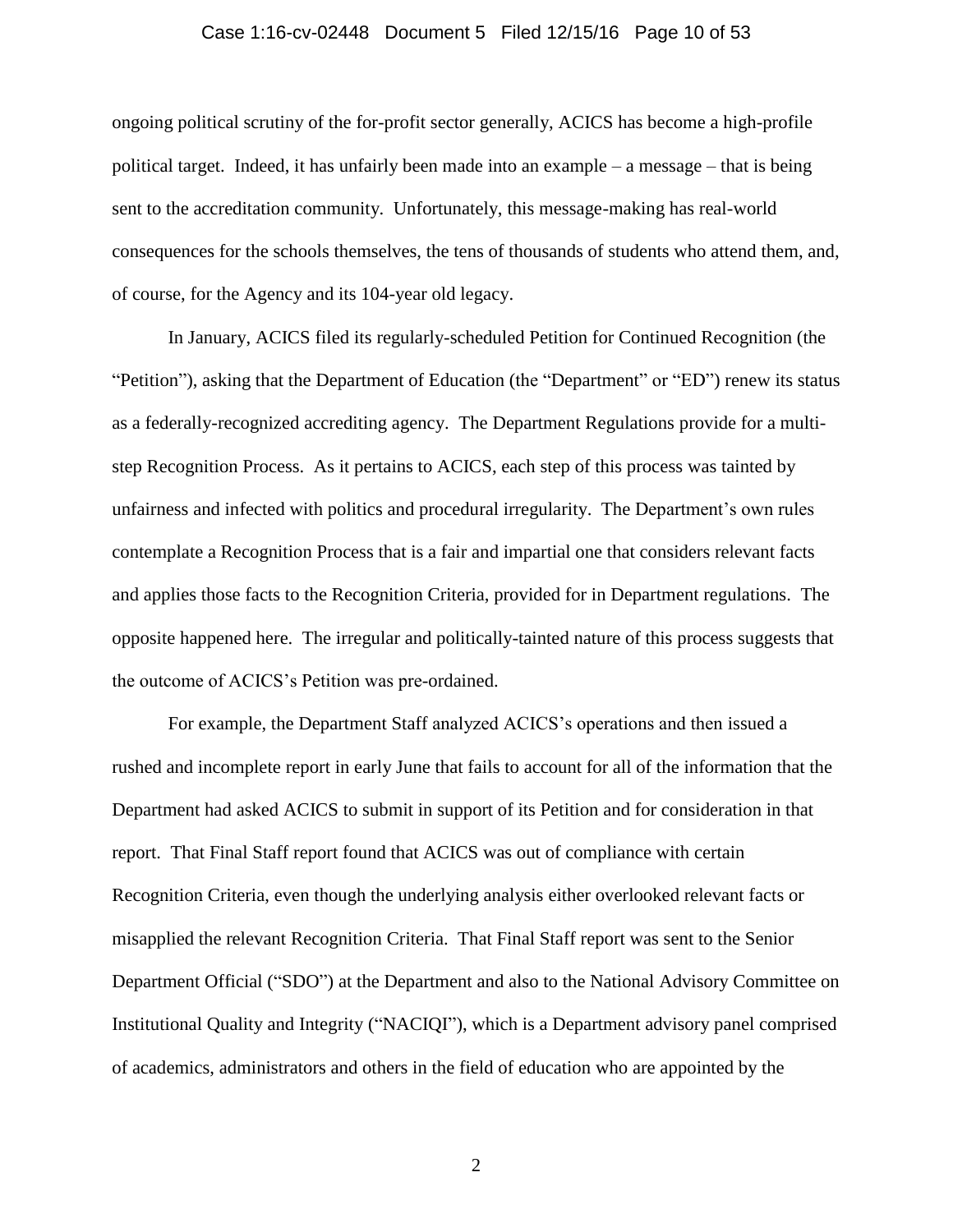#### Case 1:16-cv-02448 Document 5 Filed 12/15/16 Page 11 of 53

Congress to six-year terms. NACIQI is supposed to make independent determinations about the federal recognition of accrediting agencies. Nevertheless, the NACIQI Panel meeting was tainted by politics and relied on irrelevant facts and, at times, polemical statements from third parties, such as think tank researchers and state prosecutors, who came to the NACIQI Panel to showcase their politics, and offered no facts that are relevant to the Criteria that inform the Recognition Process.

The SDO, who makes the initial Department decision, rendered a conclusory analysis in two and a half pages and recommended revocation of ACICS's recognition status. The SDO did not consider relevant and material facts. The SDO ignored ACICS's substantial submissions in support of its Petition, including a thirty-page appendix that described how the Agency was working to address the Staff Report findings. The SDO ignored the fact that ACICS has had substantial leadership and management changes, implemented a more robust and systemized way of assessing student success rates, created an even more aggressive regime for monitoring and addressing any instances of noncompliance. The SDO, who received ACICS's supporting materials in July, declined to consider how the Agency's operations had improved and evolved over a nine-month time period since ACICS had first filed its Petition and submitted supporting materials.

In fact, the SDO had the option of renewing ACICS's recognition status, on grounds that the agency "could demonstrate or achieve compliance with the criteria for recognition and effective application of those criteria within 12 months or less." Rather, the SDO declined to even consider ACICS's submissions of additional material and relevant information that would have properly informed that option. Instead, the SDO recommended revocation of ACICS's recognition status and ignored the reams of evidence that ACICS submitted to the Department.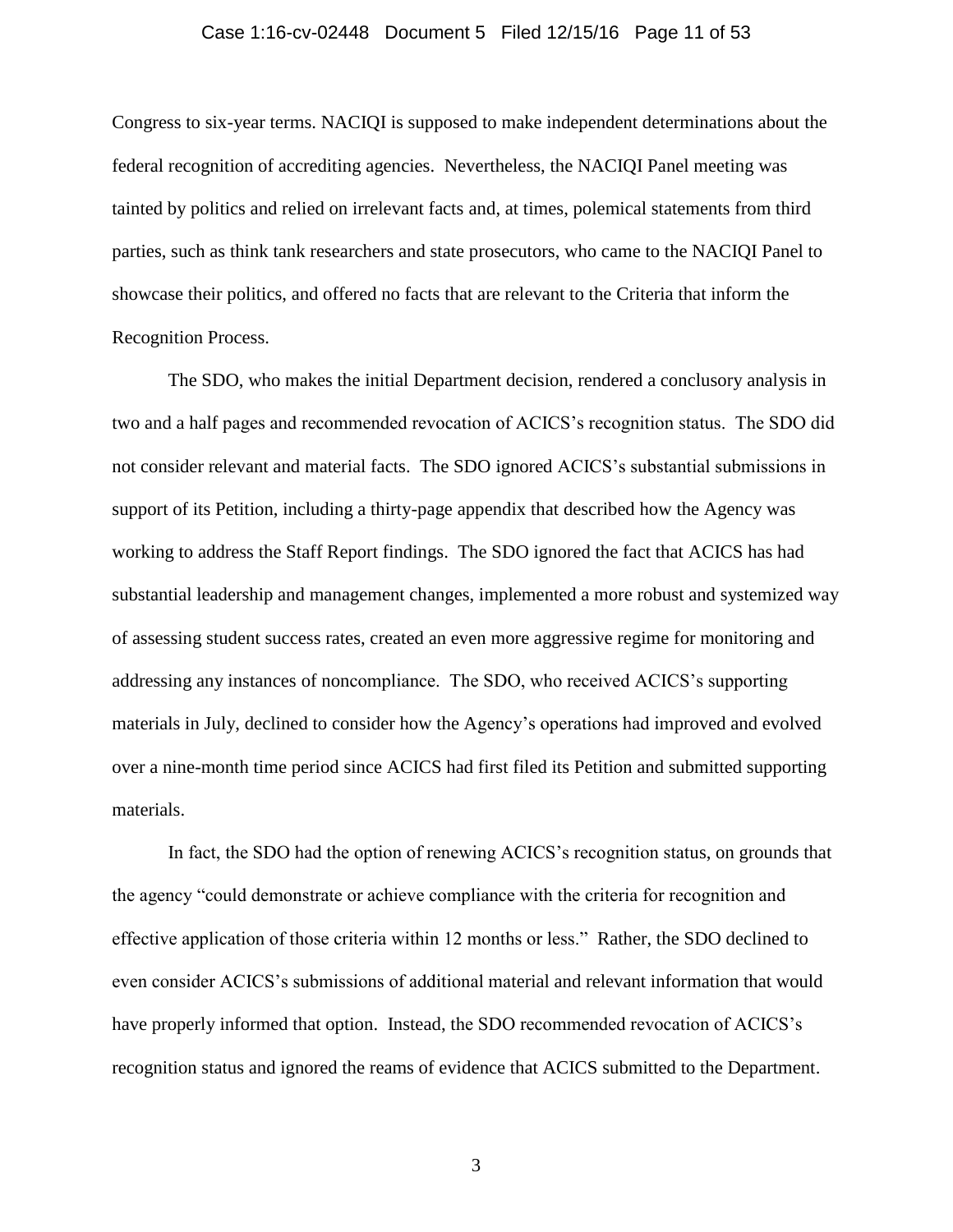#### Case 1:16-cv-02448 Document 5 Filed 12/15/16 Page 12 of 53

On December 12, 2016, relying on this incomplete and procedurally-flawed record, the Secretary of Education issued a decision and order that revoked ACICS's federal recognition after 60 years. Simultaneously with this decision, the Department issued a Provisional Program Participation Agreement (PPPA) that, among other things, requires that all ACICS-accredited schools take immediate steps to obtain an alternate federally-recognized accreditor. As a result, it is probable that many ACICS-accredited schools will no longer pay sustaining fees, renew their accreditation with ACICS, or otherwise adhere to ACICS's accreditation directives. Indeed, ACICS has been and will continue to be imminently and irreparably harmed; it will lose and has already started to lose substantial sources of revenue that will affect its operation. It also has suffered imminent and irreparable harm to its goodwill and reputation.

Schools are also harmed as they work overtime to find an alternate accrediting agency for which their programs are eligible and that can on-board their applications in accordance with the Department's directives. And, of course, most importantly, students are substantially harmed by the Secretary's decision revoking ACICS's recognition. As a result of this decision, some students are immediately in danger of no longer being eligible for state-based licensing. Students who attend ACICS-accredited schools must now contend with whether those programs will continue to exist and if so, whether they will be eligible to receive Title IV funds if they remain enrolled. Indeed, even the Department has acknowledged the uncertainty that stems from its own actions. Its website explains that: "Additionally, some states have different rules as they do for licensure, for example . . . If the school loses its license to operate from the state, it will likely close, so watch for more information." The Department's matter-of-fact statement, of course, glosses over certain realities. Many students, especially at ACICS-accredited schools, are working adults who attend classes in the evening in hopes of obtaining additional credentials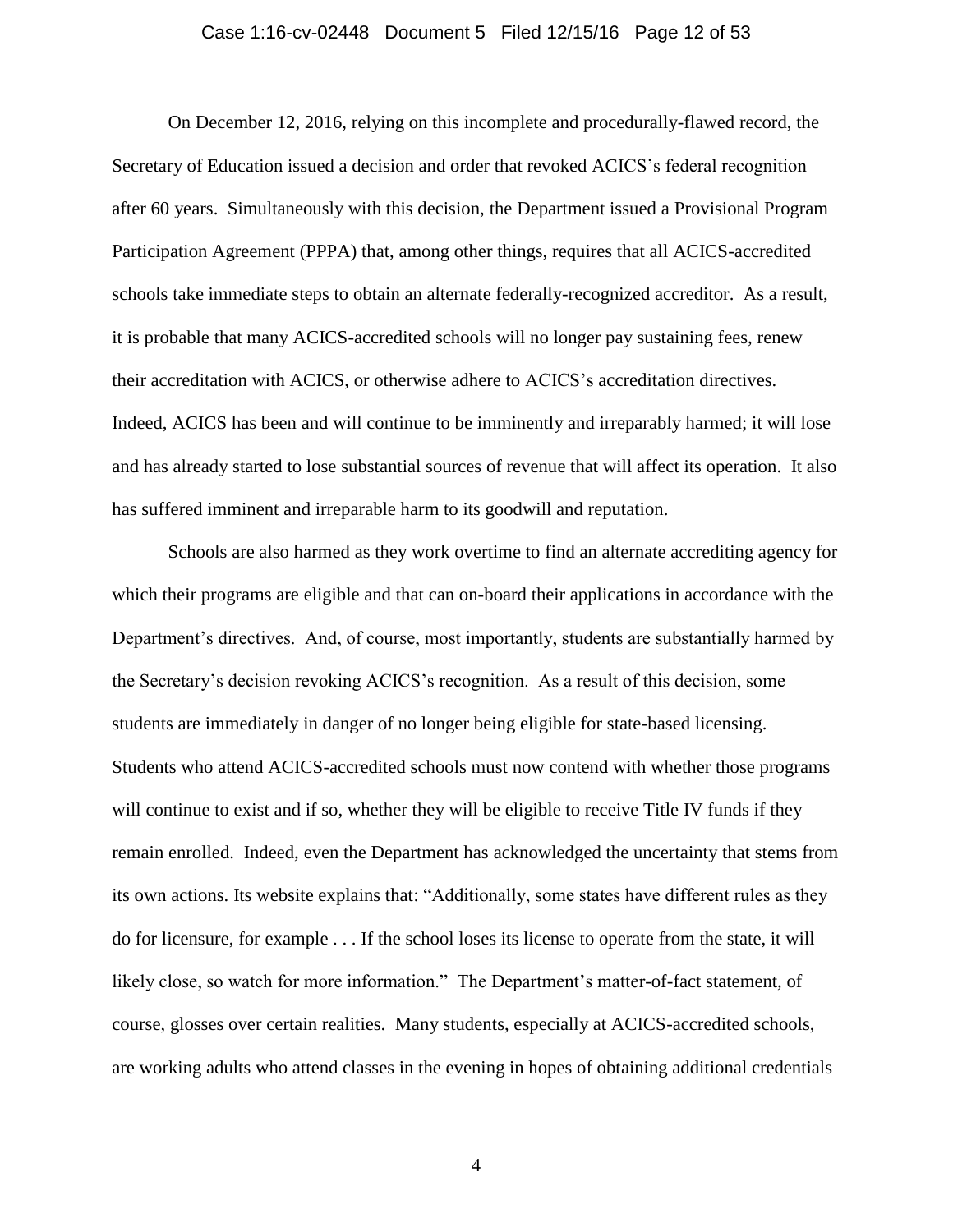#### Case 1:16-cv-02448 Document 5 Filed 12/15/16 Page 13 of 53

that can improve their financial lives. It is not so easy to simply leave an educational program or course of study, especially one into which a student has already invested substantial time.

The Secretary's decision and the Department's PPPA have caused imminent and irreparable harm to students, their schools and to ACICS. This harm to ACICS will continue, if the Court does not stay the Secretary's decision revoking ACICS's recognition, restore ACICS's recognition status and enjoin the Department from enforcing the PPPA as to ACICS-accredited schools, pending disposition of ACICS's underlying case.

#### **STATEMENT OF FACTS AND PROCEDURAL POSTURE**

#### <span id="page-12-0"></span>**A. ACICS Accredits Certain Postsecondary Institutions And Programs**

<span id="page-12-1"></span>ACICS is a nonprofit accreditor of postsecondary institutions and programs, and it was founded in 1912. *See* Declaration of Roger J. Williams ("Williams Decl.") at ¶ 6. The Agency is a respected and long established national accreditor of institutions of higher education, and it has been continuously recognized as an accreditor of higher education institutions by the Department of Education since 1956. *See id.* ¶ 7.

<span id="page-12-2"></span>On January 8, 2016, ACICS petitioned the Department for re-recognition as an accrediting agency in accordance with the applicable procedures for renewing its recognition. *See* Declaration of Allyson B. Baker ("Baker Decl.") ¶ 4, Ex. 1; *see also* 34 C.F.R. § 602.31. ACICS filed a 136-page submission as part of the initial step of its Petition. *See id.*

Up until December 12, 2016, the scope of ACICS's recognition by the ED included private postsecondary institutions that offer certificates, diplomas, associate's, bachelor's and master's degrees in programs that educate students for professional, technical or occupational careers. *See* Williams Decl. ¶ 8. ACICS accredits 691 campuses that currently enroll an estimated 320,000 students. *See id*. ¶ 4. Accreditation by a nationally-recognized accreditation agency carries numerous benefits to accredited schools and their students. First, accreditation by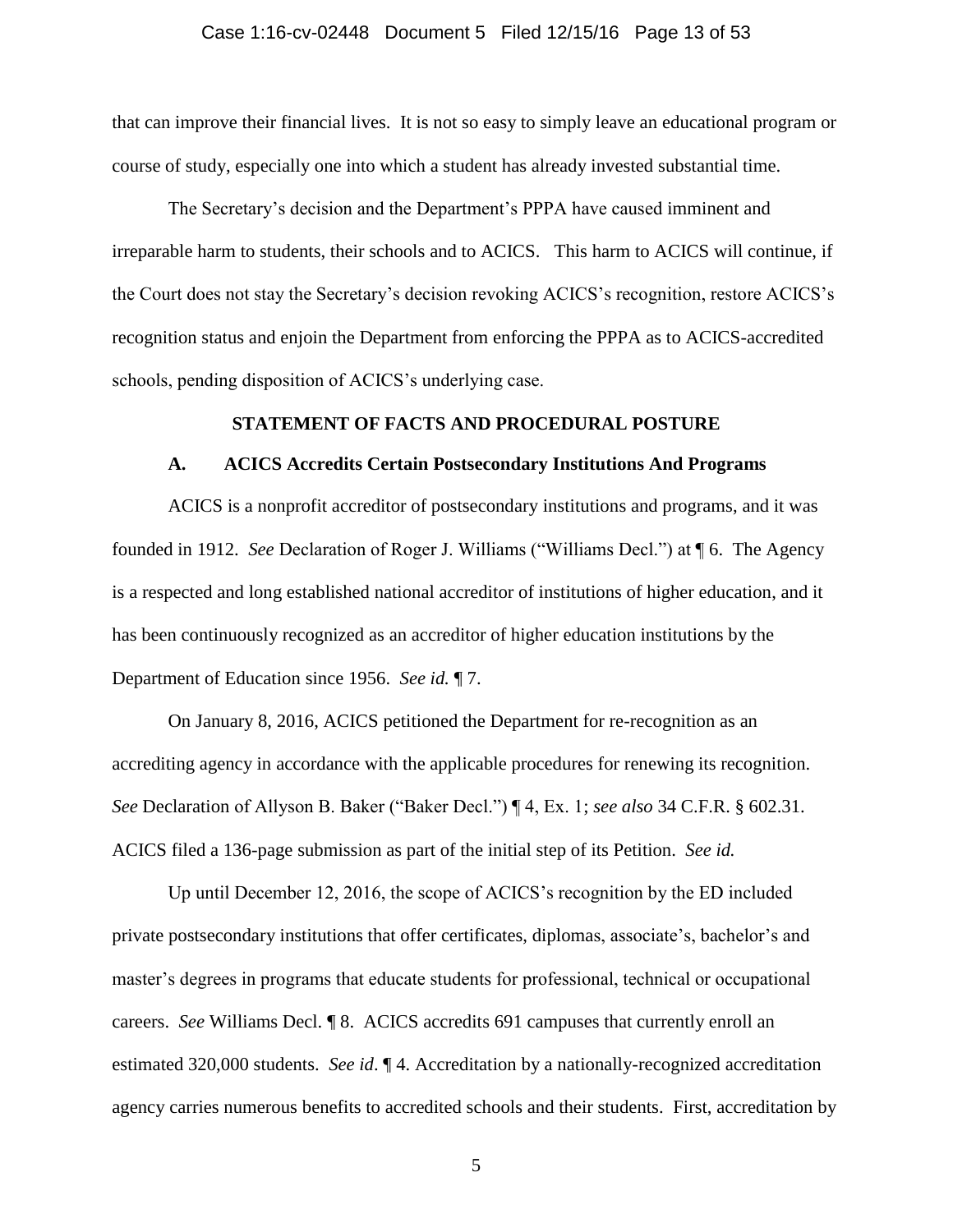#### <span id="page-13-2"></span>Case 1:16-cv-02448 Document 5 Filed 12/15/16 Page 14 of 53

a nationally-recognized accreditor is a prerequisite for a school's eligibility to receive access to Title IV federal student loan programs, pursuant to 20 U.S.C. § 1099c. Second, many state licensing bodies require schools to be accredited by a nationally-recognized accrediting agency as a condition of licensure or as a prerequisite for access to state-based student loan programs. *See* Declaration of Roger L. Swartzwelder ("Swartzwelder Decl.") ¶ 10. Third, many state licensing bodies and programmatic accrediting bodies (i.e. specialized organizations that accredit programs in particular professions, such as certain health-care specialties) require that a student attend an institution accredited by a nationally-recognized accrediting agency in order for that student to sit for state licensing exams or other program-based exams or certifications. *Id.*  $\P$  10-16. The Department's revocation of ACICS's recognition also impacts all of these benefits that inure to students who attend ACICS-accredited institutions. Revocation of ACICS's recognition status means that, going forward, students who attend the schools that ACICS accredits will not be eligible to receive Title IV funding, unless those schools are able to obtain accreditation from another agency that the Department recognizes. *Id.* ¶¶ 17-32.

<span id="page-13-3"></span><span id="page-13-1"></span><span id="page-13-0"></span>Pursuant to federal statute, higher education institutions are governed by three distinct entities: the Department, the various states, and accrediting agencies recognized by the Secretary of Education. *See* 20 U.S.C. § 1099a (discussing state role); 20 U.S.C. § 1099b (discussing role of accreditors); 20 U.S.C. § 1099c(a) ("[T]he secretary shall determine the legal authority to operate within a State, the accreditation status, and the administrative capability and financial responsibility of an institution of higher education in accordance with the requirements of this section."). In general, accreditors help ensure the academic quality of institutions, while the Department of Education ensures the institutions' financial and administrative capabilities and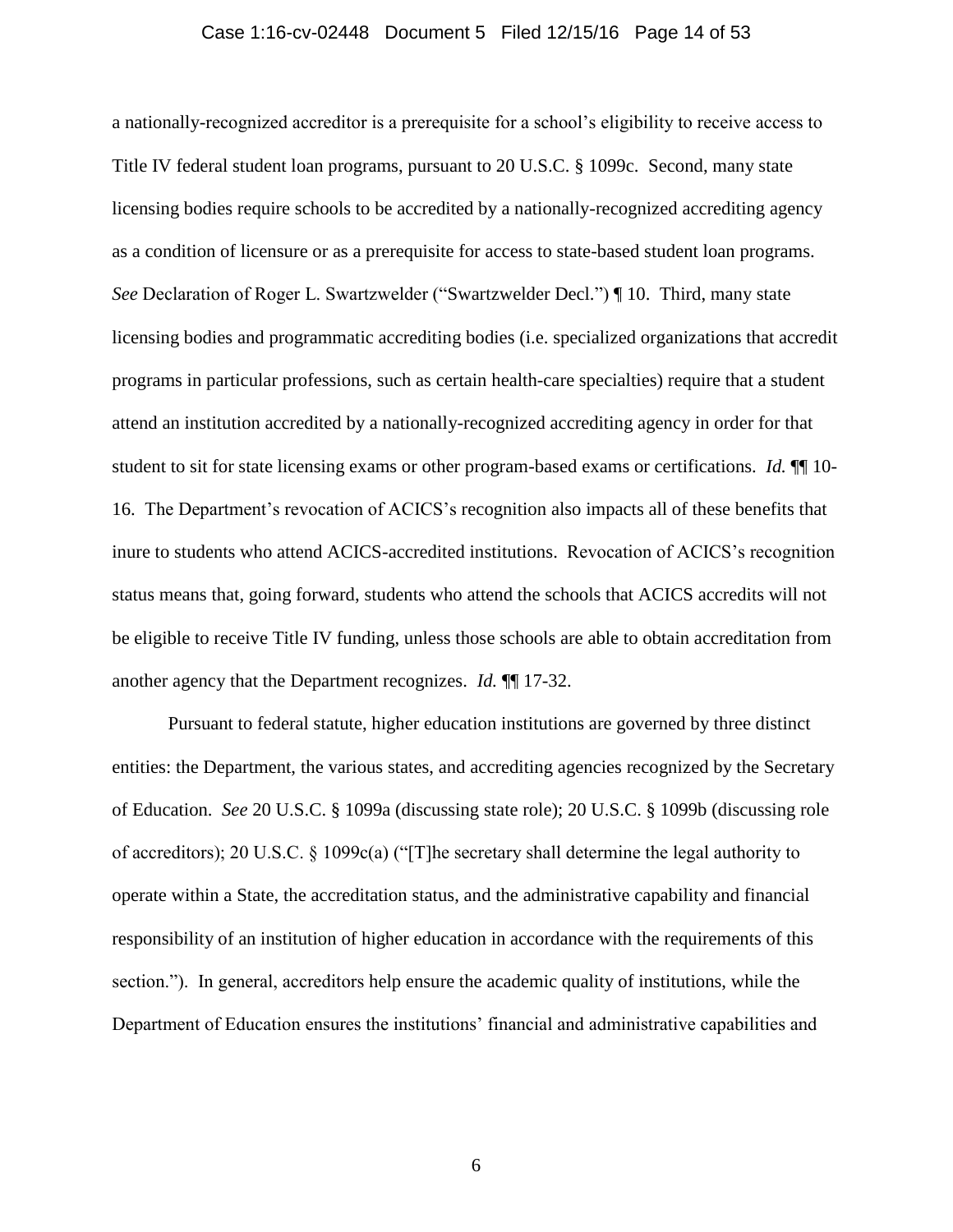#### <span id="page-14-0"></span>Case 1:16-cv-02448 Document 5 Filed 12/15/16 Page 15 of 53

states typically oversee various consumer protection functions, as well as confer on the institution the authority to confer degrees and certificates. *See id.*

ACICS, which is governed by its by-laws, has a mission that is to advance the educational excellence at independent, nonpublic career schools, colleges, and organizations in the United States and abroad. *See* Williams Decl. ¶¶ 9-10. Its accreditation process involves a multi-step process. First, a school completes a self-evaluation and then an ACICS staff member visits the school to preliminarily assess that school's resources. *See id*. ¶¶ 13-15. A team of volunteer evaluators who are affiliated with ACICS then conducts an on-site visit of the school and reviews that school's operations to author a report that an Intermediate Review Committee then reviews. *See id*. ¶ 16. That Intermediate Review Committee makes an accreditation recommendation to ACICS's Council, which ultimately decides on a school's status. *See id*. ¶¶ 17-18. ACICS's Council consists of Commissioners who represent non-degree and degreegranting ACICS-accredited institutions and also public members who are not affiliated with any ACICS-accredited institutions. *See id*. ¶ 11.

ACICS's Council also regularly takes actions against the schools that it accredits. These include actions to show cause as to why a school's accrediting status should not be revoked. ACICS's Council also orders that the Agency take other types of actions against out-ofcompliance schools, including unannounced site visits. *See id*. ¶ 18.

The nonprofit Council for Higher Education Accreditation ("CHEA") also recognizes ACICS. *See id.* ¶¶ 19-21*.* CHEA identifies itself as "[a] primary national voice for accreditation and quality assurance to the U.S. Congress and U.S. Department of Education." *See* CHEA Ata-Glance, *available at* http://www.chea.org/pdf/chea-at-a-glance\_2015.pdf. CHEA recognizes ACICS as an accreditor just as the Department does; CHEA's recognition status, however,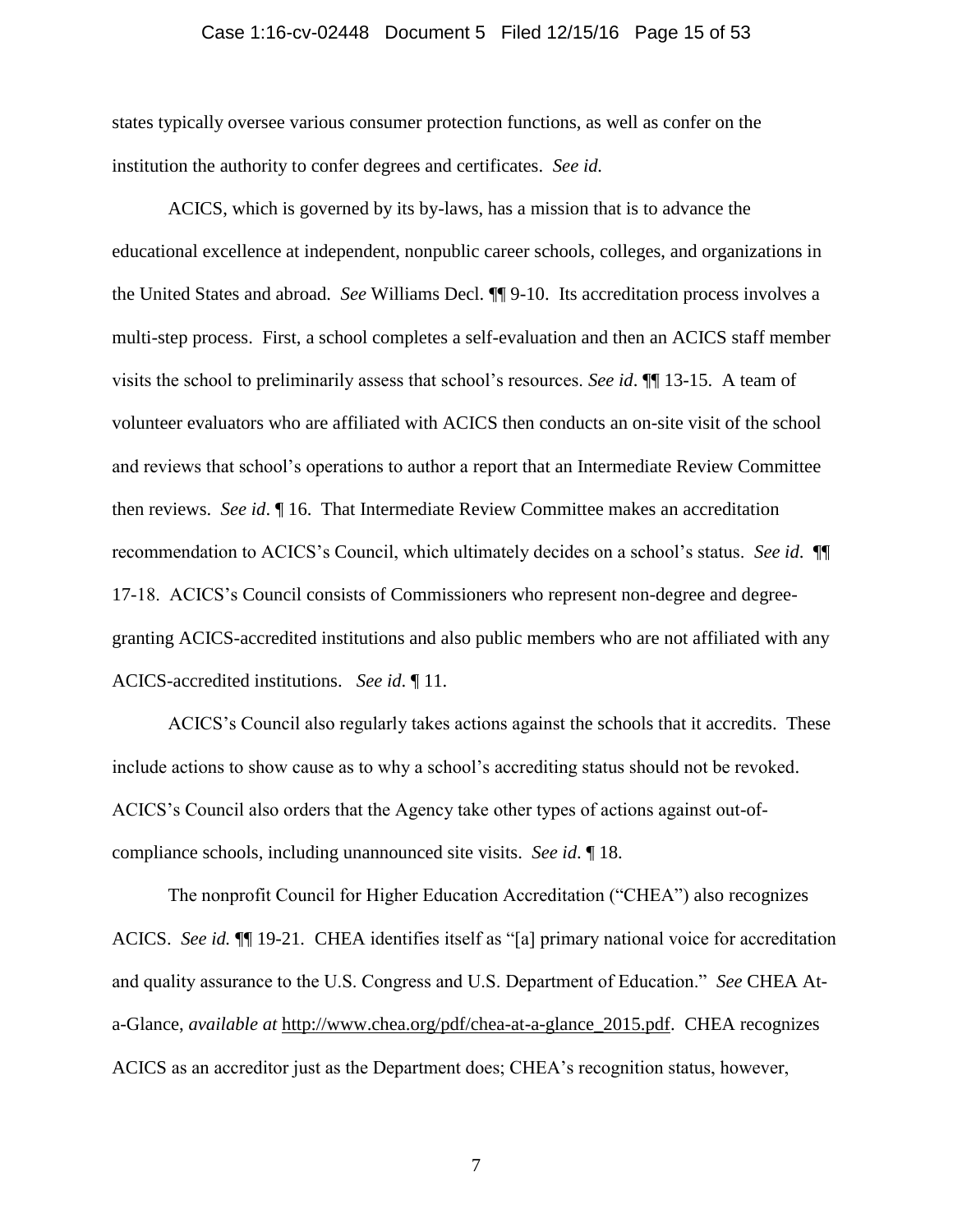#### Case 1:16-cv-02448 Document 5 Filed 12/15/16 Page 16 of 53

confers different benefits than ED recognition. To this end, on December 2, 2016—a mere ten days before the Secretary's decision—CHEA's Committee on Recognition informed ACICS that the Committee would recommend to CHEA's Board of Directors that ACICS "be given recognition for up to three years." *See* Williams Decl. ¶ 21.

### <span id="page-15-3"></span><span id="page-15-0"></span>**B. The Department of Education's Regulations Prescribe A Specific Process For How Petitions For Continued Recognition Are Considered**

The Code of Federal Regulations sets forth procedures relating to the Department's recognition of accrediting agencies such as ACICS. *See* 34 C.F.R. §§ 602.30-602.38. The Department's regulations establish a process for applying for recognition, review by the Department's staff, review by an independent panel, further review by the SDO, and an appeal from the SDO's recommended decision to the Secretary of Education. These regulations also prescribe Recognition Criteria that the Department and Secretary must apply to any Petition. *See id*. §§ 602.10-602.28.

<span id="page-15-2"></span><span id="page-15-1"></span>To this end, the Department is charged with ensuring that: (1) a private accrediting agency (one that is not a state regulatory body) is comprised of voluntary members; (2) that the primary purpose and mission of the agency is accreditation of educational institutions and/or programs; (3) that the accrediting agency is "separate and independent" of "any affiliated, associated or related trade association thus clarifying and demonstrating the autonomy and integrity of the accreditation activity;" (4) that an accreditor must have and demonstrate "clear and effective controls against conflicts of interest, or the appearance of conflicts of interest;" (5) that an accrediting agency had the administrative and financial capability to carry out its functions; and (6) that the agency maintains policies that are consistent with federal standards. *See id*. §§ 602.14-28. The Department also ensures that institutional accreditors, such as ACICS, review postsecondary institutions for numerous criteria, including curricula, faculty,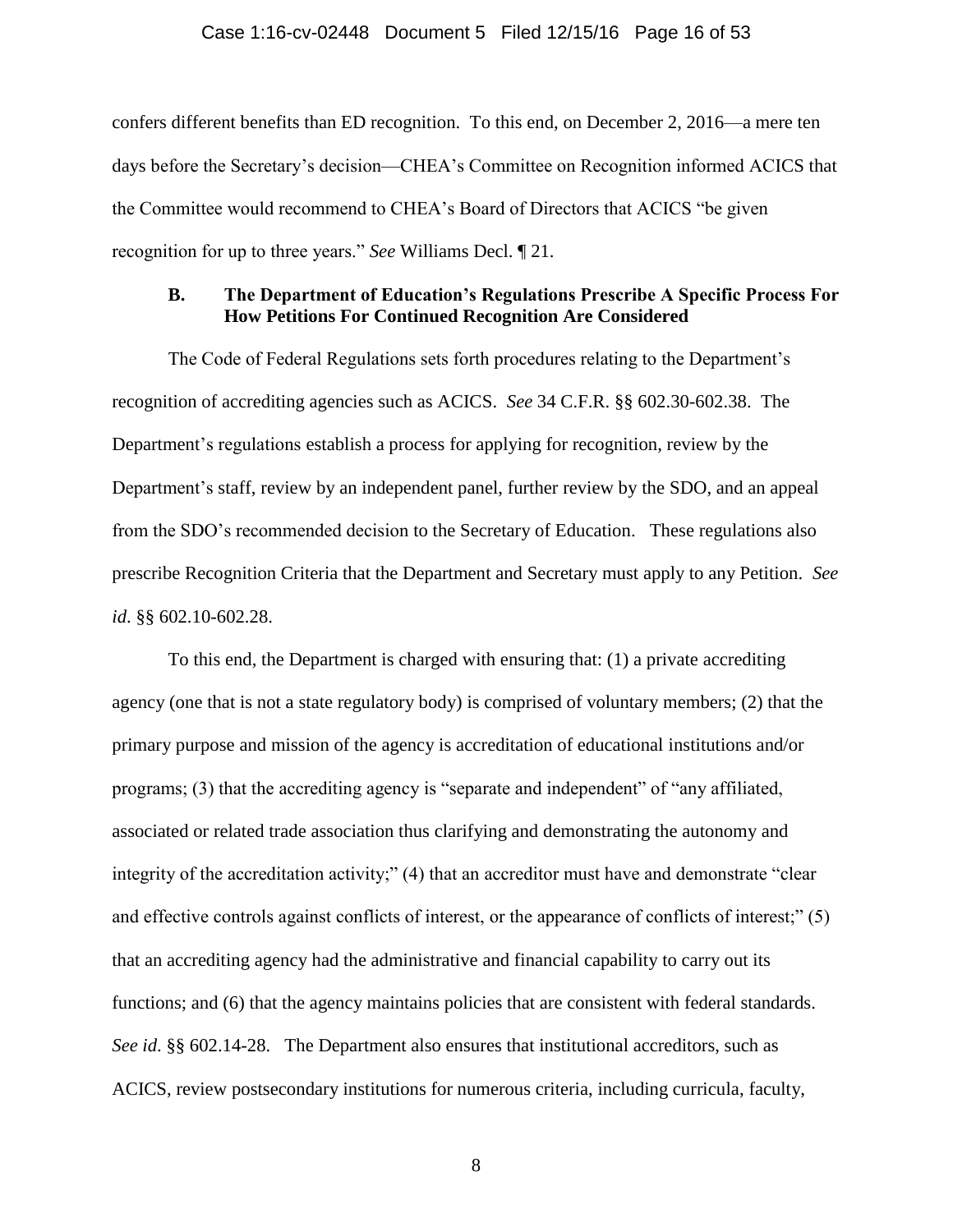#### Case 1:16-cv-02448 Document 5 Filed 12/15/16 Page 17 of 53

quality of facilities, student support services, and recruiting and admissions practices. *See id*. § 602.16.

As part of the first step of the Petition process, Department Staff analyze an application for recognition "to determine whether the [accrediting] agency satisfies the criteria for recognition, taking into account all available relevant information concerning the compliance of the agency with those criteria and in the agency's effectiveness applying the criteria." *See id*. § 602.32(b). This includes observations of the accrediting agency's activities, public and thirdparty comments about the agency, a review of complaints about the agency, and all other relevant materials. *Id.* The Department Staff then prepare a written draft analysis with a proposed recommendation as to recognition status (the draft report) to which the agency has an opportunity to respond. *See id*. § 602.32(f). The Department Staff then draft a final written analysis that "includes a recognition recommendation" to the SDO ("Final Staff Report"). *See id*. § 602.32(f)(4).

After the Department Staff completes a Final Staff Report, NACIQI then convenes to consider the Petition. The NACIQI Panel is the second stage in the Petition process. NACIQI is an independent panel comprised of individuals who work in the education field and who are appointed by the Congress. NACIQI provides recommendations to the SDO regarding agencies' petitions for recognition. *See id*. § 602.34.

<span id="page-16-0"></span>In advance of the NACIQI Panel meetings, which are public meetings, Department Staff provide the Panel with the Final Staff Report, the agency's response to the draft staff report, and other related materials. *See id*. §§ 602.34(b). The NACIQI panel includes comments that the Department Staff and NACIQI Primary Readers provide to the panel about the Petition for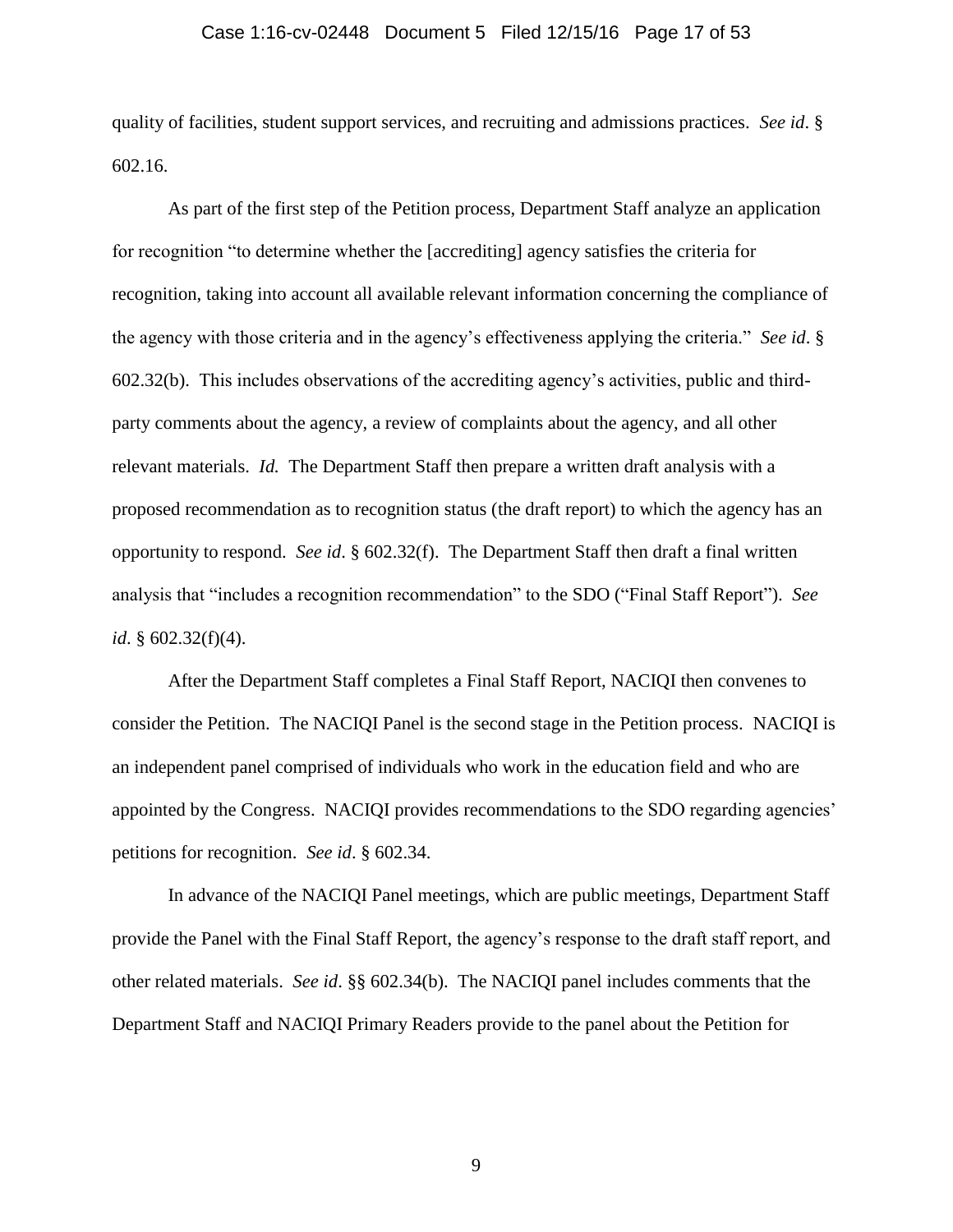#### Case 1:16-cv-02448 Document 5 Filed 12/15/16 Page 18 of 53

Recognition that is under review. *See id*. § 602.34(c). The NACIQI Panel also invites thirdparty commenters to participate in the hearing. *See id*. § 602.34(e).

<span id="page-17-0"></span>The NACIQI Panel then makes a recommendation regarding a petition for recognition to the SDO. *See id*. § 602.35. Within ten days following the NACIQI Panel meeting, the accrediting agency and the Department Staff are allowed to submit comments to the SDO that respond to the NACIQI Panel's recommendation in advance of the SDO making a decision. *See id*. § 602.35(a). The SDO, in turn, then makes a decision regarding an agency's petition for recognition. *See id*. § 602.36. Specifically, the SDO is charged with making a decision "based on the record" that considers all materials provided to the NACIQI Panel, the transcript of the NACIQI meeting, NACIQI's recommendation, and any other comments and evidence that the SDO receives in connection with the Petition. *See id*. § 602.36(a) The SDO may: (1) approve, deny, limit, suspend, or terminate an agency's recognition; (2) grant or deny an application for expansion of scope of the accrediting agency; (3) revise or affirm the scope of the accrediting agency; or (4) continue recognition pending submission and review of a compliance report. *See id*. § 602.36(e). In addition, the SDO may continue an accrediting agency's recognition for up to 12 months if an agency fails to demonstrate compliance with the required recognition criteria but "will demonstrate or achieve compliance with the criteria for recognition and effective application of those criteria within 12 months or less." *See id*. § 602.36(e)(3).

The SDO's decision regarding recognition may be appealed to the Secretary of Education, and the Secretary's recognition decision must be based on specific criteria provided for in the Code of Federal Regulations. *See id*. §§ 602.10-602.28. The criteria are separated into: (1) basic eligibility requirements; (2) organizational and administrative requirements; (3)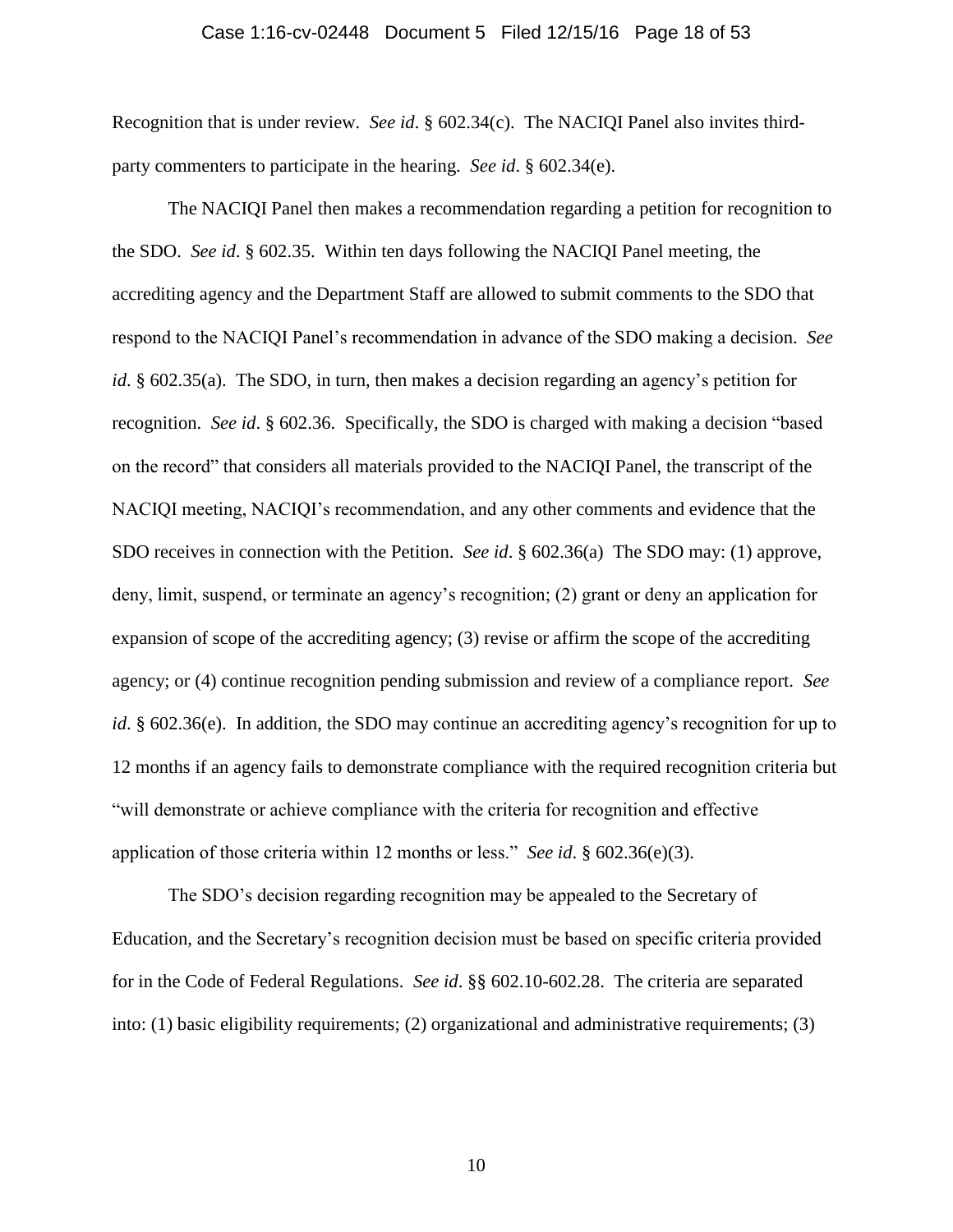#### <span id="page-18-2"></span>Case 1:16-cv-02448 Document 5 Filed 12/15/16 Page 19 of 53

required standards and their application; and (4) required operating procedures and policies. Any decision from the Secretary may only be stayed with an appeal in district court. *See id*. § 602.38.

# <span id="page-18-0"></span>**C. ACICS Petitioned For Continued Recognition And During The Initial Step, Department Staff Violated Their Own Rules**

After ACICS submitted its Petition on January 8, 2016, the Department's Staff sent ACICS an unprecedented number of supplemental requests for information. On March 3, 2016, Department Staff sent ACICS an onerous supplemental request that asked that the agency supplement or replace more than 30 narrative responses and more than 100 exhibits that were attached to the Petition that ACICS had submitted two months earlier. *See* Baker Decl. ¶ 8, Ex. 2c at 10-15. Notably, the Department Staff explained that this supplemental request was "a set of question[s]" that the Office of the Under Secretary "want[s] to ask ACICS during the recognition process," and explained that, notwithstanding the involvement of the Office of the Under Secretary, these questions were "tied . . . .to the recognition process." *Id*.

<span id="page-18-1"></span>The Department Rules that govern the Petition process do not provide that the Under Secretary of Education is permitted to insert himself into a process that is handled "by the Department's staff." *See* 34 C.F.R. § 602.32. Indeed, Steve Porcelli, who was the member of the Department Staff responsible for drafting the Final Staff Report relating to ACICS would later note during the NACIQI Panel meeting that although he has written "hundreds" of staff reports during his 30-year career, this Report drafting process relating to ACICS was different. *See* Baker Decl.  $\parallel$  17, Ex.7 at 61:5-10. In particular, he explained that because of the substantial amount of information his Department staff team gathered, he "could not personally handle all of the material by myself," and that "in the past a staff person would be able to do that." *See id.* at 61:11-18. He also acknowledged that he "received advice from outside" the office of the Department staff that handles accreditation. *Id.* at 52:4-19. But then Mr. Porcelli, also during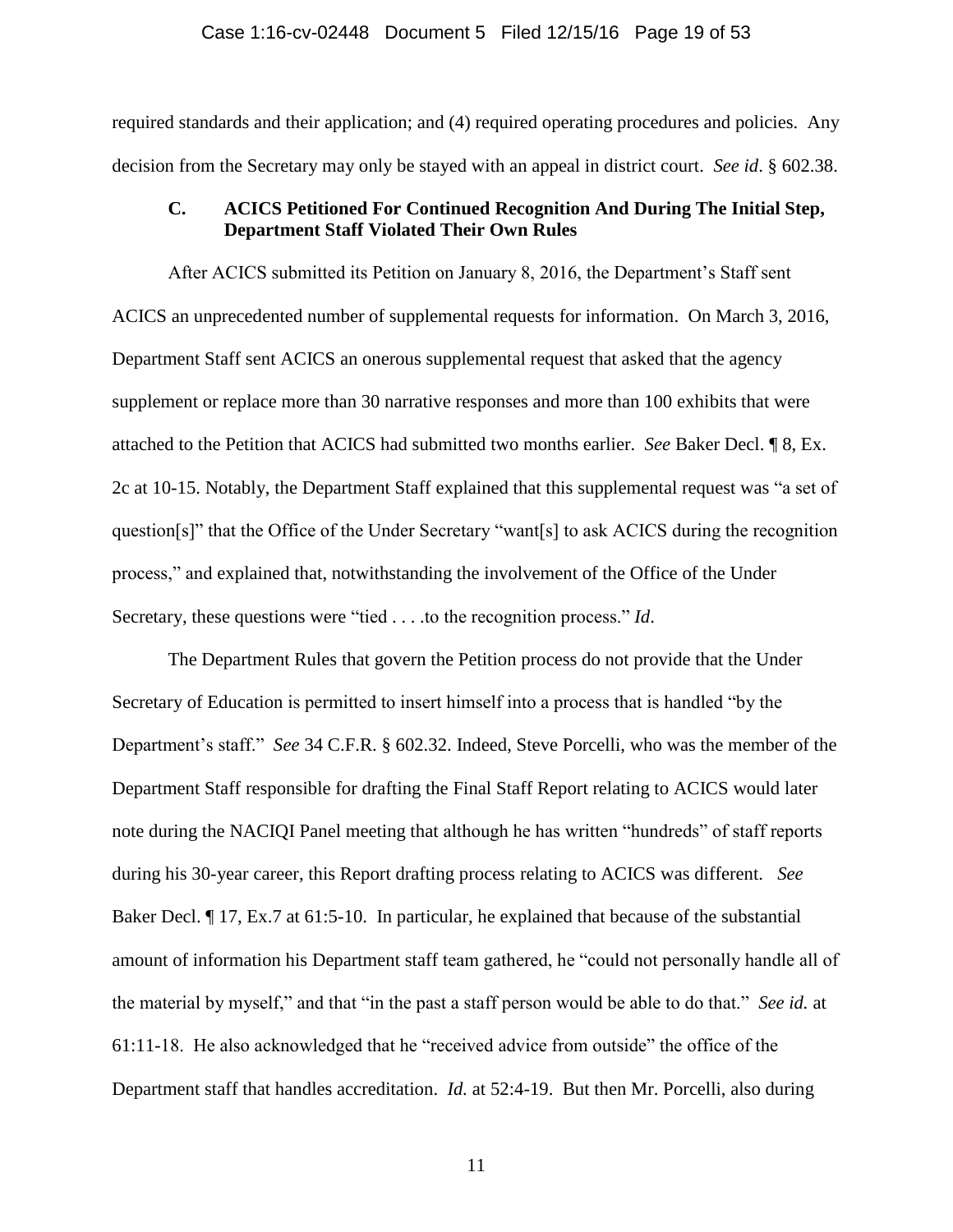#### Case 1:16-cv-02448 Document 5 Filed 12/15/16 Page 20 of 53

the NACIQI Panel meeting, noted that he did not "want to comment on that" advice, suggesting that he had been uncomfortable with the nature or fact of that "advice from outside," and that at the very least, it deviated from the standard process. *Id*.

Moreover, the Department staff asked that ACICS respond to these onerous supplemental requests for information on or before April 1, giving ACICS a mere three weeks to compile these materials. ACICS produced responses to many of the supplemental requests by that date but was able to secure an extension until May 16 for responding to the rest of these requests. *See Id*. ¶ 11, Ex 2c at 2. Crucially, in granting this partial extension, the Department staff stated that the May 16 submission date "would not allow Department staff the time to fully review and analyze" this additional information "in time for the June NACIQI meeting," and that "ACICS should be prepared to return at the fall NACIQI meeting for further discussion and possible action as warranted." *See Id*. ¶ 10, Ex. 2c at 7. ACICS expected that its Petition would be deferred until the fall NACIQI meeting, which would delay its consideration. And at the very least, it seemed unlikely that the Department staff would be able to assemble a Final Staff Report in time for the June 23 NACIQI Panel meeting at which ACICS had originally been scheduled for consideration.

Nevertheless, on May 4—two weeks *before* ACICS's deadline for responding to the remainder of the supplemental request, which was described as being "tied" to the recognition process —the Department staff provided ACICS with a draft staff report and required that ACICS submit any response to the draft report by June 3. *See Id.* ¶ 11, Ex. 2c at 2. On May 16, ACICS submitted the remainder of its response to the March 3 supplemental request. *See id.* ¶ 14, Ex, 4. Two days later, on May 18, the Department informed ACICS that the May 16 response to the supplemental request *would not be considered* in the deliberations at the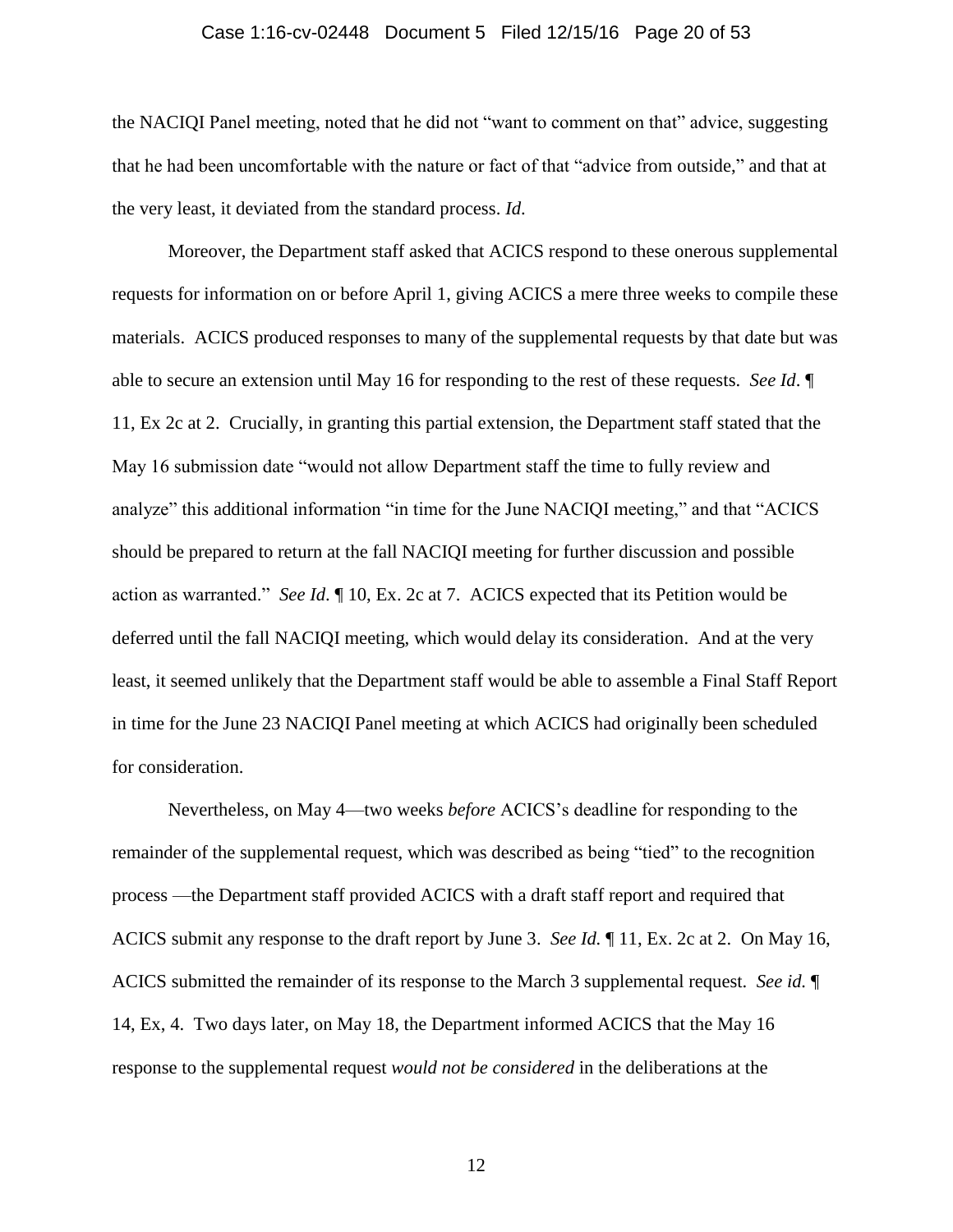#### Case 1:16-cv-02448 Document 5 Filed 12/15/16 Page 21 of 53

upcoming NACIQI Panel meeting at which ACICS's Petition would be reviewed, even though this information was described as responding to requests that were "tied" to the recognition process. *See id*. ¶ 12, Ex. 2c at 3.

Subsequently on June 3, ACICS requested additional time to respond to the May 4 draft staff analysis, as the agency had been working tirelessly to respond to the onerous supplemental request. Nevertheless, the requested extension was denied. *See id.* ¶ 11, Ex. 2c at 2. ACICS then submitted its response to the draft staff report, even though the draft report was notably incomplete because it did not reflect all of the supplemental information "tied to recognition" that ACICS had been asked to provide. This, of course, violated Department Rules, which clearly require that the Department staff take "into account all available relevant information," when rendering an analysis that becomes the basis of the draft Staff Report. *See* 34 C.F.R. §§ 602.32(b), (f)(4). Nevertheless, on June 15, 2016—one week before the NACIQI meeting the Department issued the Final Staff Report, which contained substantive errors and reflected rushed work product. *See* Baker Decl. ¶ 15, Ex. 5. That Final Staff Report was forwarded to the NACIQI Panel and the SDO. This rushed and incomplete Final Staff Report became part of the record in this case. It is the basis on which the SDO and then the Secretary rendered their decisions as to ACICS.

# <span id="page-20-0"></span>**D. The Final Department Staff Report Fails To Account For "All Available Relevant Information," Has Numerous Errors, And Misapplies The Recognition Criteria**

Pursuant to 34 C.F.R. § 602.32(b), the Staff must "take[] into account *all available relevant information* concerning the compliance of the agency with those criteria and in the agency's effectiveness in applying the criteria." (emphasis added). In addition, the Staff are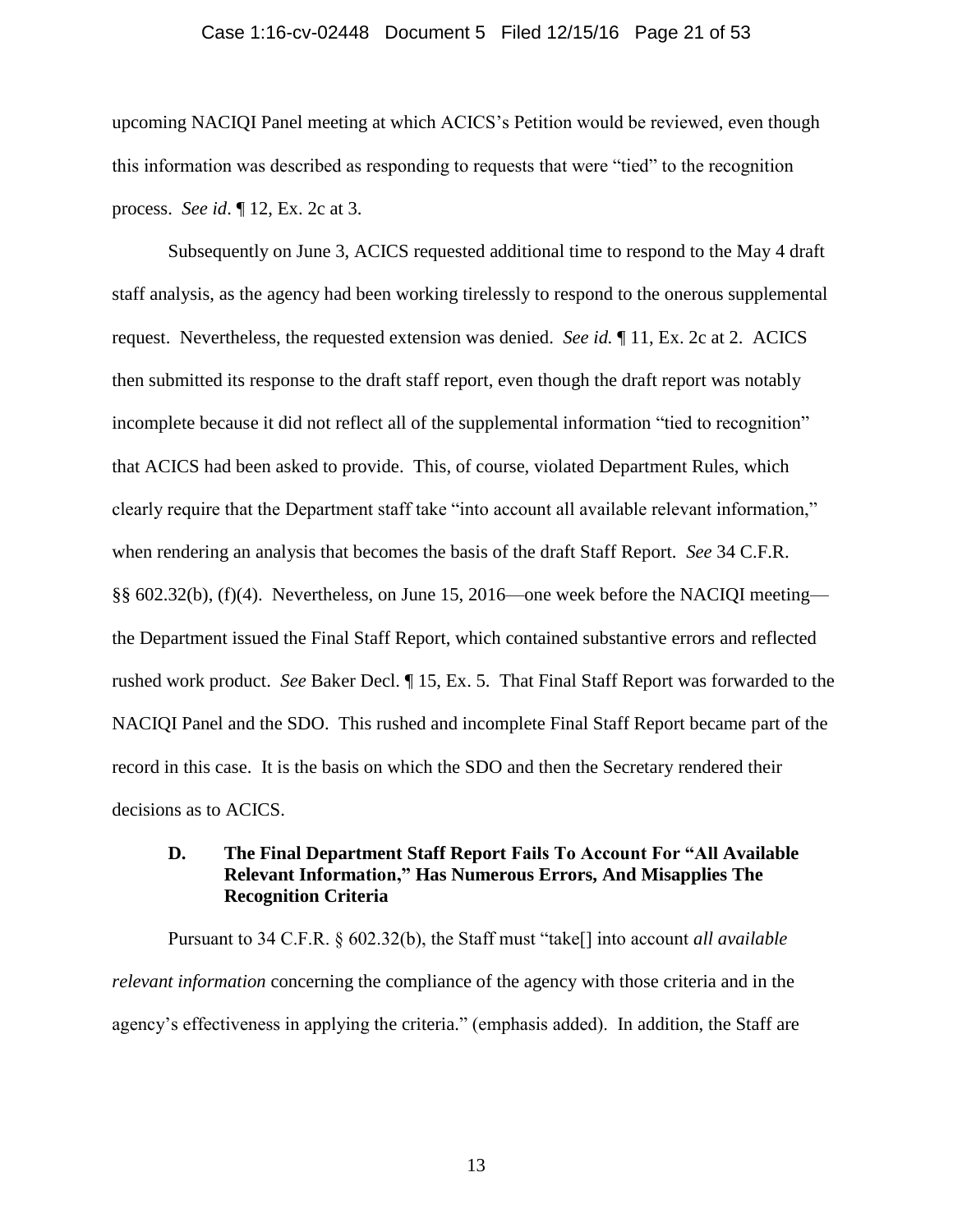#### Case 1:16-cv-02448 Document 5 Filed 12/15/16 Page 22 of 53

required to apply the actual and relevant Criteria for Recognition described in the Department Rules. *See id*. §§ 602.10-28.

# <span id="page-21-0"></span>**1. The Final Staff Report Includes Findings That Ignore "All Available Relevant Information"**

In evaluating ACICS's compliance, the Final Staff Report draws numerous conclusions that ignore relevant facts in the record.

For example, *see id.* § 602.15(a)(1) requires that ACICS have the "administrative and fiscal capability to carry out its accreditation activities in light of its requested scope of recognition." The Final Staff Report states that "no complaints have been received at the Department indicating that there have been staffing problems," and that "when Department staff visited the agency's offices in April 2016 several staff members were interviewed and the administrative processes were observed to be functioning efficiently." *See* Baker Decl. ¶ 15, Ex. 5 at 6. The Final Staff Report notes that the Agency demonstrated that it "has adequate administrative staff and financial resources to carry out its accrediting responsibilities." *Id*. In spite of this evidence, the Final Staff Report baselessly renders two conclusions: (1) that "the recent departure of the executive director, with no permanent replacement, seems to indicate that the agency has staffing concerns" (*id.)*; and (2) Staff is "concerned that [ACICS's] lack of effective monitoring approaches for its institutions reflects inadequate staffing." *Id*. Neither of these conclusions is supported by evidence. Moreover, ACICS has long had a new director, a fact about which the Department has been apprised.

Regulation 34 C.F.R. §  $602.15(a)(1)$  also requires that the Agency have "adequate ... financial resources to carry out its accrediting responsibilities." The Final Staff Report acknowledges that the audited financial statements ACICS provided "confirmed that the agency was maintaining sufficient resources to continue operating as it had been" and "demonstrates that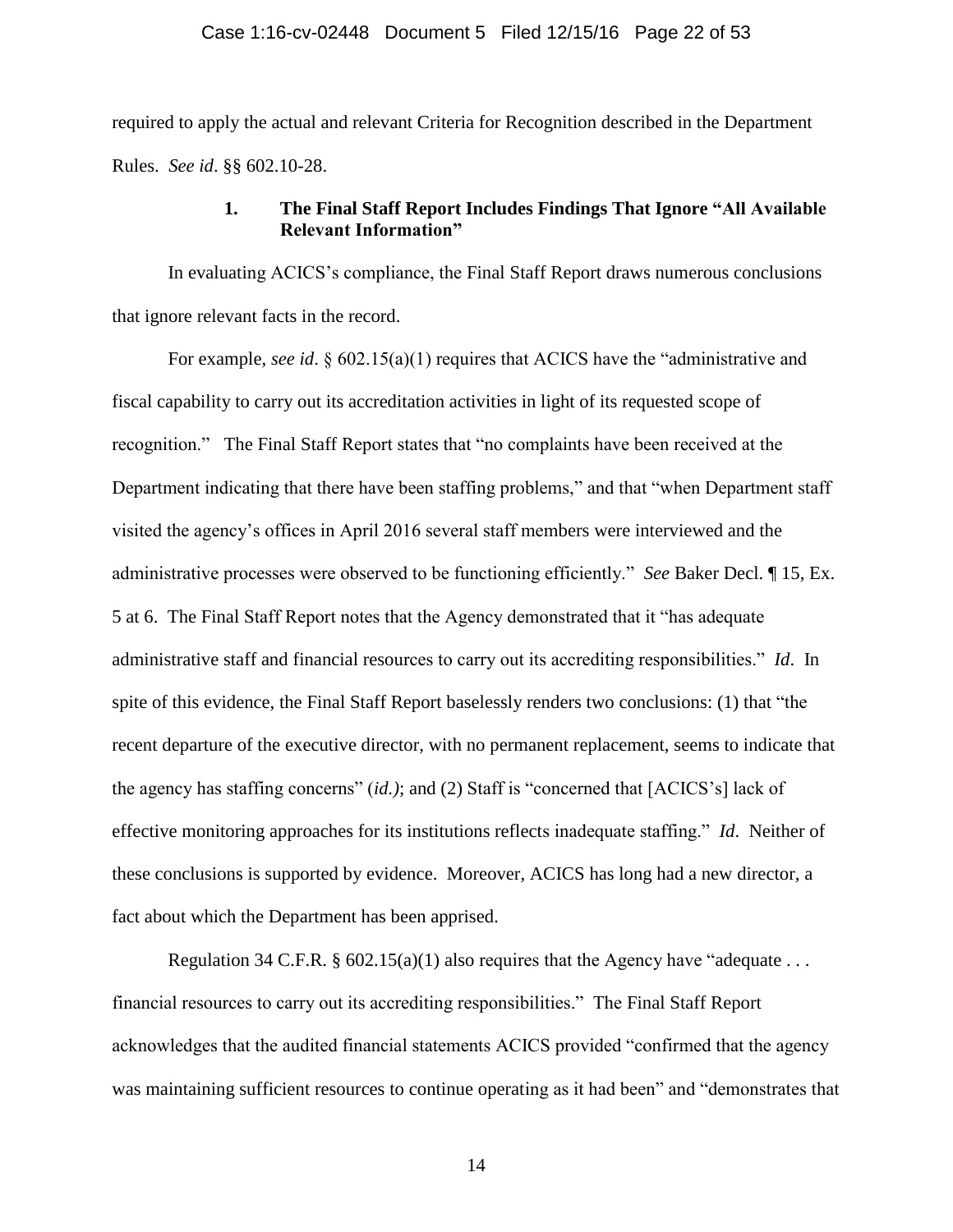#### Case 1:16-cv-02448 Document 5 Filed 12/15/16 Page 23 of 53

ACICS had the financial reserves capable of handling 'unanticipated, short-term ebbs in budgeted revenue.'" *See* Baker Decl. ¶ 15, Ex. 5 at 7. Despite this demonstrated solvency, the Final Staff Report found ACICS noncompliant with this criterion because it had not yet submitted an audit that the Staff acknowledged was not available until October 2016 – four months after the Staff Report was issued – so that ACICS could demonstrate its ability to handle any potential future contraction of the private career college market. *Id*. In other words, the Staff ignored record evidence and instead rendered a conclusion based on the absence of information that the Staff conceded was not yet available through no fault of ACICS.

#### **2. The Final Staff Report Misapplied The Recognition Criteria**

<span id="page-22-0"></span>Throughout the Final Staff Report, the Staff misapplies the relevant criteria. Regulation 34 C.F.R. § 602.16(a)(1)(i) requires that an agency "address the quality of the institution or program" by looking to "[s]uccess with respect to student achievement in relation to the institution's mission, . . . including, as appropriate, consideration of course completion, State licensing examination, and job placement rates." The Final Staff Report ignores the clear evidence that ACICS complies with this criterion, including the Agency's use of algorithms designed to further verify job placement data that is furnished by the schools it accredits. *See* Baker Decl. ¶ 15, Ex. 5 at 11-12. Even Mr. Porcelli, who assembled the Final Staff Report, acknowledged – during the NACIQI Panel -- that ACICS had "started using an algorithm to catch fraudulent representations from the schools and [that] . . . falsified placements just dropped dramatically". *See id.* ¶ 17, Ex. 7 at 57:8-9; 16-20.

In spite of this, the Final Staff Report instead considers factors not relevant to this specific criterion by noting that "many investigations and lawsuits were brought against ACICSaccredited institutions for falsified placement rates in the last five years, resulting in many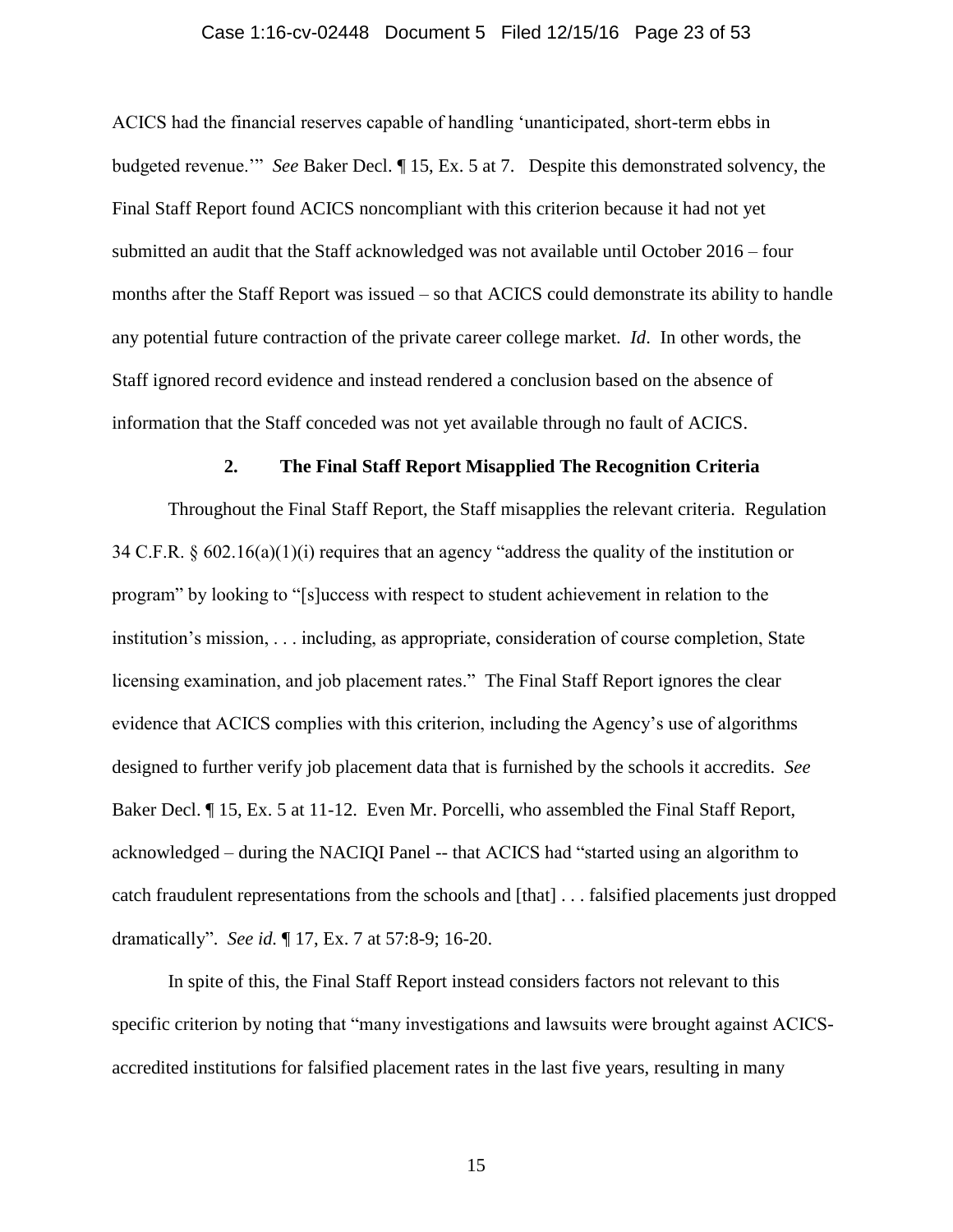#### Case 1:16-cv-02448 Document 5 Filed 12/15/16 Page 24 of 53

judgments/high dollar settlements." *See id.* ¶ 15, Ex. 5 at 12. The Final Staff Report references two settlements, two consent decrees and one default judgment, all of which involve nonadjudicated findings of facts. Nevertheless, the Report concludes that "[i]n response ACICS should explain what actions it took with respect to each pending or settled State or federal lawsuit initiated for the benefit of students against ACICS-accredited institutions in the last five years." *Id*. There are no Recognition Criteria that require that an agency establish its compliance by noting how it has responded to a filed lawsuit or the pursuit of a confidential investigation about which an agency might only learn through media reports.

The Final Staff Report also misapplies the Recognition Criteria when it addresses ACICS's compliance with 34 C.F.R. § 602.16(a)(1)(vii), which concerns the "[r]ecruiting and admissions practices, academic calendars, catalogs, publications, grading and advertising," of a school. The Final Staff Report notes that the record revealed "that the agency's visiting team evaluates" various aspects of the above practices and "that ACICS has applied a substantial number of sanctions to large multi-campus systems based on deficiencies in these categories." *See* Baker Decl. ¶ 15, Ex. 5 at 15. Nevertheless, the Final Staff Report concludes that because "a significant number of State attorneys general and others have obtained sizeable recoveries against ACICS-accredited institutions based on misrepresentations to prospective students and abusive recruiting," the Agency is "not effective in ensuring academic quality." *Id*. Again, while citing facts that demonstrate compliance with the regulations, the Staff instead applies a standard that considers irrelevant factors. The Final Staff Report was incomplete, ignored relevant facts and misapplied the Recognition Criteria. Nevertheless, the Report became a main part of the record and, by the Secretary's own admission, formed the basis for his decision to revoke ACICS's recognition status.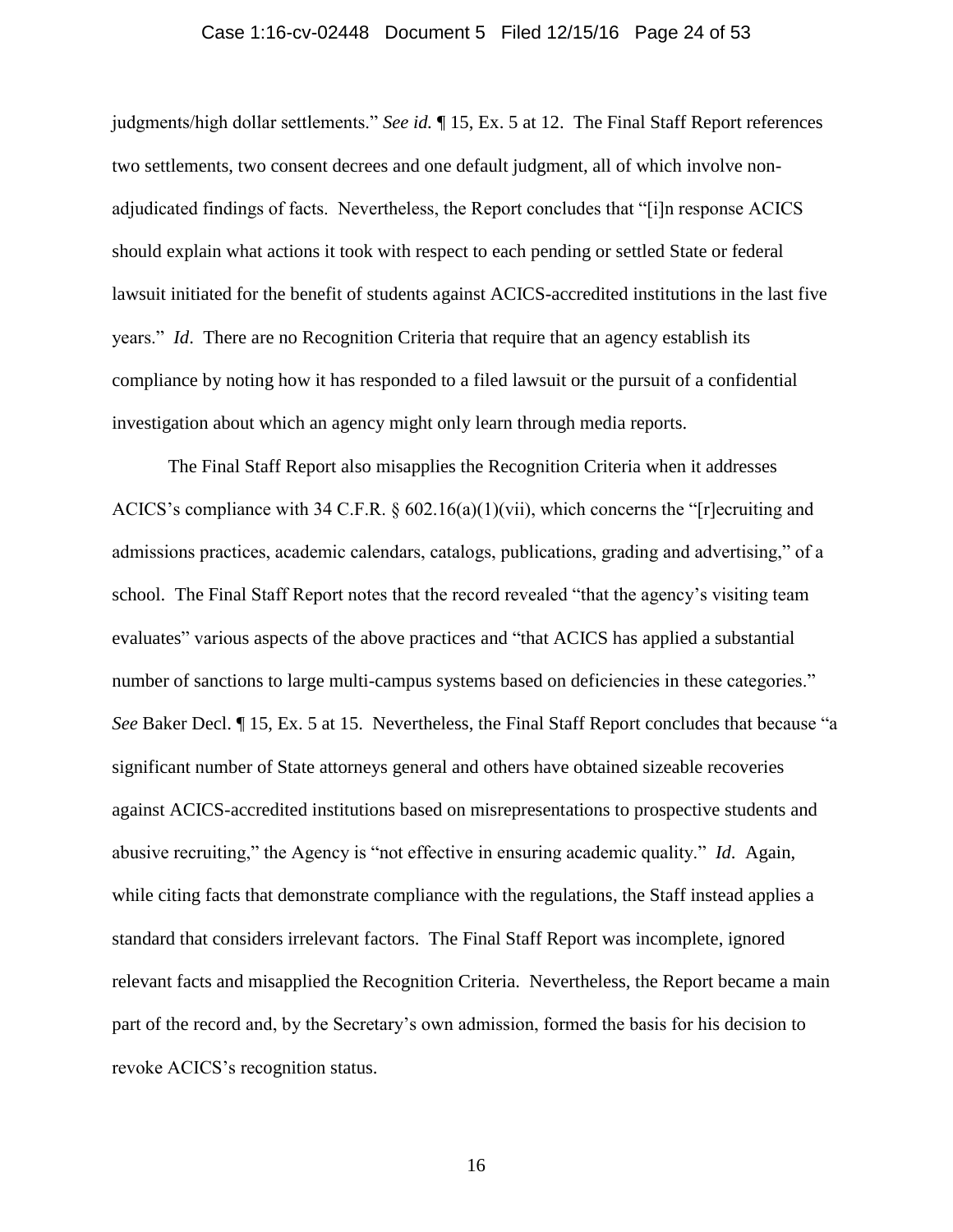## <span id="page-24-0"></span>**E. The NACIQI Panel Hearing Was Tainted By Politics And Improperly Relied On Immaterial Facts In Rendering A Decision**

The NACIQI Panel also relied on the flawed and incomplete Final Staff Report, and this reliance was compounded because the NACIQI Panel's deliberations were compromised by political messaging from elected and appointed officials and by third parties who introduced facts that are neither material nor relevant to the Recognition Criteria.

# **1. Improper Political Messaging Compromised The Deliberations Of The NACIQI Panel Which Is Required To Be Independent**

On June 23, 2016, the NACIQI Panel convened to consider ACICS's Petition. The Panel meeting – which is, by design supposed to be independent and bi-partisan – was tainted by undue political influence. For example, two weeks before the NACIQI Meeting commenced, the office of Senator Elizabeth Warren (D-MA) issued a report condemning ACICS and exhorting the NACIQI Panel and Department to deny ACICS's recognition. The report announced that "[i]f NACIQI members and the Department of Education officials want to restore public confidence in their own review process, they must demonstrate that they understand the devastating consequences of ACICS's long record of failure." *See* Baker Decl. ¶ 29, Ex. 19 at 2*.* This report was followed by a press conference, and received extensive media coverage, which made it difficult for ACICS to receive a fair consideration at the NACIQI Meeting, especially as Congress appoints the Panel members.

Moreover, on June 22, Ted Mitchell, the Under Secretary of Education made an unprecedented statement to the convened NACIQI Panel that singled out ACICS and broadcast to the independent advisory panel the outcome that he expected: "The majority of [accrediting] agencies work hard every day to evaluate the quality of their institutions, and they deserve our thanks. But the truth is that some agencies need to up their game, and occasionally, agencies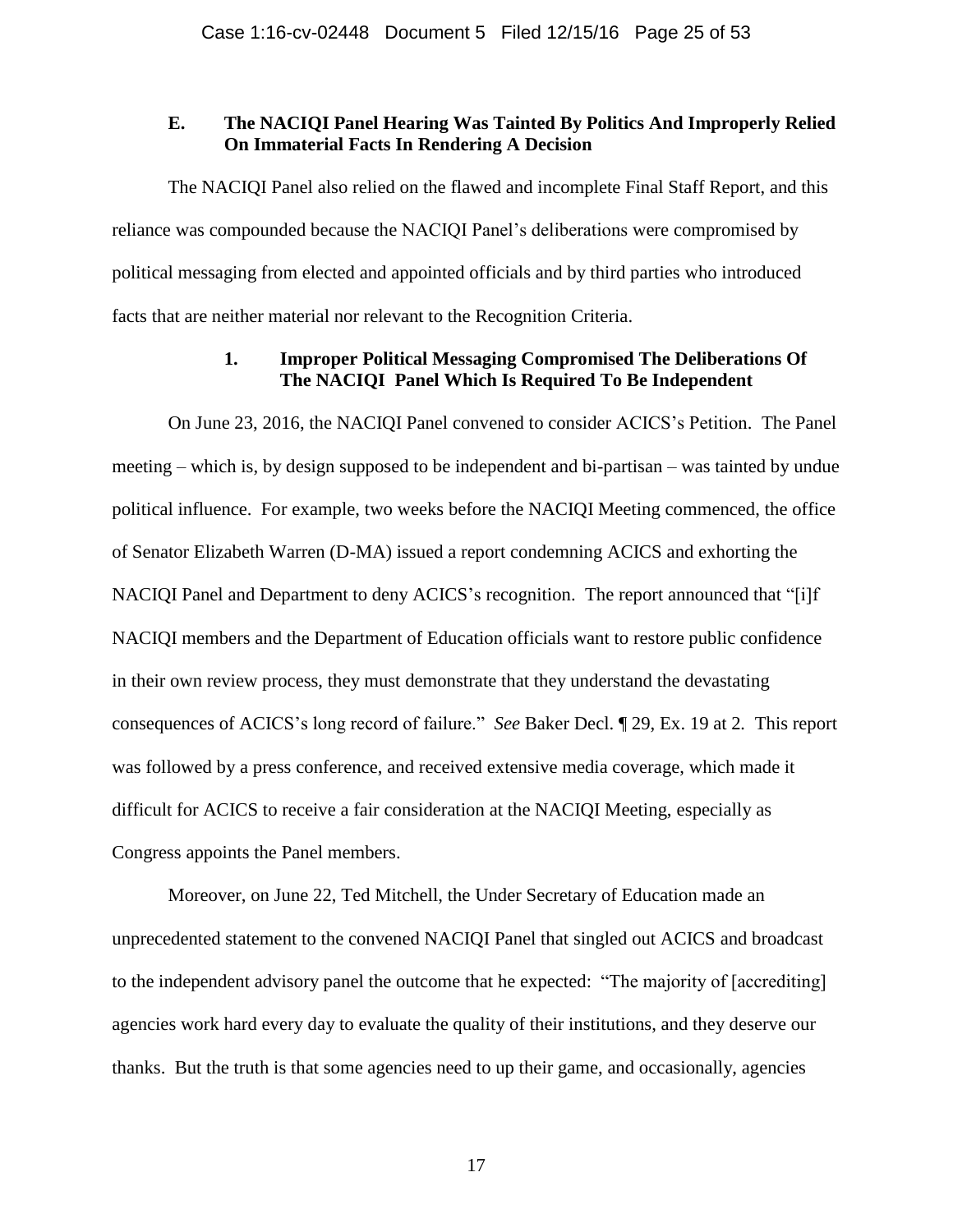#### Case 1:16-cv-02448 Document 5 Filed 12/15/16 Page 26 of 53

demonstrate such wide and deep failure that they simply cannot be entrusted with making the determinations we, you, and the public count on." *See* Baker Decl. ¶ 16, Ex. 6 at 4:21-5:3. Indeed, one NACIQI Panel member noted that "I think the elephant in the room is the question: is the Department doing this because it has something against for-profits." *See id*. ¶17, Ex. 7 at 258:2-11, comment of NACIQI member Rick O'Donnell.

The public NACIQI Panel meeting clearly became more a highly and unfairly politicized forum designed to send a message. Indeed, even a member of the NACIQI Panel acknowledged, albeit tacitly, that the outcome of the Panel's deliberations was, perhaps, pre-ordained and intended to satisfy a policy goal. NACIQI Panel member Frank Wu warned fellow Panel members and third party commenters alike that he "would not feel quite right saying or thinking . . . we need to make an example of" ACICS. *See* Baker Decl. ¶ 17, Ex. 17 at 166:15- 16.

# **2. The NACIQI Panel's Deliberations Improperly Considered Irrelevant And Erroneous Facts In Rendering A Decision About ACICS**

The Panel considered extraneous, erroneous and immaterial facts that have no relationship to the Recognition Criteria, assuming the facts presented are even true. During that eleven hour NACIQI Meeting, ACICS was implicitly and explicitly held accountable for conduct concerning schools it never accredited and for broader concerns with the accreditation community at large. For example, one Panel Member incorrectly suggested that ACICS had accredited Trump University; it did not. *See* Baker Decl. ¶ 17, Ex. 7 at 13:12-15; 114:13-14. Another Panel Member stated falsely that ACICS had accredited Heald College, a part of the Corinthian Colleges system, which ultimately collapsed around allegations of fraudulent conduct. *Id.* at 128:11-22.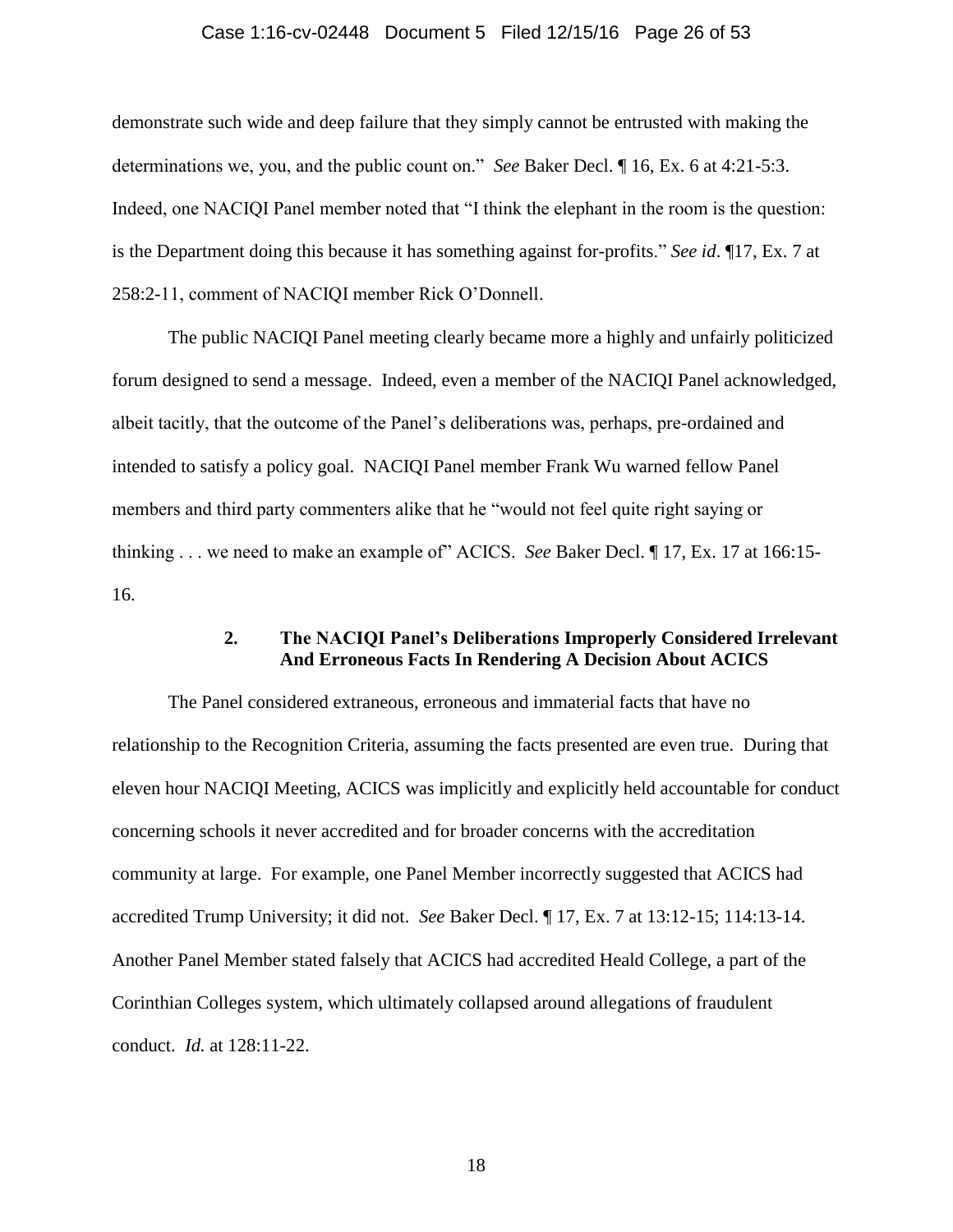#### Case 1:16-cv-02448 Document 5 Filed 12/15/16 Page 27 of 53

In addition, the NACIQI Meeting included comments from numerous third party commenters, many of whom offered testimony that had little or no connection to the Recognition Criteria; this exemplified the truly unfair and procedurally improper nature of the NACIQI Meeting proceedings. For example, one such commenter, an Assistant Attorney General from Maryland, addressed the meeting. He explained that "when a state files a case or a lawsuit against a school . . . vast amounts of resources have been expended in investigation, collection of complaints, analysis of documents and interviewing witnesses," and that "[t]o even initiate an investigation beyond just bringing a complaint is not something that states take lightly." *See id*. at 149:8-18. He continued by noting that even if the subject of a settlement neither admits nor denies liability, "there is still a problem" that accrediting agencies should know to address. *Id*. This commenter, who had the floor longer than most third-party commenters, was allowed to mention facts and standards wholly irrelevant to the question of whether ACICS had met Recognition Criteria. He commented as a representative of law enforcement, and his comments sought to impute to ACICS the same law enforcement obligations that the Maryland Attorney General (and all other State Attorneys General) have as a matter of law.

Furthermore, another third-party commenter, like other NACIQI Panel members and third-party commenters, also mentioned the fact of consumer complaints about schools. *See id.* at 149:8-18. But the referenced consumer complaints were from a third party query that did not relate to any facts that inform the Recognition Criteria or even to specific ACICS conduct. *Id*. Moreover, discussion of these consumer complaints were given unfair weight and unfairly prejudiced ACICIS in a public forum that was intended to deliberate about facts relating to the Recognition Criteria.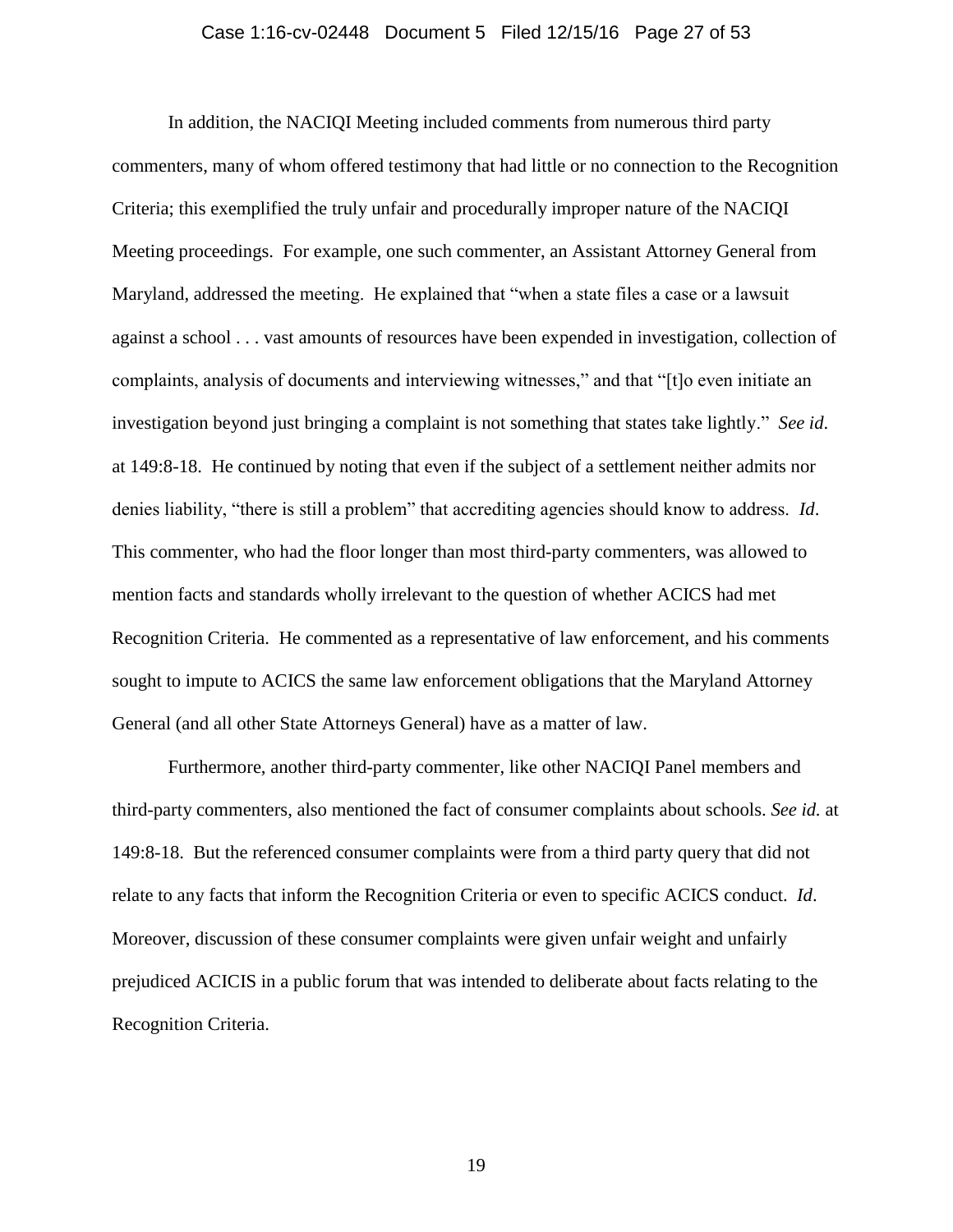The final comment from a NACIQI Panel member best sized-up the Panel meeting and the sentiment toward ACICS:

*And I have always been a big proponent and pushing this Committee to take a bold step and to send a message to the accreditation community* that enough is enough and so . . . . I will support the Motion [to recommend that ACICS not be recognized] and I think it is time as a Committee we take these steps necessary to start putting accreditation . . . to make it more responsive for students and consumers.

*See id.* at 293:10-17 (emphasis added). Indeed, the NACIQI Panel decision as to ACICS was pre-ordained, and the Panel decision arose from deliberations that strayed far from the independent purpose that NACIQI serves. *See* NACIQI welcome page, *available at*, http://sites.ed.gov/naciqi/ ("Throughout its tenure, NACIQI has reached out to the accreditation and higher education communities; researchers and policy makers; and interested members of the public, to engage in informed deliberation.") Ultimately the NACIQI Panel meeting became an agenda-driven political forum that was designed to "make an example" out of ACICS, to "send a message to the accreditation community." These Panel meeting deliberations alone underscore how the Secretary rendered an arbitrary and capricious decision that was also the result of a defective process.

# <span id="page-27-0"></span>**F. The SDO's Decision And The Secretary's Decision Each Rely On Stale Information Derived From A Procedurally-Flawed Record And Process That Involved Numerous Violations Of Department Rules**

The  $SDO<sup>1</sup>$  and ultimately the Secretary each relied on an incomplete record, replete with procedural flaws that also reflected undue political influence. To this end, on September 22, 2016 in a two and a half page letter, the SDO summarily notes her "concurrence" with the Final

 $\overline{a}$ 

<sup>&</sup>lt;sup>1</sup> The Department's SDO review process has been marred by the fact that the SDO is a political appointee and Chief of Staff to the Secretary, a direct report to the Secretary, and the Secretary will review her decision. This evaluation and review process does not protect the independence of the SDO.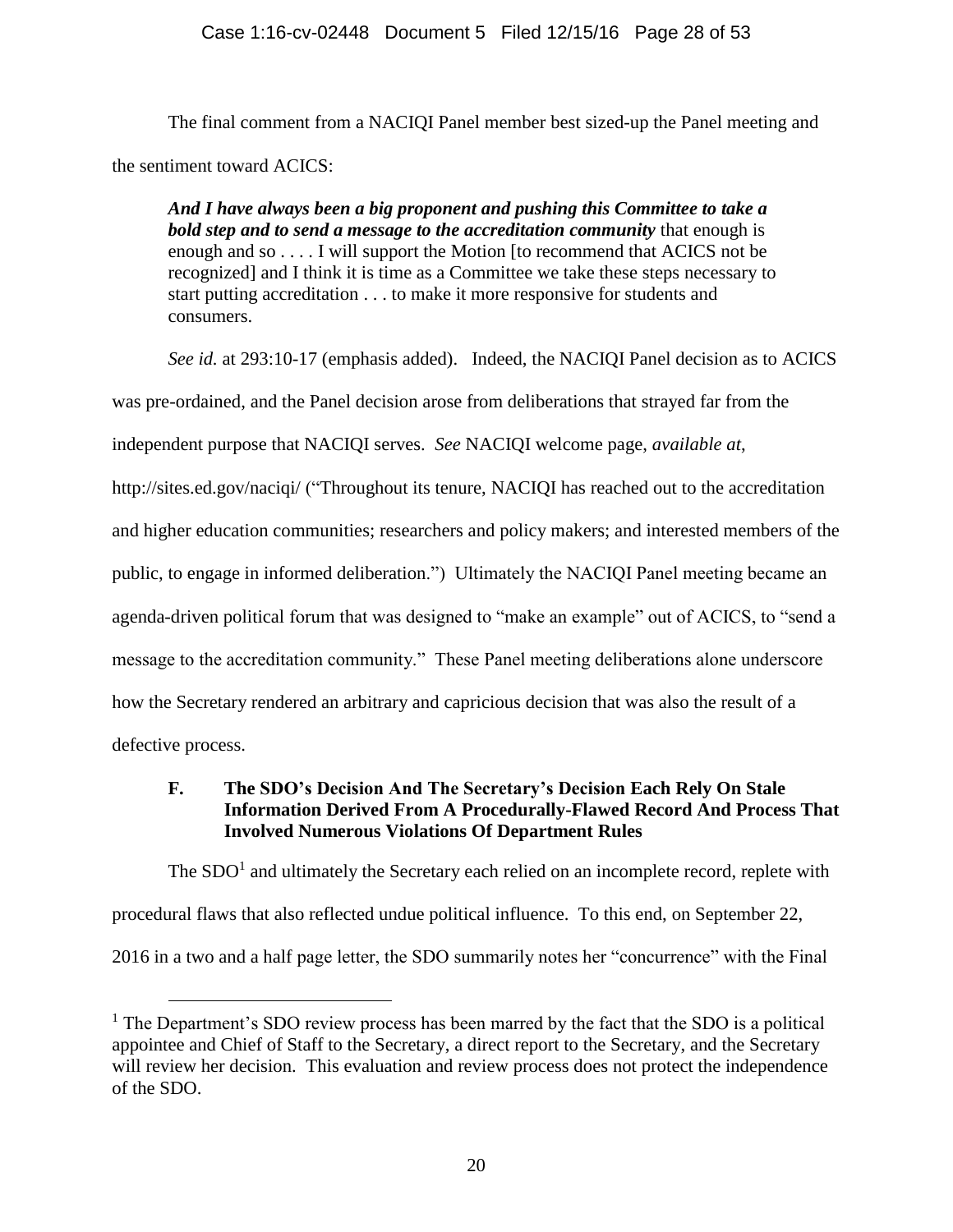#### <span id="page-28-0"></span>Case 1:16-cv-02448 Document 5 Filed 12/15/16 Page 29 of 53

Staff Report and the NACIQI Panel recommendation to revoke ACICS's recognition status. *See* Baker Decl. ¶20, Ex. 10. The Department Rules are clear that if the SDO denies recognition, the SDO "specifies the reasons for this decision, including all criteria the agency fails to meet and all criteria the agency has failed to apply effectively."  $34 \text{ C.F.R.}$  §  $602.36(e)(2)(ii)$ .

The SDO's decision makes only conclusory assertions and states that the SDO reviewed the full record. *See id*. The SDO's decision does not explain what specific information the SDO reviewed or what specific information the SDO relied on for her decision. *See id*. Moreover, the SDO decision provides no citations to any record evidence; it lists 21 areas for which ACICS has been purportedly out of compliance with no explanation of how ACICS was supposedly out of compliance for each individual area. *See id*.

Most importantly, the SDO's decision fails to consider any of the facts that ACICS presented in its response to the NACIQI Panel's recommendation that was filed with the SDO on July 5. On July 25, ACICS also responded to the Department's submission to the SDO *See* Baker Decl. ¶19, Ex. 9. In each of those filings, ACICS outlined in great detail the efforts it had taken to come into further compliance with the Recognition Criteria. For example, as part of its July 5 submission, ACICS filed a 30 page Executive Summary that documents in granularity "that ACICS can demonstrate compliance with all accrediting agency criteria, and provide evidence of effective application of those criteria, by April 2017, well within the 12-month period the SDO is permitted to allow ACICS to come into compliance." *See* Baker Decl. ¶ 6, Ex. 2a.

Moreover, the Department Rules allow the SDO to have concluded that ACICS could "demonstrate or achieve compliance with the criteria for recognition and effective application within 12 months or less," thus, continuing ACICS's recognition.  $34$  C.F.R. § 602.36(e)(3)(i).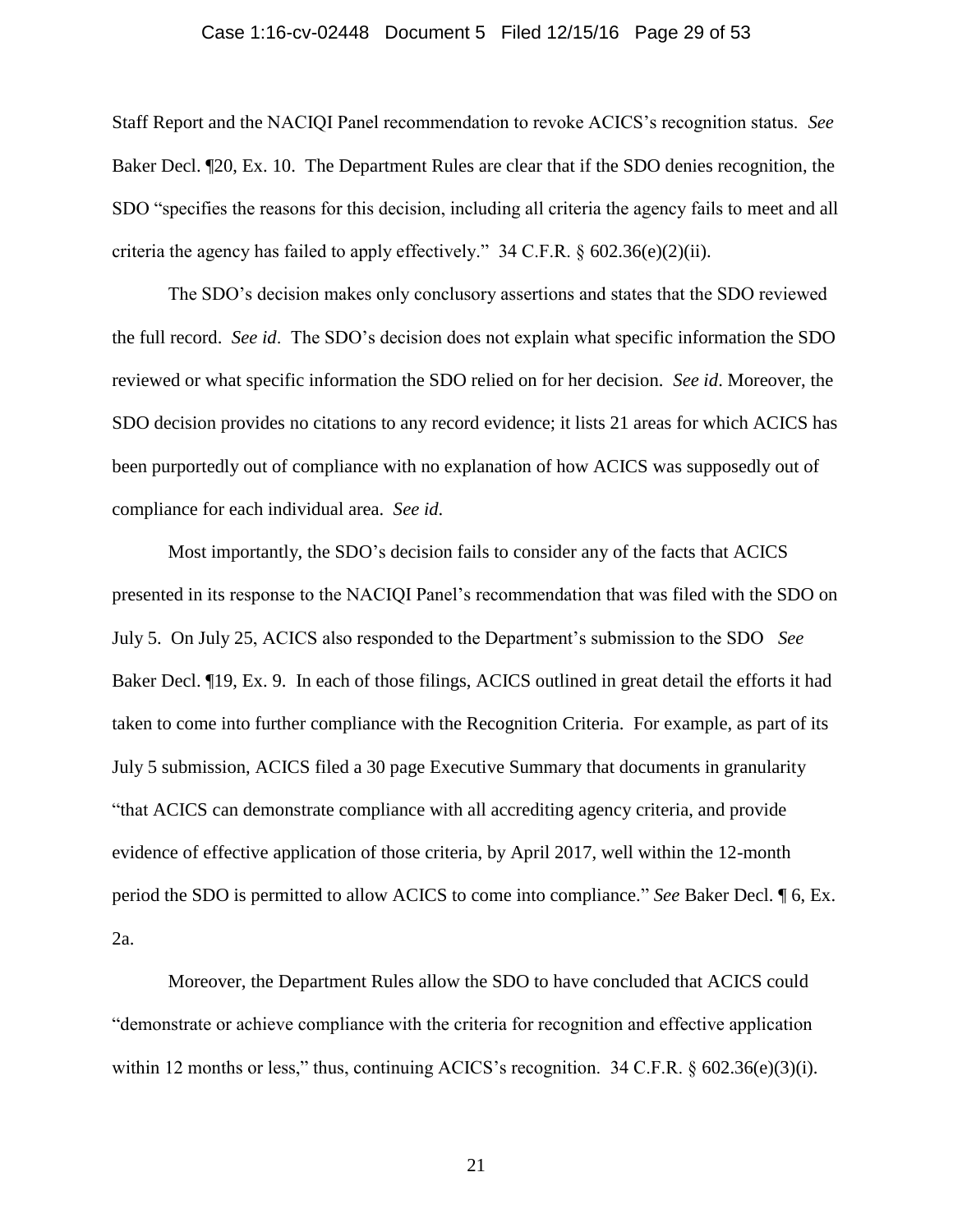#### Case 1:16-cv-02448 Document 5 Filed 12/15/16 Page 30 of 53

In fact, ACICS requested that the SDO consider this option when it filed its July 5 submission. Nevertheless, the SDO ignored all of this information, and recommended revocation of ACICS's accreditation status, relying entirely on stale and outdated information that was furnished in the incomplete and Final Staff Report and also discussed during the tainted proceedings of the NACIQI Panel meeting. The SDO's decision was not supported by the facts in the record and was the result of a procedurally defective process.

On October 21, 2016, ACICS appealed the SDO's decision to the Secretary of Education. *See* Baker Decl. ¶ 24, Ex. 14. On December 12, 2016, the Secretary of Education denied ACICS's appeal. *See id.* ¶ 28, Ex. 18. In that decision, among other things, the Secretary did little more than expand on the SDO's terse and cursory decision. The Secretary's decision also relied only on the stale facts furnished by ACICS nearly 12 months earlier and, at that, addressed in an incomplete and rushed Final Staff Report. The Secretary's decision also repeats the numerous vague and conclusory assertions that the Department Staff and SDO relied on without addressing the evidence put forth by ACICS in refuting these assertions, including the evidence that ACICS submitted to the SDO in July – nearly five months earlier -- or the additional information that ACICS provided to the Secretary in its appeal that was filed in October. *See* Baker Decl.  $\parallel$  24, Ex. 14. Like the SDO, the Secretary inexplicably discounts ACICS's recently implemented changes such as its changes in leadership, revised accrediting standards and demonstrations of recent adverse actions against underperforming institutions. *See id*. The Secretary's decision is arbitrary and capricious, the result of a procedurally defective process and not supported by the evidence in the record.

<span id="page-29-0"></span>**G. The Department Is Mandating That ACICS-Accredited Schools Immediately Take Steps To Move To An Alternate Accrediting Agency As A Condition For Their Students Continuing To Be Eligible To Receive Federal Funds**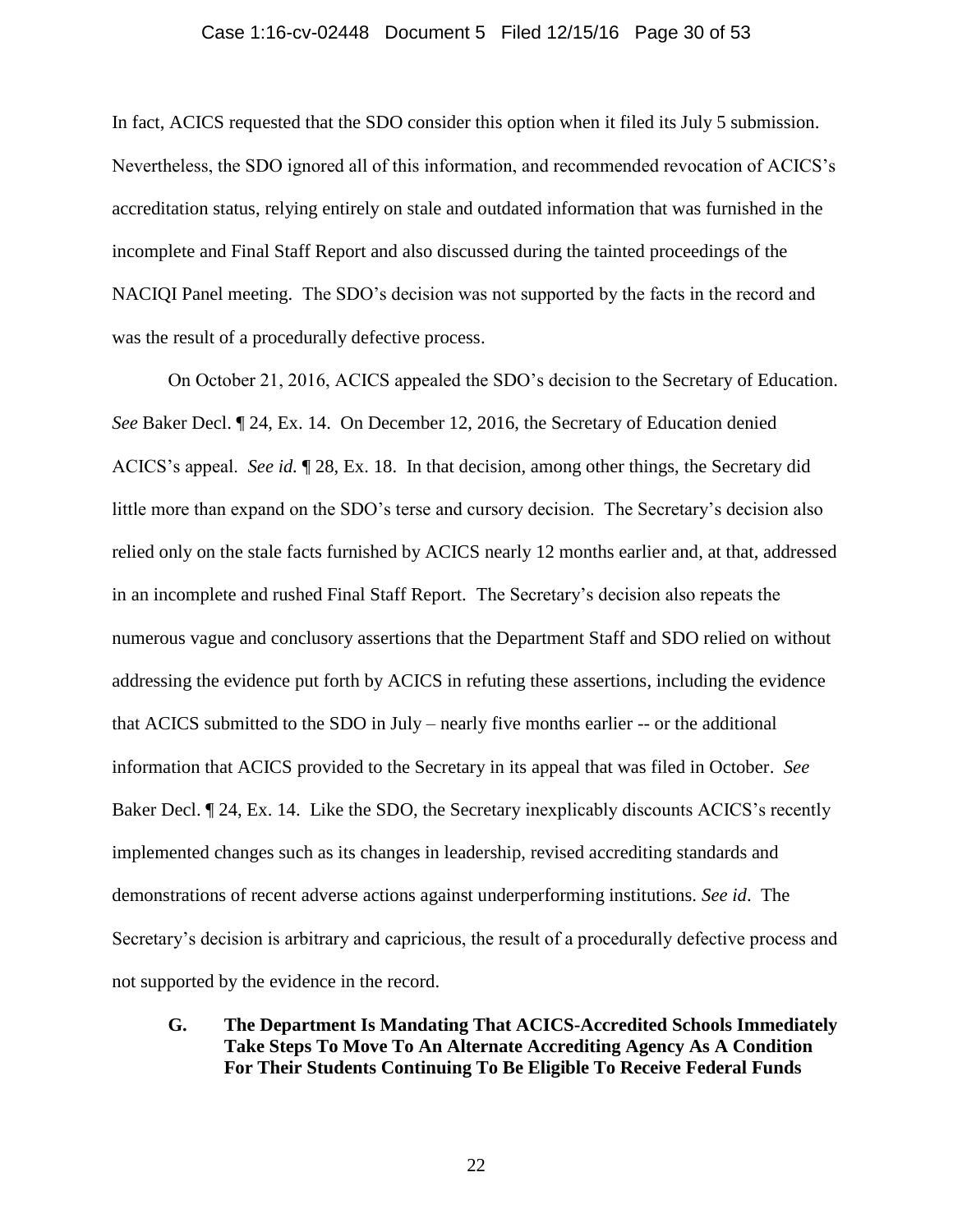#### Case 1:16-cv-02448 Document 5 Filed 12/15/16 Page 31 of 53

Simultaneously with the Secretary's termination decision, the Department published a "Summary of Selected Requirements for Institutions Accredited by ACICS," which is a summary of the PPPA, referenced above. These requirements are onerous, unrealistic and fair to accommodate the actual time a school to obtain initial accreditation.

This Summary document, which is posted on the Department's website, announces to those schools accredited by ACICS that "the Department will continue the participation of schools accredited by ACICS in the federal student aid programs through provisional certification" that "may last up to 18 months." *See* Swartzwelder Decl. ¶ 30, Ex. 5. The Department further explains that several provisions "apply immediately to ACICS-accredited institutions" including that: (1) "Institutions will be restricted from making major changes (additional locations, increases in levels of academic offerings, new programs) without Department approval, and the approval will be granted only in limited circumstances"; (2) A school must allow its students "to take leave of absence" in the event "an institution's students (either past, current, or future) become ineligible to sit for any licensing or certification exam as a result of the loss of the institution's accrediting agency"; and (3) In the event "an institution loses its authorization/license form its governing State entity to operate and issue postsecondary certificates and/or degrees" because of the loss of the institution's recognized accrediting agency, "the institution will not be eligible to receive Title IV funds unless the State grants the institution authorization to continue operating." *Id*. at 1-2.

The Department's guidance also makes clear that all institutions accredited by ACICS must "meet certain milestones on the path toward recognized accreditation." *Id.* at 2. To this end, the Department establishes that these "milestones" include having an "in-process application" with another accrediting agency within 90 calendar days from December 12, 2016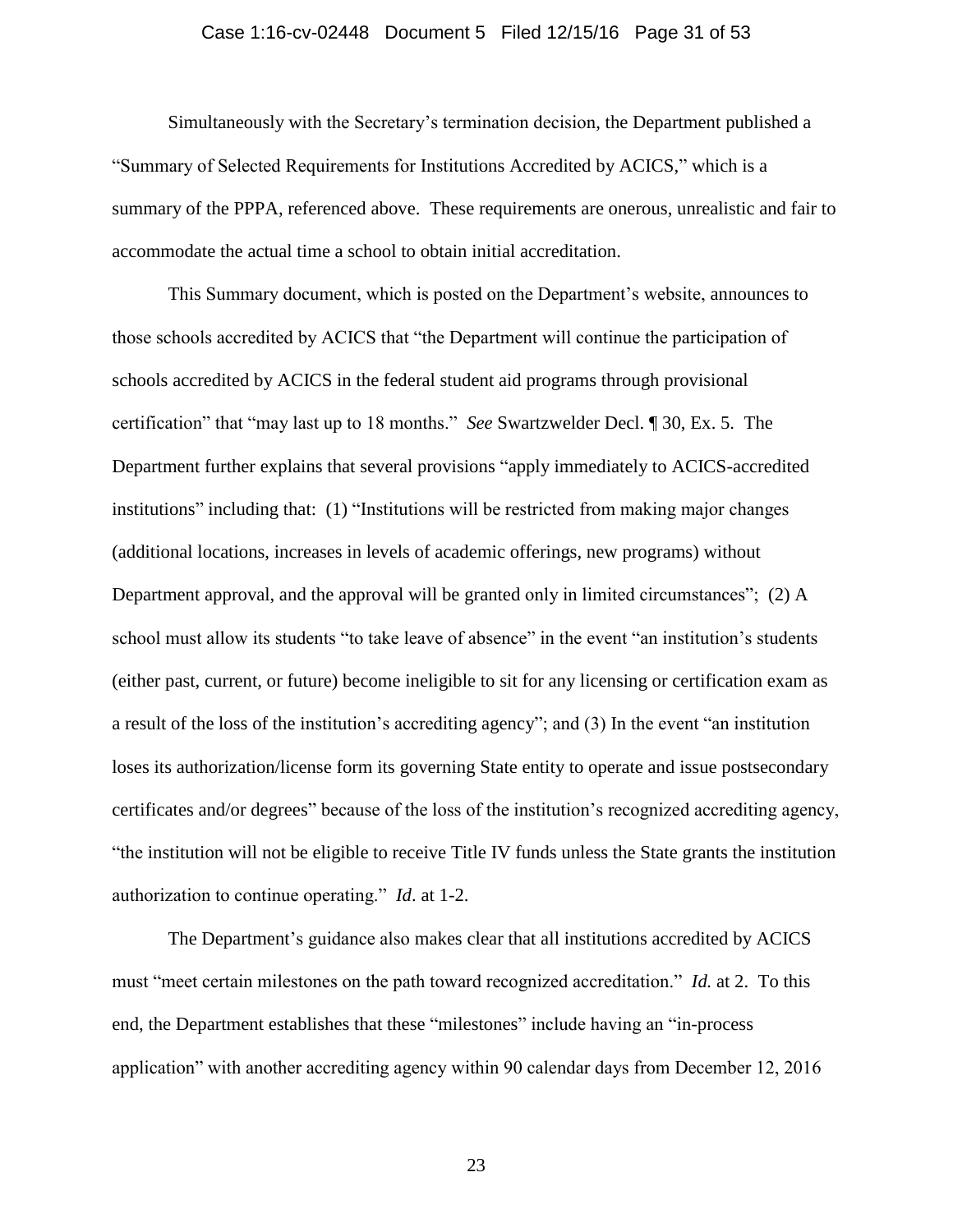#### Case 1:16-cv-02448 Document 5 Filed 12/15/16 Page 32 of 53

which is March 13, 2017. Any school which does not have this in place must also (in addition to complying with other stated guidelines): (1) "submit a formal teach-out agreement to the Department;" and (2) "disclose the fact that it does not have an "in-process application" with another agency to its students, along with other required information." *Id.* Moreover, if an ACICS-accredited school "does not have an In-Process Application with another accrediting agency within 180 calendar days" of December 12, or have an agency site visit "completed within 300 days, the institution will not be eligible to receive any funds through Title IV" for any students who enroll on a date after the 180 day or 300 day milestone. *Id.* And although the Department contends that it is providing an 18-month provisional certification period, in reality its milestone guidelines require that ACICS-accredited schools take substantial action immediately.

The process of obtaining initial accreditation from an accrediting agency is an involved process that routinely takes between 18-24 months. *See* Declaration of Steven C. Gunderson ("Gunderson Decl.") ¶ 6. The "milestones" timeline that the Department has mandated functionally requires that ACICS-accredited schools immediately start the process of applying to an alternate federally recognized accrediting agency. As discussed below in more detail, this, will, of course cause and has already caused imminent and irreparable to ACICS; the Department's PPPA will likely cause these schools to move to another agency as soon as they can do so, in the absence of an injunction staying the Secretary's decision.

<span id="page-31-0"></span>The December 12, 2016 denial of ACICS's appeal by the Secretary of Education represents a final agency decision and may be appealed to this Court pursuant to 34 C.F.R. § 602.38. ACICS filed suit against Defendants on December 14, 2016 asserting three causes of action under the Administrative Procedure Act relating to Defendants' termination of ACICS's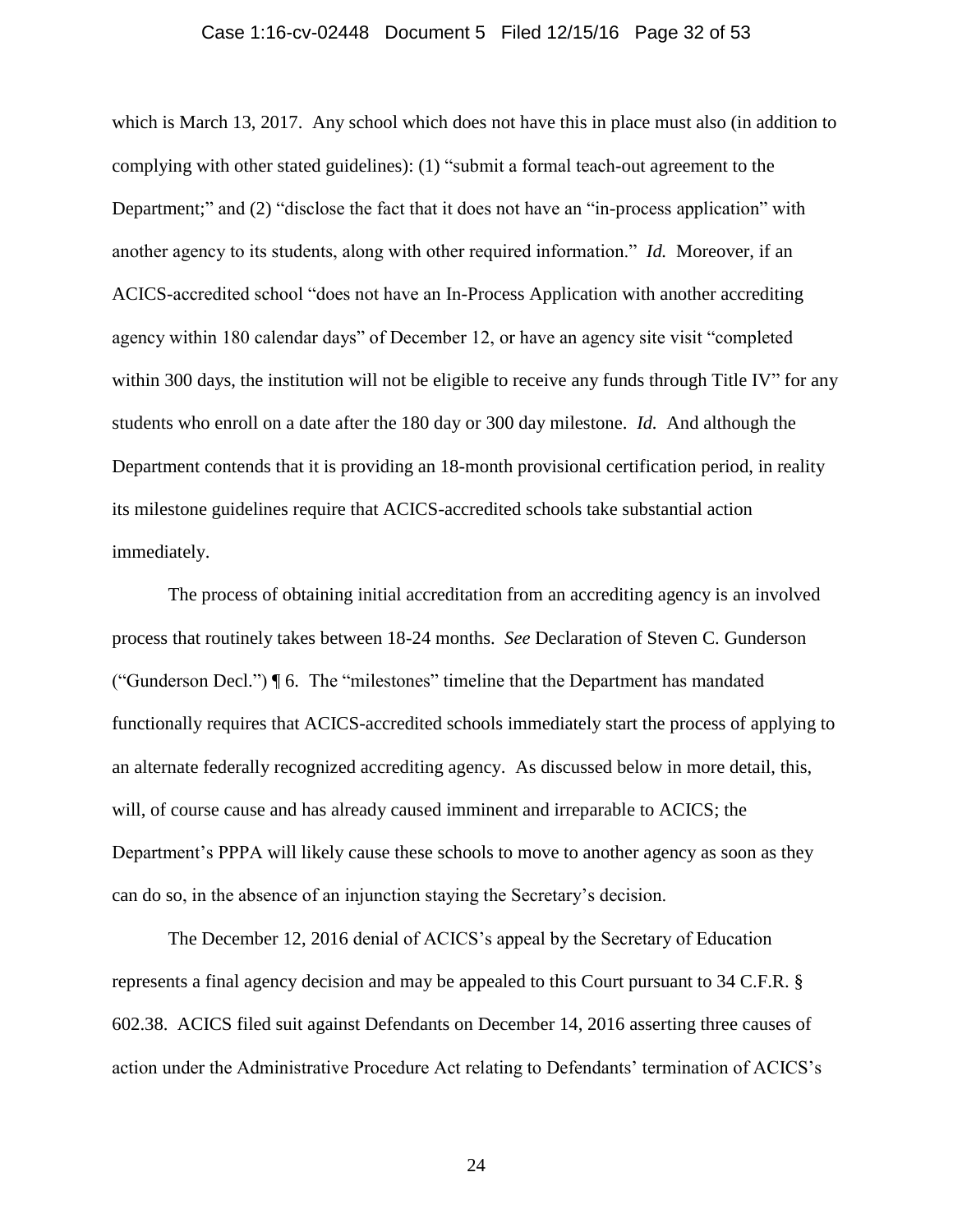recognition. *See generally* Compl. Specifically, ACICS claims that Defendants violated the Administrative Procedure Act when terminating ACICS's recognition by taking action that was: (1) arbitrary and capricious; (2) without observance of the procedure required by law; and (3) unsupported by substantial evidence.

# <span id="page-32-1"></span>**ARGUMENT**

<span id="page-32-4"></span><span id="page-32-0"></span>Preliminary injunctive relief pursuant to Federal Rule of Civil Procedure 65 is warranted because ACICS can demonstrate that: (1) it has a substantial likelihood of success on the merits; (2) it will suffer irreparable injury if the injunction is not granted; (3) an injunction will not substantially injure other interested parties; and (4) an injunction will further the public interest. *See Winter v. Nat'l Res. Defense Council*, 555 U.S. 7, 20 (2008) (identifying factors for preliminary injunctive relief); *Cobell v. Norton*, 391 F.3d 251, 258 (D.C. Cir. 2004) (listing preliminary injunction factors); *Nat'l Treasury Emps. Union v. United States*, 927 F.2d 1253, 1254 (D.C. Cir. 1991) (identifying preliminary injunction factors).<sup>2</sup>

<span id="page-32-2"></span>Each factor to be considered in evaluating a motion for preliminary injunctive relief weighs in favor of granting ACICS's motion. ACICS has a substantial likelihood of prevailing on the merits of each of its causes of action under the APA. The Agency also will suffer irreparable injury if the Secretary's decision regarding recognition is allowed to take effect, resulting in termination of the Agency's recognition status. Additionally, granting an injunction

<span id="page-32-6"></span><span id="page-32-5"></span> $\overline{a}$ 

<span id="page-32-3"></span><sup>&</sup>lt;sup>2</sup> Federal Rule of Civil Procedure  $65(a)$  provides the Court with the power to issue a preliminary injunction. Federal Rule of Civil Procedure 65(b) authorizes the Court to enter a temporary restraining order. The only substantive difference between the standards for entering preliminary injunctions and temporary restraining orders relates to the notice given to adverse parties. *See Sterling-Commercial Credit-Michigan, LLC v. Phoenix Indus. I, LLC*, 762 F. Supp. 2d 8, 13 (D.D.C. 2011); *compare* Fed. R. Civ. Proc. 65(a)(1) (stating notice requirement for preliminary injunction) *with* Fed. R. Civ. Proc. 65(b)(1) (discussing when temporary restraining order may issue without notice). The procedural difference is irrelevant as ACICS's motion is made upon actual notice to Defendants.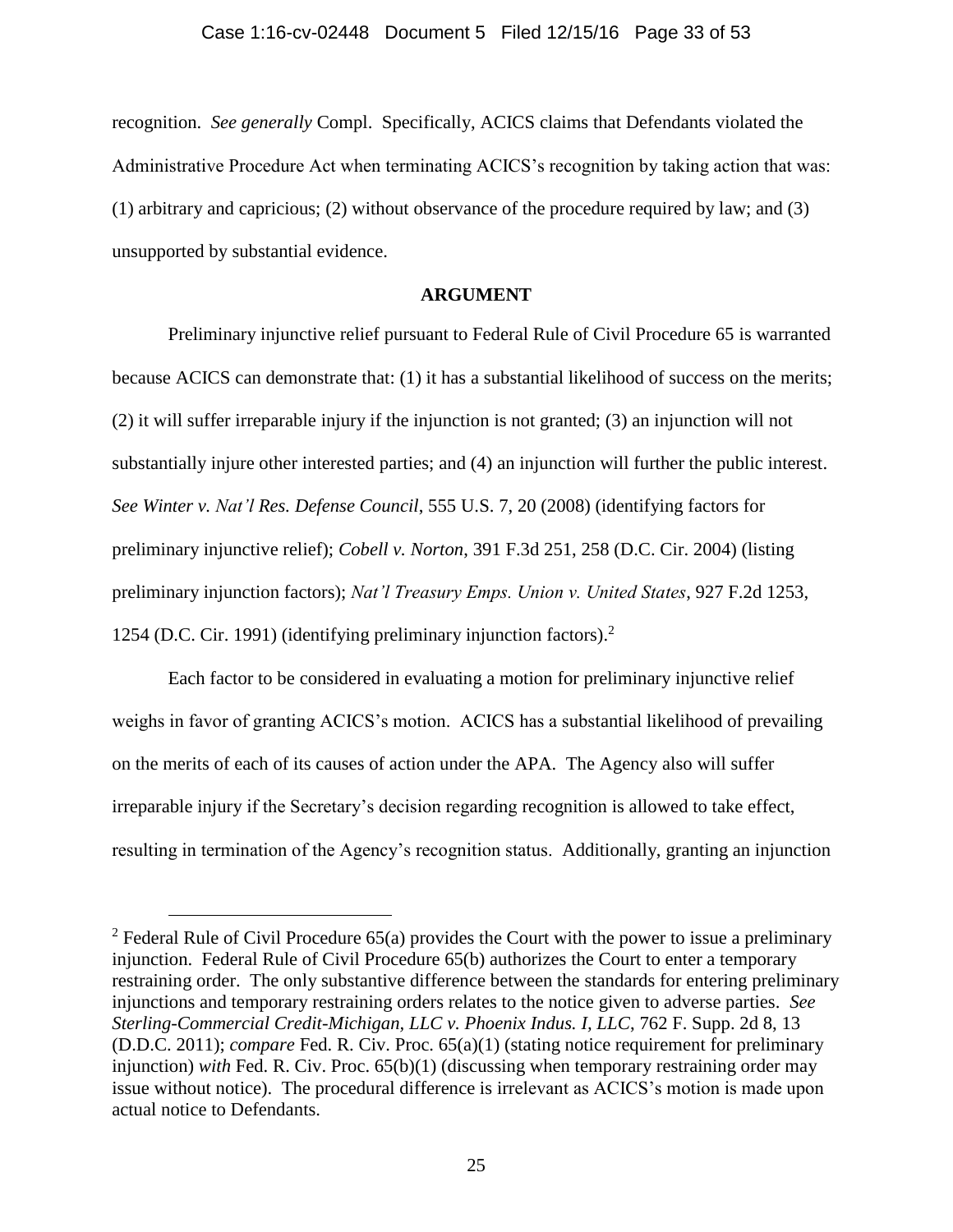#### Case 1:16-cv-02448 Document 5 Filed 12/15/16 Page 34 of 53

here will injure neither the Department nor the Secretary. Nor will it injure the public interest. Indeed, it is in the public interest to grant ACICS's requested preliminary injunctive relief.

# <span id="page-33-0"></span>**I. ACICS HAS DEMONSTRATED A LIKELIHOOD OF SUCCESS ON THE MERITS BECAUSE DEFENDANTS CLEARLY VIOLATED THE APA**

The Administrative Procedure Act (APA) requires the Court to "hold unlawful and set aside" any Department of Education "action, findings, and conclusions" that are: (1) "arbitrary, capricious, an abuse of discretion, or otherwise not in accordance with law;" (2) "in excess of statutory jurisdiction, authority, or limitations;" or (3) "without observance of procedure required by law." 5 U.S.C. § 706(2)(A), (C)-(E). These APA violations necessitate setting aside the Secretary's decision and the Department's PPPA directive to ACICS-accredited schools.

<span id="page-33-3"></span><span id="page-33-2"></span>ACICS can demonstrate a *likelihood* of success on its APA claims. Indeed, ACICS "has raised substantial questions going to the merits so serious, substantial, difficult and doubtful, as to make them a fair ground for litigation." *See id. Wash. Metro. Area Transit Comm'n v. Holiday Tours, Inc.*, 559 F.2d 841, 844 (D.C. Cir. 1977). The "arbitrary and capricious" standard requires an agency to "examine the relevant data and articulate a satisfactory explanation for its action including a 'rational connection between the facts found and the choice made.'" *Motor Vehicle Mfrs. Ass'n v. State Farm Mut. Auto. Ins. Co.*, 463 U.S. 27, 43 (1983) (internal citation omitted). Neither the Department nor the Secretary has done so here.

<span id="page-33-1"></span>Each step of the Recognition Process was procedurally flawed, failed to rely on material and relevant facts, misapplied Recognition Criteria, or was unfairly influenced by political considerations. The Final Staff Report was assembled in accordance with a flawed procedure that rendered it incomplete. The Report also failed to consider relevant and material facts, and misapplied Recognition Criteria, resulting in a recommendation that was unsupported by substantial evidence. The NACIQI Panel meeting was similarly procedurally flawed, especially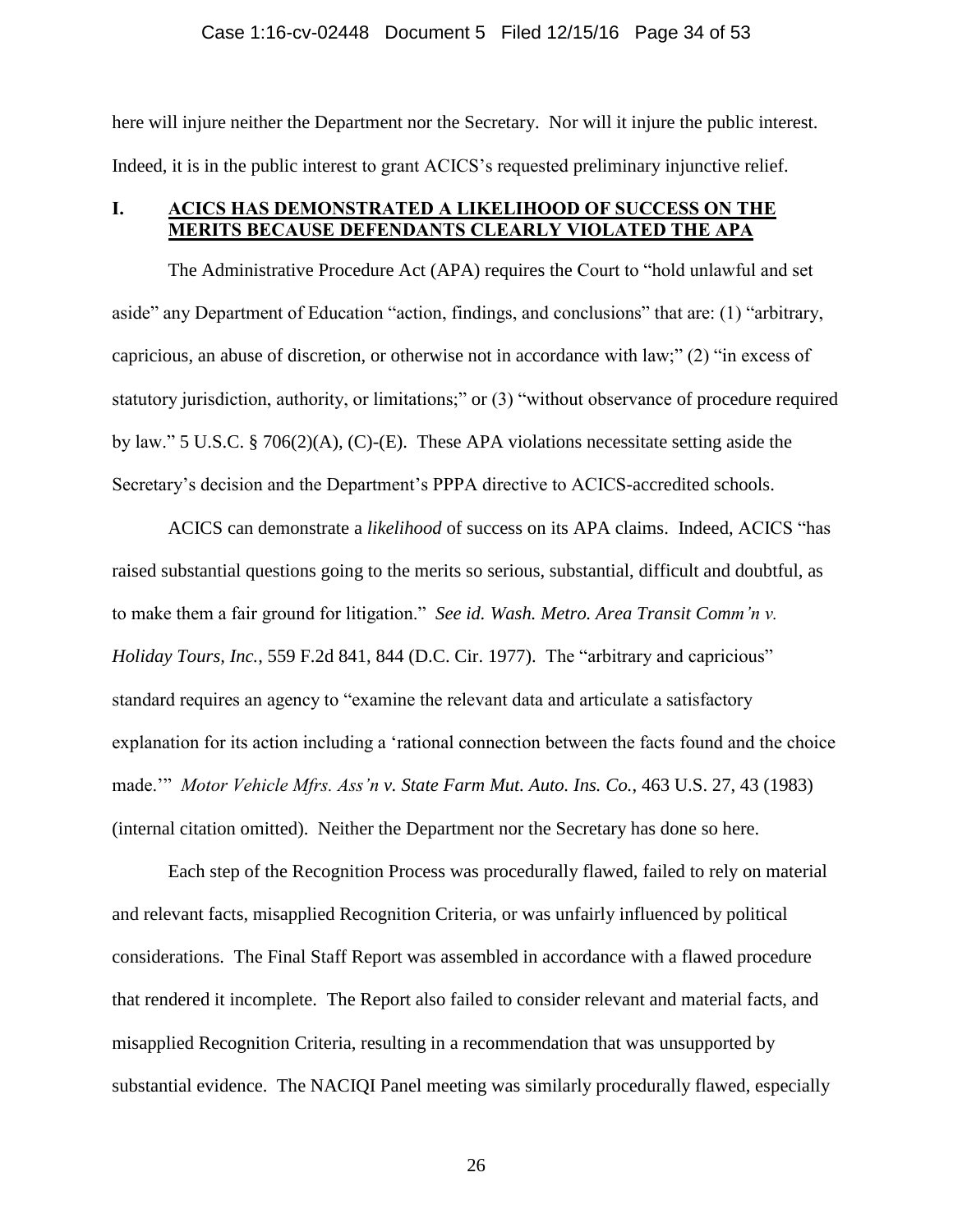#### Case 1:16-cv-02448 Document 5 Filed 12/15/16 Page 35 of 53

as it was infected by undue political influence. The Final Staff Report and the NACIQI Panel meeting recommendation were the two primary sources in the record on which the SDO and, ultimately, the Secretary ostensibly relied. The Secretary's decision is arbitrary and capricious, the result of a procedurally defective process and not supported by the evidence in the record.

# <span id="page-34-0"></span>**II. IRREPARABLE INJURY WILL OCCUR IF PRELIMINARY EQUITABLE RELIEF IS NOT GRANTED**

The Secretary's decision causes ongoing irreparable and imminent injury to ACICS. This is especially true because the Secretary also issued a PPPA (summarized in the Summary of Selected Requirements for Institutions Accredited by ACICS) that requires that all ACICSaccredited schools take immediate action to locate an alternate federally-recognized accreditor. Specifically: (1) ACICS will be irreparably injured through a decision that strikes at the core of ACICS's business (accreditation) and restricts ACICS's revenue streams (through the loss of members and membership fees); and (2) ACICS will suffer enormous reputational damage.<sup>3</sup> These constitute or are analogous to recognized irreparable injury supporting the granting of preliminary injunctive relief. *See, e.g.*, *Nalco Co. v. United States Envtl. Prot. Agency*, 786 F. Supp. 2d 177, 188 (D.D.C. 2011) (finding irreparable injury based on loss of "longstanding clients" and difficulty in attracting new customers because there was no legitimate means of growth in the industry); *Smoking Everywhere, Inc. v. Food & Drug Admin.*, 680 F. Supp. 2d 62,

<span id="page-34-2"></span><span id="page-34-1"></span> $\overline{a}$ 

<sup>&</sup>lt;sup>3</sup> The Department argued (and the Secretary agreed) that ACICS does not have standing to assert harms suffered by its member institutions and students at those institutions during the agency review process. *See* Baker Decl. ¶ 25, Ex. 15; ¶28, Ex. 18. But, to be clear, ACICS's standing is predicated on direct, immediate, and substantial injury to ACICS as a result of the Secretary's violations of the APA—not injury to students or institutions. As discussed *infra* in Sections III and IV, injury to students and institutions is nonetheless relevant in the public interest and equity balancing prongs of the preliminary injunction analysis. The reality is that these schools and students are going to suffer substantial harm because of the Secretary's decision and the Department's PPPA, in the absence of preliminary injunctive relief.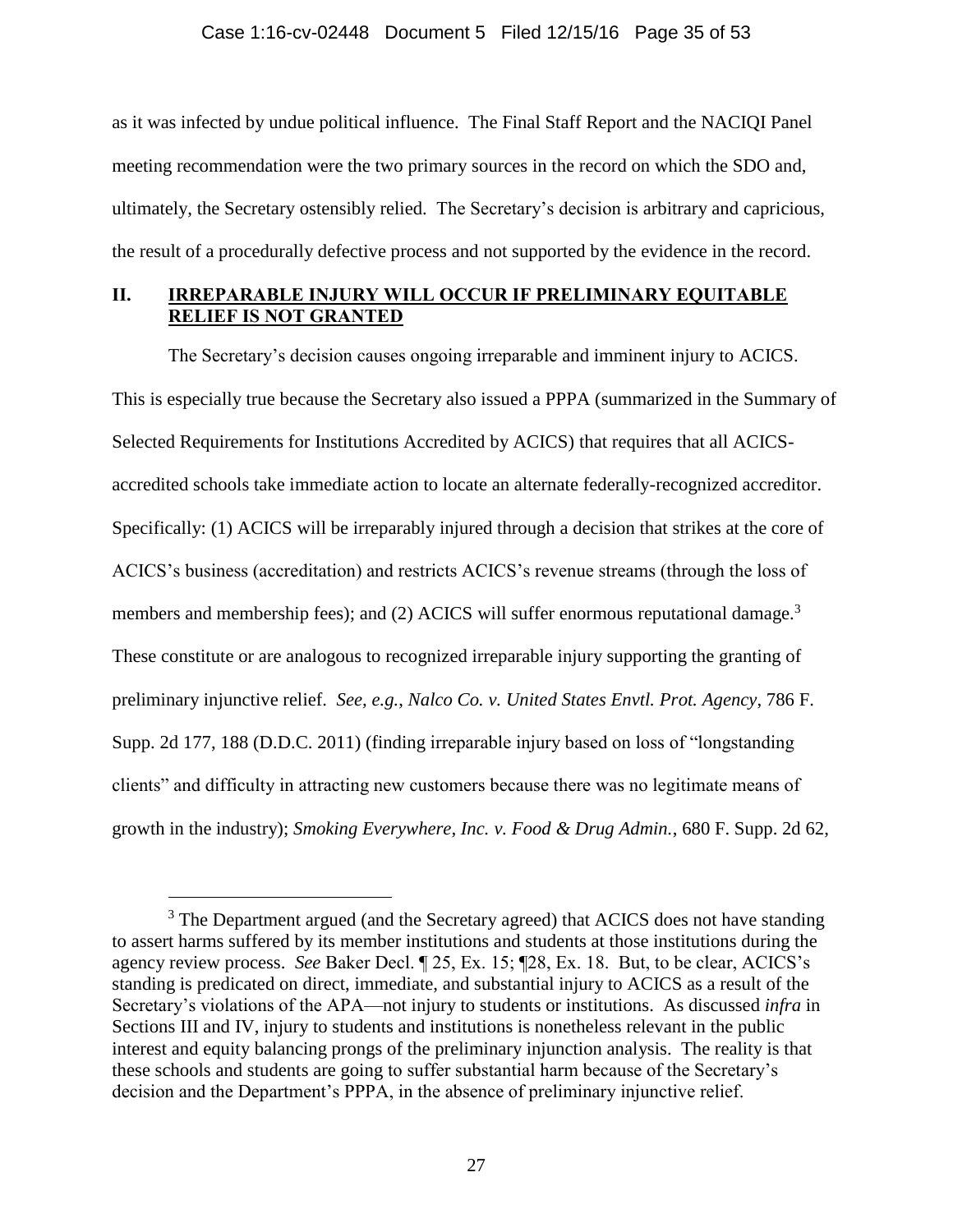#### Case 1:16-cv-02448 Document 5 Filed 12/15/16 Page 36 of 53

<span id="page-35-2"></span><span id="page-35-1"></span>76-77 (D.D.C. 2010) (finding irreparable harm when agency action threatened the continued viability of plaintiff's business and the product affected by the agency action earned nearly all of plaintiff's revenue); *Subscription Television of Greater Wash. v. Kaufmann*, 606 F. Supp. 1540 (D.D.C. 1985) (finding that an irretrievable loss of subscribers resulting in the loss of subscription fees that made up nearly all of plaintiff's revenue constituted irreparable injury); Patriot, Inc. v. U.S. Dept. of Housing and Urban Dev't, 963 F.Supp.1, 5 (D.D.C. 1997) (holding that "economic harm rises to the level of irreparable harm where it threatens the 'very existence of plaintiff's business,'" and finding irreparable injury "plaintiffs will be barred from the reverse mortgage market"); *Wash. Metro. Area Transit Comm. v. Holiday Tours, Inc.*, 559 F.2d 841, 843 (D.C. Cir. 1977) ("The harm to Holiday Tours in the absence of a stay would be its destruction in its current form as a provider of bus tours."). This injury to ACICS is not merely likely, but certain, and its impact is immediate.

### <span id="page-35-4"></span>**A. ACICS's Business Operations And Revenue Streams Will Diminish Quickly**

<span id="page-35-0"></span>ACICS will suffer irreparable harm absent injunctive relief. Indeed, ACICS will suffer very substantial damage to its ongoing operations before the underlying case here is resolved, if the Court declines to grant the requested injunctive relief immediately. Indeed, ACICS's injuries will be: (1) "certain and great;" (2) "actual and not theoretical;" and (3) of a nature "of such imminence that there is a clear and present need for equitable relief to prevent irreparable harm." *See Tex. Children's Hosp. v. Burwell*, 76 F. Supp. 3d 224, 242 (D.D.C. 2014) (quoting *Wis. Gas Co. v. FERC*, 758 F.2d 669, 674 (D.C.Cir.1985)).

<span id="page-35-3"></span>First, the Department, in tandem with the Secretary's decision, has directed that all ACICS-accredited schools must immediately seek an alternate federally-recognized accrediting agency, if schools wish to maintain Title IV funding for their students. *See* Swartzwelder Decl. ¶ 30, Ex. 5. The Department's directive to ACICS-accredited schools expressly states that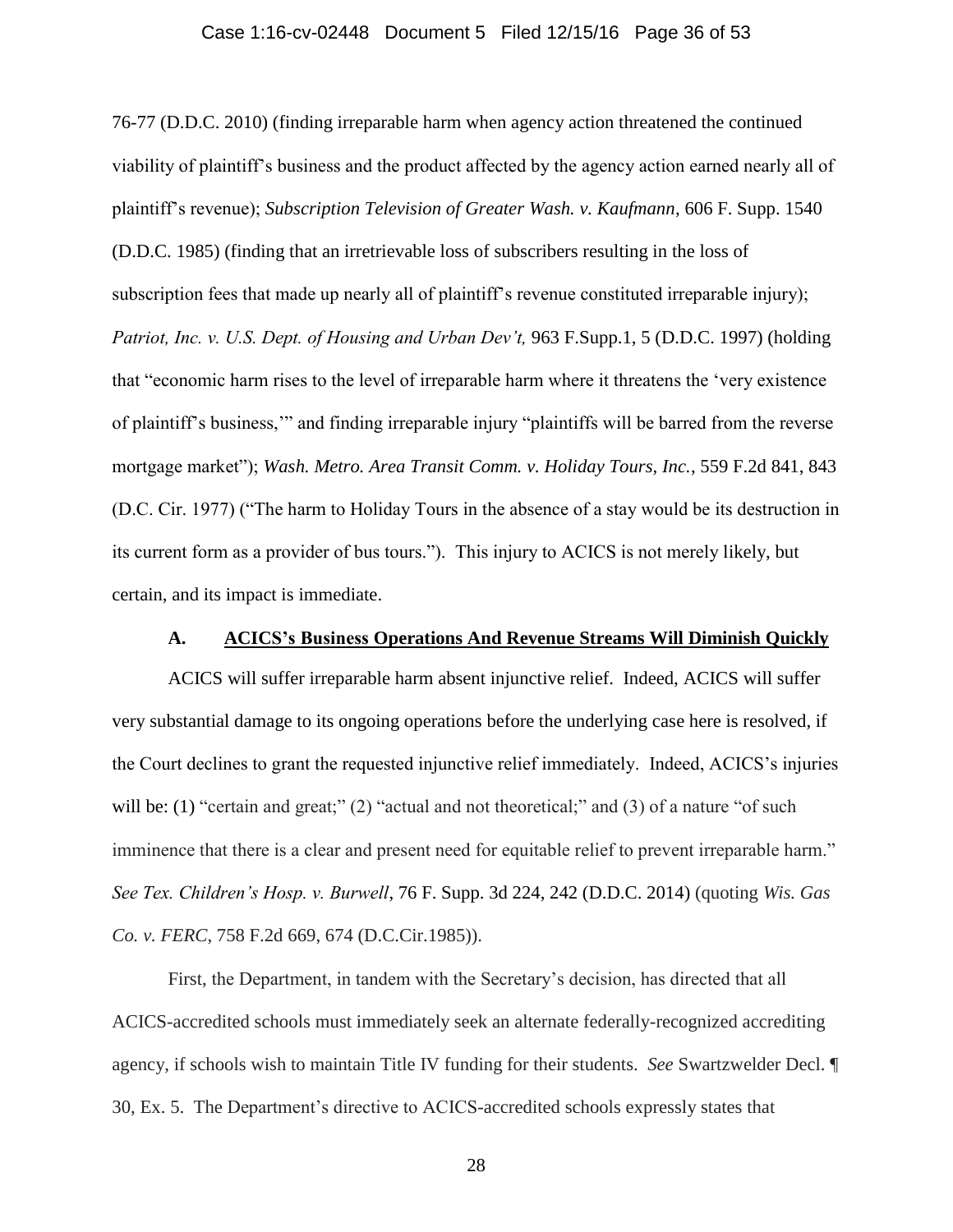#### <span id="page-36-0"></span>Case 1:16-cv-02448 Document 5 Filed 12/15/16 Page 37 of 53

"although ACICS is no longer a federally recognized accrediting agency, the Department will continue the participation of schools accredited by ACICS in the federal student aid programs through provisional certification. Provisional certification may last up to 18 months from the date of the Secretary's decision, a period set by statute to allow institutions to seek institutional accreditation from another federally recognized accrediting agency." *See id.* at 1. This provisional certification, however, also requires that all ACICS-accredited schools immediately begin the process of seeking an alternate accreditor. It usually takes between 18-24 months for a school to complete accreditation with a new agency, and it can cost between \$50,000 and \$100,000 for a school to obtain initial accreditation from an agency. *See* Gunderson Decl. ¶¶ 6- 7. This means that all ACICS-accredited schools must have a new application in process immediately. And further to this point, one condition for an ACICS-accredited school to be provisionally certified is that the school have "an in-process" application with an alternate federally recognized accrediting agency on or before March 13, 2017. If this requirement is not met, then, a school is required to establish a "teach-out" program, which is a contingency plan for the school in the event its programs are required to shut down. *See* Swartzwelder Decl. ¶ 3, Ex. 5 at 2.

As a result of the provisional certification requirements described in the PPPA (and summarized in the Summary noted above), it seems probable that many, if not most, ACICSaccredited schools will seek an alternate accrediting agency immediately, as they must. This means that these schools will no longer "seek ACICS accreditation" for new programs or "seek to renew their current ACICS accreditation." *See* Williams Decl. ¶ 38. To the extent there are schools that are scheduled to go through ACICS's April accreditation review cycle, this means that these schools are also scheduled to have January and February site visits from ACICS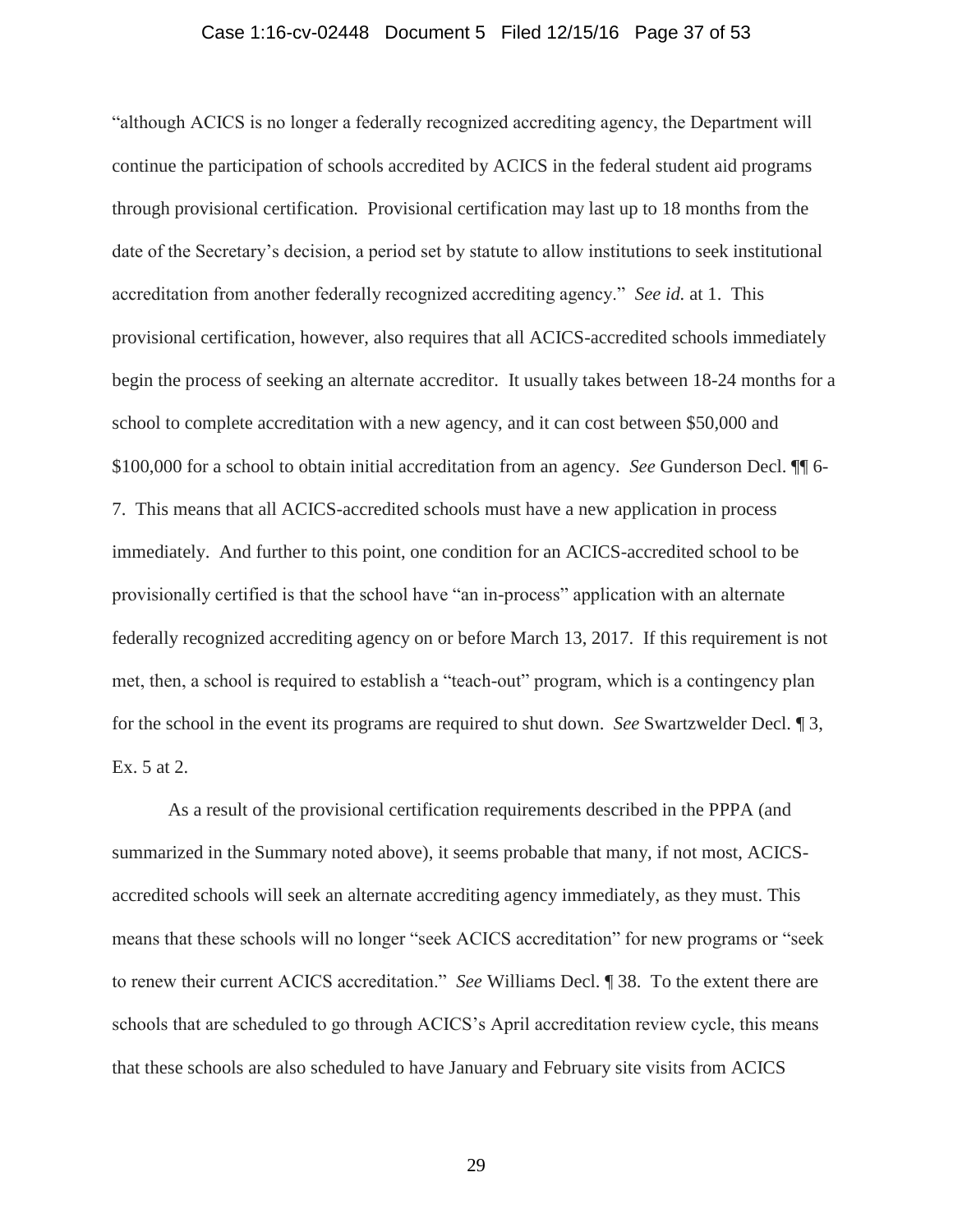#### Case 1:16-cv-02448 Document 5 Filed 12/15/16 Page 38 of 53

evaluators. *See id*. ¶ 35. To this end, these schools must pay a site visit fee very soon. *See id*. ¶ 34. More to the point, these schools also must make a decision about whether they are going to renew their accreditation status with ACICS and pay application fees, and they must decide whether their 2017 budgets will allocate sustaining fees for ongoing ACICS membership. *See id.* Given the Department's provisional certification timeline and requirements, it seems almost certain that many of these schools will immediately begin to shed their ACICS membership and accreditation status. *See id*. ¶ 38.

ACICS will lose its current members. *See id.* ¶¶ 37-41. Immediately after the Secretary's decision, the Department contacted ACICS-accredited schools and began the process of placing schools into provisional accreditation status so they can maintain eligibility for Title IV funding. *Id.* ¶ 37. Continuing eligibility is conditioned upon the schools beginning the process of obtaining accreditation from an alternate accrediting agency. *Id.* As a result, many schools that would otherwise seek ACICS's accreditation or seek to renew their current ACICS accreditation will no longer be filing applications to do so. *Id.* ¶ 38.

It also seems unlikely that in the absence of a temporary restraining order that stays the Secretary's decision and enjoins the Department from implementing its provisional certification plan, pending disposition of the underlying case, all or nearly all ACICS schools that rely on federal funding for their students (which is nearly all schools) will cease to be ACICS members.

Second, the Secretary's decision prevents ACICS from taking on new members given that it cannot accredit any additional institutions that require accreditation by a nationallyrecognized accreditor. *See id.* ¶¶ 29-41. Likewise, ACICS will no longer be able to perform its primary service of accrediting institutions to its current members that require accreditation by a nationally-recognized accrediting agency for a variety of core purposes including compliance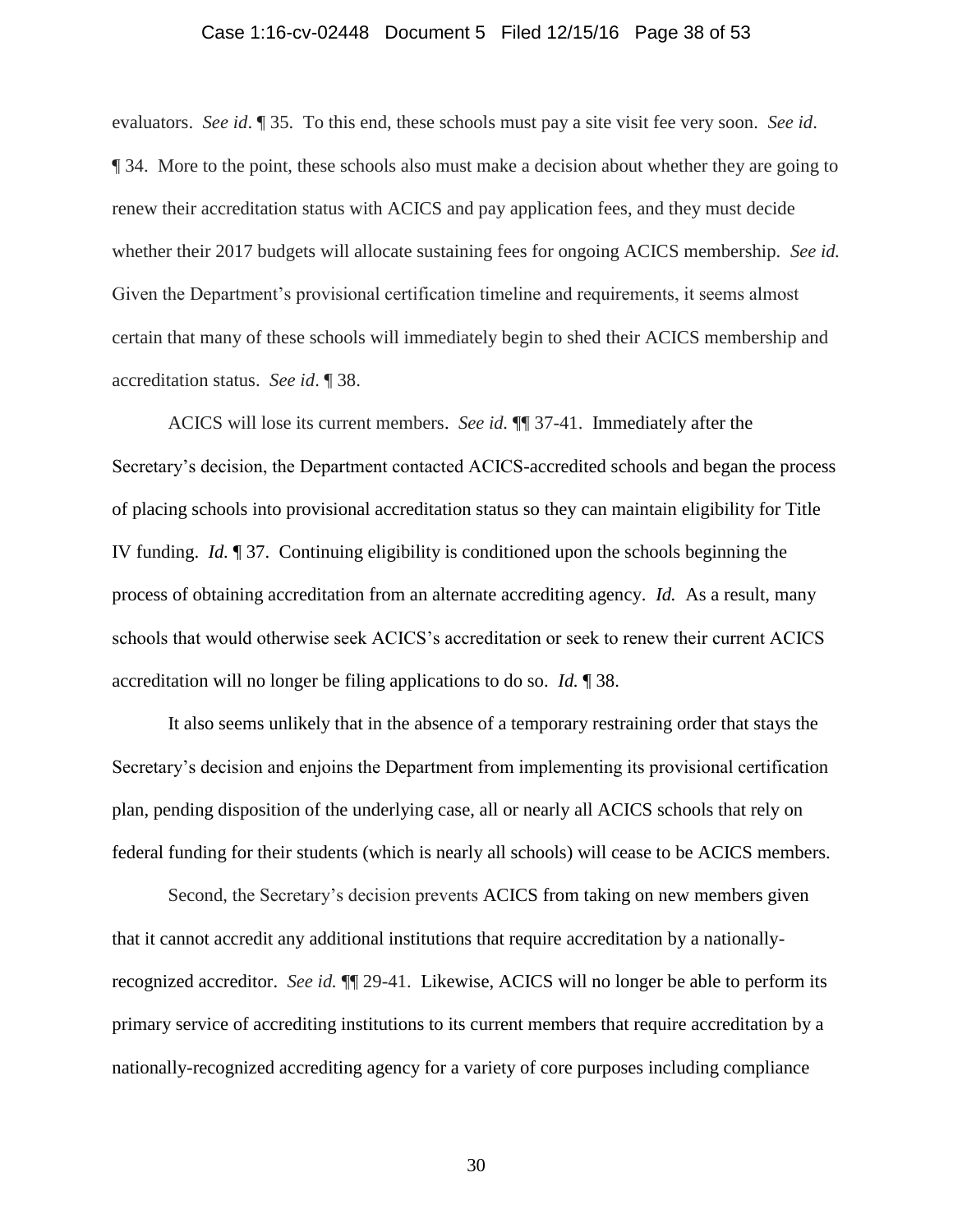#### Case 1:16-cv-02448 Document 5 Filed 12/15/16 Page 39 of 53

with state licensing requirements and requirements of programmatic accreditors. *See id.* ¶¶ 35, 38-41.

Third, ACICS's operating revenue will be immediately and adversely affected as a result of the Secretary's decision and the Department's related directives to ACICS-accredited schools. *Id.*  $\parallel$  33. For example, ACICS-accredited schools must now determine whether they are going to use resources to pay outstanding or upcoming fees to ACICS or if they are going to forego those fees and use those resources to pay the substantial costs associated with seeking alternate accreditation from another agency. *Id.* ¶ 34. This is not some hypothetical hyperbole – a number of ACICS-accredited schools have refused and are continuing to refuse their outstanding fees for 2016 (which were due November 1, 2016) given the cloud cast by the Secretary's decision, other ACICS-accredited schools have requested refunds of fees paid for 2016 and 2017, and still other ACICS-accredited schools have indicated that they intend to allow their membership expire and not pay further fees. *See id.* ¶ 36. These problems are already occurring but will accelerate as more time elapses. *See id.* ¶¶ 35, 38, 40-41.

Fourth, ACICS's potential revenue from site-visit fees will collapse. *See id.* ¶ 35. A number of schools have cancelled ACICS site visits and will not be paying the fees that ACICS charges for site visits as there is no practical benefit for these schools in going forward with a site visit under the auspices of an accrediting agency that is no longer recognized by the Department of Education. *See id.*

Lastly, ACICS's potential revenue from application fees also will be cutoff—a common sense point generally but also something that the Department is actively making happen through its actions subsequent to the Secretary's decision. *See id.* ¶ 39. Specifically, the Department of Education's accelerated directives concerning provisional accreditation status in order to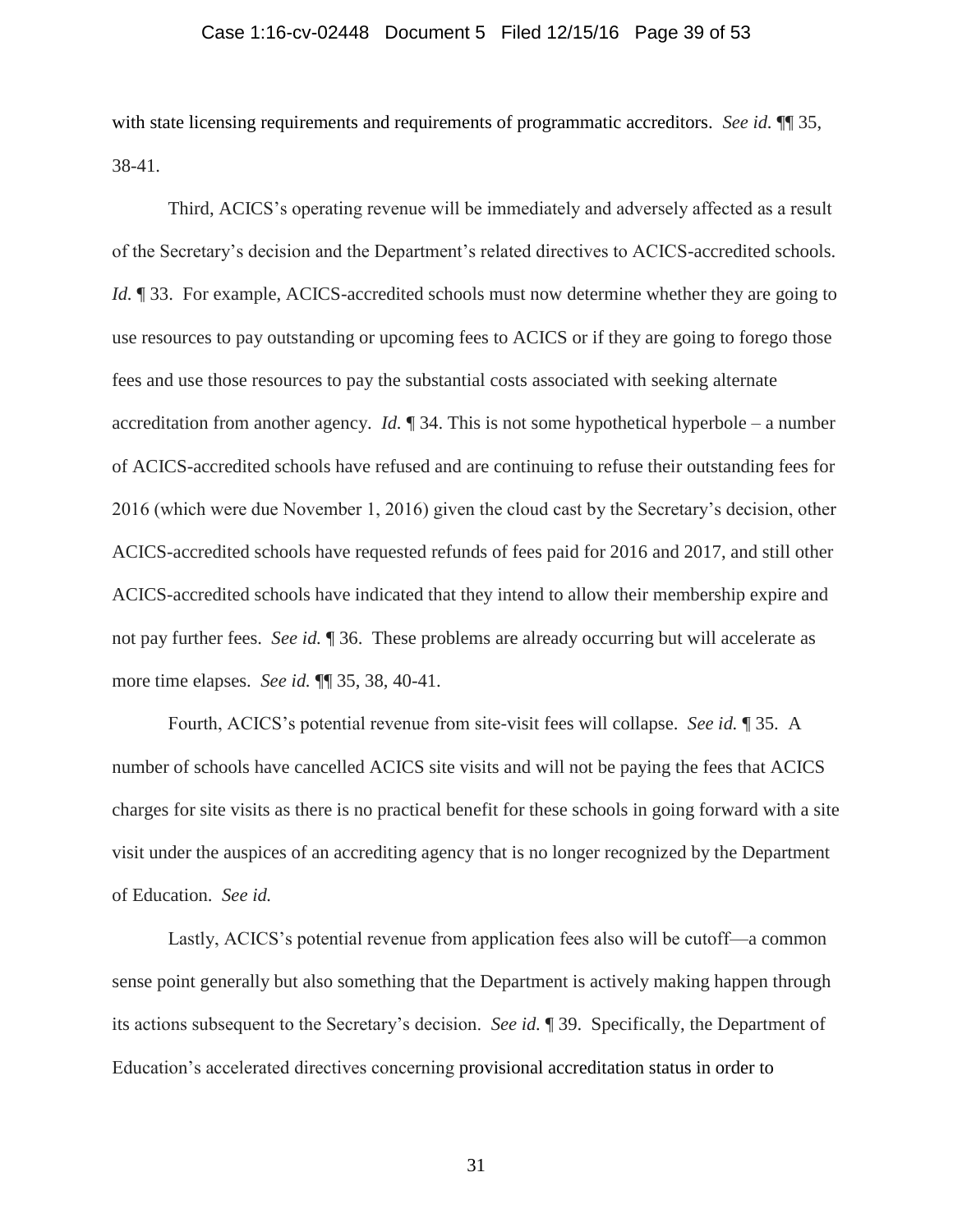#### Case 1:16-cv-02448 Document 5 Filed 12/15/16 Page 40 of 53

maintain eligibility for Title IV funding precludes the schools presently accredited by ACICS from undertaking "major changes." *See id.* But, it is "major changes" which require ACICS's member institutions to pay additional application fees in seeking accreditation for the product of "major changes" (such as additional locations, increases in level of academic offerings, new programs). *See id.*

In the absence of immediate injunctive relief, the net effect of the Secretary's decision is that ACICS's day-to-day operations will be substantially curtailed well before the merits of its underlying case can be heard.

## <span id="page-39-0"></span>**B. ACICS Will Suffer Substantial And Imminent Reputational Damage That Will Have Lasting Effects On The Agency's Operations**

ACICS's reputation and goodwill continue to diminish substantially with each passing day, as ACICS loses more schools and as the impact from the Secretary's decision continues to reverberate throughout the educational community – with schools, students, state licensing entities, and private programmatic accreditors. *See infra* at Section II. This significant damage to ACICS's reputation and goodwill in the absence of an injunction is imminent and irreparable.

<span id="page-39-4"></span><span id="page-39-3"></span><span id="page-39-2"></span><span id="page-39-1"></span>Reputational damage is well-recognized as constituting irreparable injury. *See, e.g. Patriot, Inc.*, 963 F. Supp. at 5 (holding that "plaintiffs have demonstrated irreparable harm in damage to their business reputation"); *Morgan Stanley DW Inc. v. Rothe*, 150 F. Supp. 2d 67, 77 (D.D.C. 2001) (finding that a loss of "customer trust and goodwill" constituted irreparable harm); *Malarkey-Taylor Assocs., Inc. v. Cellular Telecomm. Indus. Ass'n*, 929 F. Supp. 473, 478 (D.D.C. 1996) (finding defendant's arguments that plaintiff would not suffer irreparable injury "unpersuasive" where, *inter alia*, plaintiff would suffer "loss of control over its reputation," which is a "harm not compensable in money damages."); *Armour & Co. v. Freeman*, 304 F.2d 404, 406 (D.C. Cir. 1962) (explaining that "irreparable injury to Armour from the enforcement of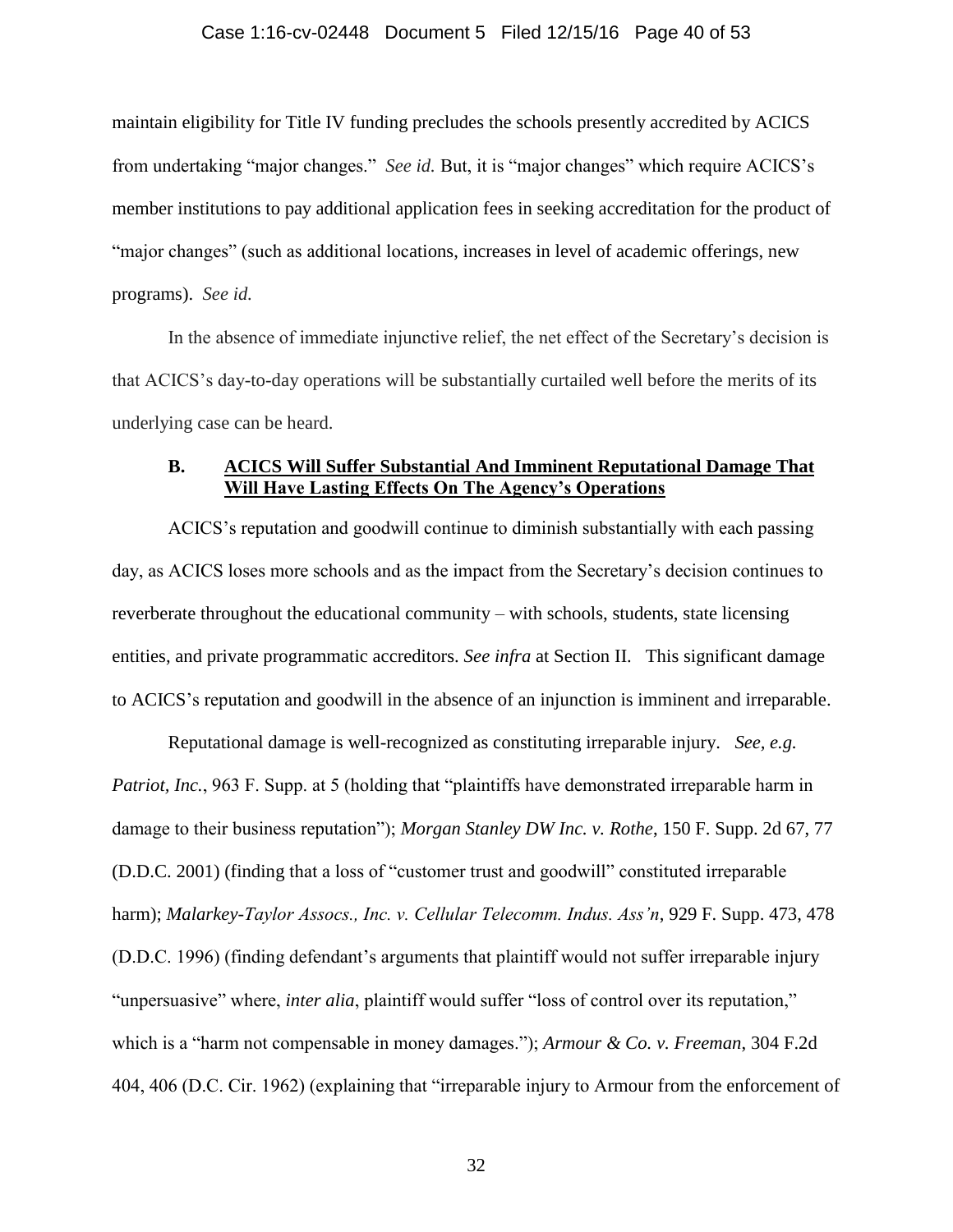#### <span id="page-40-2"></span>Case 1:16-cv-02448 Document 5 Filed 12/15/16 Page 41 of 53

the regulation is apparent without demonstration" as implementation of the administrative action "could not fail to damage its good name"); *Regents of Univ. of Cal. v. Am. Broad. Cos.*, 747 F.2d 511, 520 (9th Cir. 1984) (affirming a preliminary injunction where plaintiffs would suffer some palpable diminution in national reputation and finding such reputational harm was irreparable); *Honeywell, Inc. v. Consumer Prod. Safety Comm'n*, 582 F. Supp. 1072, 1078 (D.D.C. 1984) (holding that injury to plaintiff's "corporate goodwill and reputation and its competitive position" constituted irreparable injury).

<span id="page-40-1"></span><span id="page-40-0"></span>Further, the loss of accreditation itself can result in a loss of goodwill that constitutes irreparable damage to schools. In *Professional Massage Training Center Inc. v Accreditation Alliance of Career Schools and Colleges*, 951 F.Supp.2d 851, 854 (E.D. Va. 2012) a professional school moved for a preliminary injunction restoring its accreditation so that it could continue operating pending the outcome of an action against an accrediting agency seeking to revoke it. There, the court expressly acknowledged that "it is obvious that losing accreditation would cause [the school] to lose customers to competitors and also cause them a loss of goodwill. These things are considered irreparable harm in the Fourth Circuit." *Id*. The Court further held that "it would be patently unfair for them to endure that sort of damage – from which recovery would be difficult, if not impossible – if it were ultimately determined that the revocation was improper." ACICS's loss of recognitions tarnishes ACICS's goodwill with the schools it accredits and ultimately with their students. This goodwill will be irreparably tarnished with each passing day, even after ACICS ultimately prevails on the merits of its underlying claims. Here, too, the harm is imminent and ongoing.

ACICS's longstanding and hard earned reputation as an accrediting agency will be irreparably damaged if its recognition is revoked in the interim. *See* Williams Decl. ¶¶ 42-45.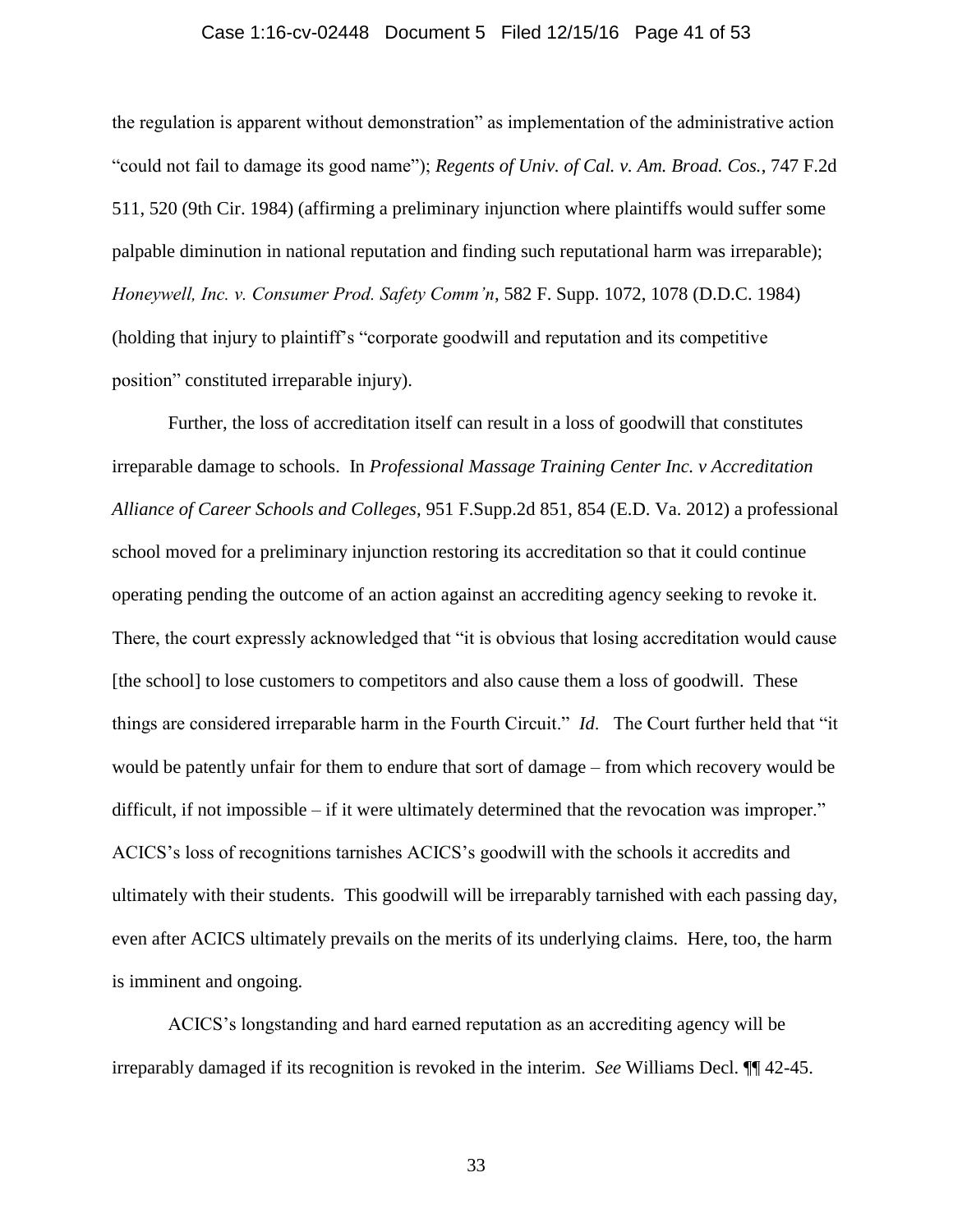#### Case 1:16-cv-02448 Document 5 Filed 12/15/16 Page 42 of 53

That damage is not speculative and its impact will be immediate. *See id.* Until now, the Department of Education has, since 1956, recognized ACICS as a reliable authority as to the quality of education offered by the institutions that ACICS accredits. *See id.* ¶ 7. Revoking ACICS's status now, after six decades, would prove a substantial blow to ACICS's reputation among the community of institutions that it accredits and the students who attend those schools. *See id.*  $\sqrt{942}$ . The additional hurdles through which institutions formerly accredited by ACICIS (and the students who attend them) will have to jump as a result of ACICS's revoked accreditation will damage ACICS's reputation irreparably, even if ACICS is ultimately successful on the merits of its claim. *See id.* ¶¶ 42-47. Thus, even in the event that ACICS's accrediting status is reinstated it will be impossible – particularly in light of the politicized nature of these proceedings to date – to rectify the reputational damage that ACICS would have suffered in the interim if the Secretary's decision is not stayed immediately, pending disposition of the underlying case. *See id.* ¶ 45. As the Court in *Professional Massage Training Center*  held, forcing ACICS to endure such damage if the agency ultimately prevails on the merits, "would be patently unfair." 951 F. Supp. 2d at 854.

### <span id="page-41-1"></span><span id="page-41-0"></span>**III. THE PUBLIC INTEREST FAVORS GRANTING PRELIMINARY EQUITABLE RELIEF**

The public interest favors entry of the injunction ACICS seeks. Defendants' termination decision will reverberate throughout the education sector causing substantial immediate and ongoing harm to: (1) ACICS-accredited institutions, which will be forced to undertake a resource-intensive process of obtaining accreditation from another accrediting agency; and (2) students attending ACICS-accredited institutions, because potential funding sources for their educational pursuits might be curtailed or more limited, as result of the Secretary's decision.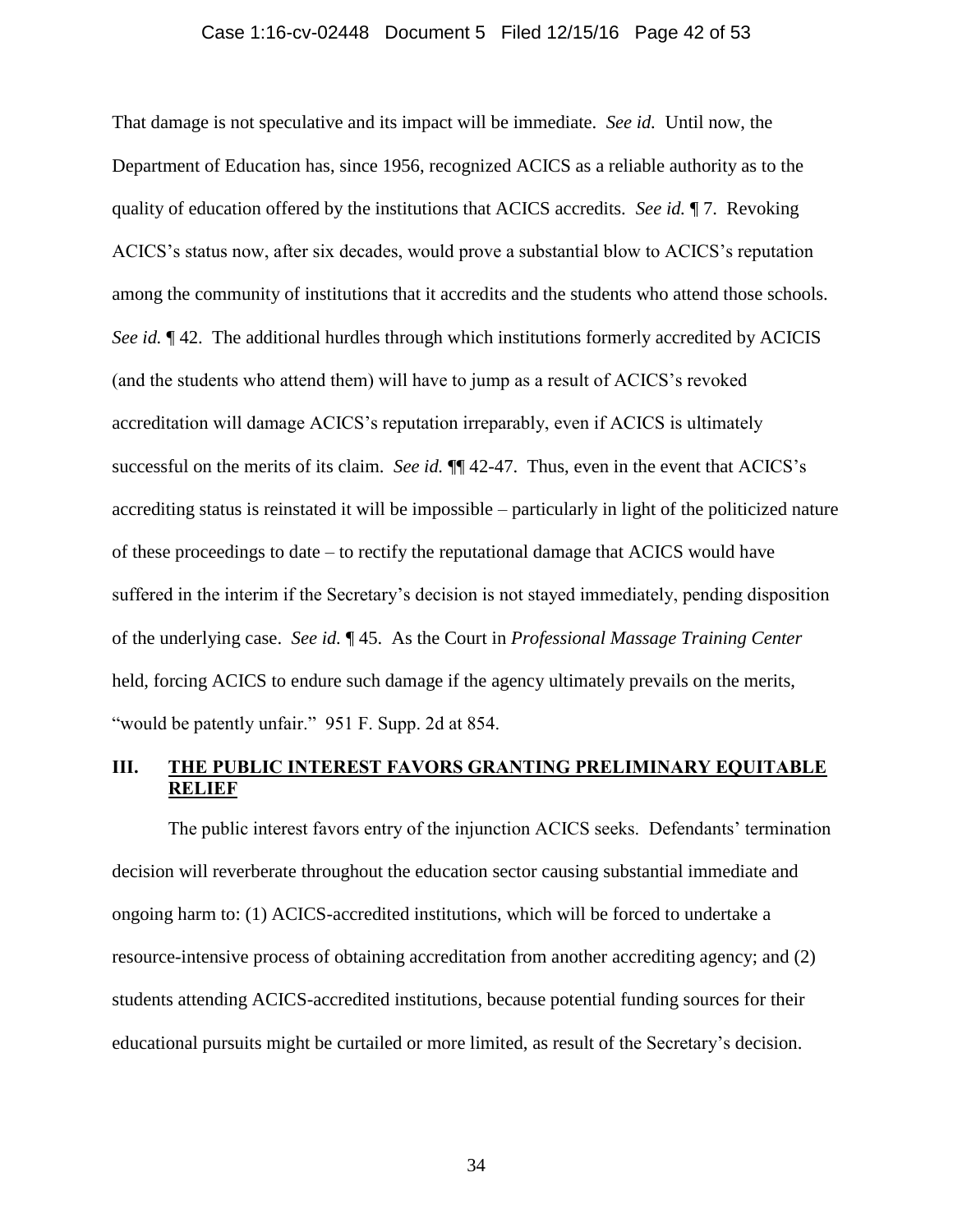#### Case 1:16-cv-02448 Document 5 Filed 12/15/16 Page 43 of 53

Meanwhile, no legitimate public interest is served through immediate termination of ACICS's recognition prior to reasoned judicial consideration of ACICS's APA challenges.

### **A. Immediate Harm to ACICS-Accredited Schools**

<span id="page-42-0"></span>ACICS-accredited institutions will be subject to substantial and ongoing harm should an injunction not issue immediately. While the Department of Education issued a letter (the "December 12 Letter,") to member institutions in the wake of the Secretary's Decision stating that there will be an 18-month grace period for federal loan funding for affected students, (*see*  Swartzwelder Decl. ¶ 6, Ex. 1) many schools accredited by ACICS are unlikely to obtain accreditation from another school within 18 months. *Id.* ¶ 17. Initial accreditation often takes at least 18 months and can take two years or longer and requires that a school conform to the agency's mission and scope, which may require certain schools to cease operations or discontinue certain programs. *Id; see also* Gunderson Decl. ¶ 6 (noting that a typical accreditation review requires 18-24 months.)

Indeed, the Department's Summary of Selected Requirements warned ACICS-accredited institutions that they "will be placed on provisional certification [for Title IV eligibility] until such time as they gain accreditation by another federally-recognized accreditor, or the expiration of the 18-month period. Institutions that fail to meet the statutory deadline will lose Title IV eligibility." *See* Swartzwelder Decl. ¶ 7. Institutions must further comply with "additional conditions for continued Title IV eligibility." *Id*. ¶ 8.

Furthermore, many ACICS-accredited schools hold state licenses and/or degree-granting authority tied to accreditation by a nationally recognized accrediting agency and the loss of recognition will have an immediate and substantial impact on them. *Id*. ¶ 10. Notwithstanding the Department's efforts to allay concerns of schools that have state licenses and to inform state licensing entities that the Department is granting ACICS-accredited schools provisional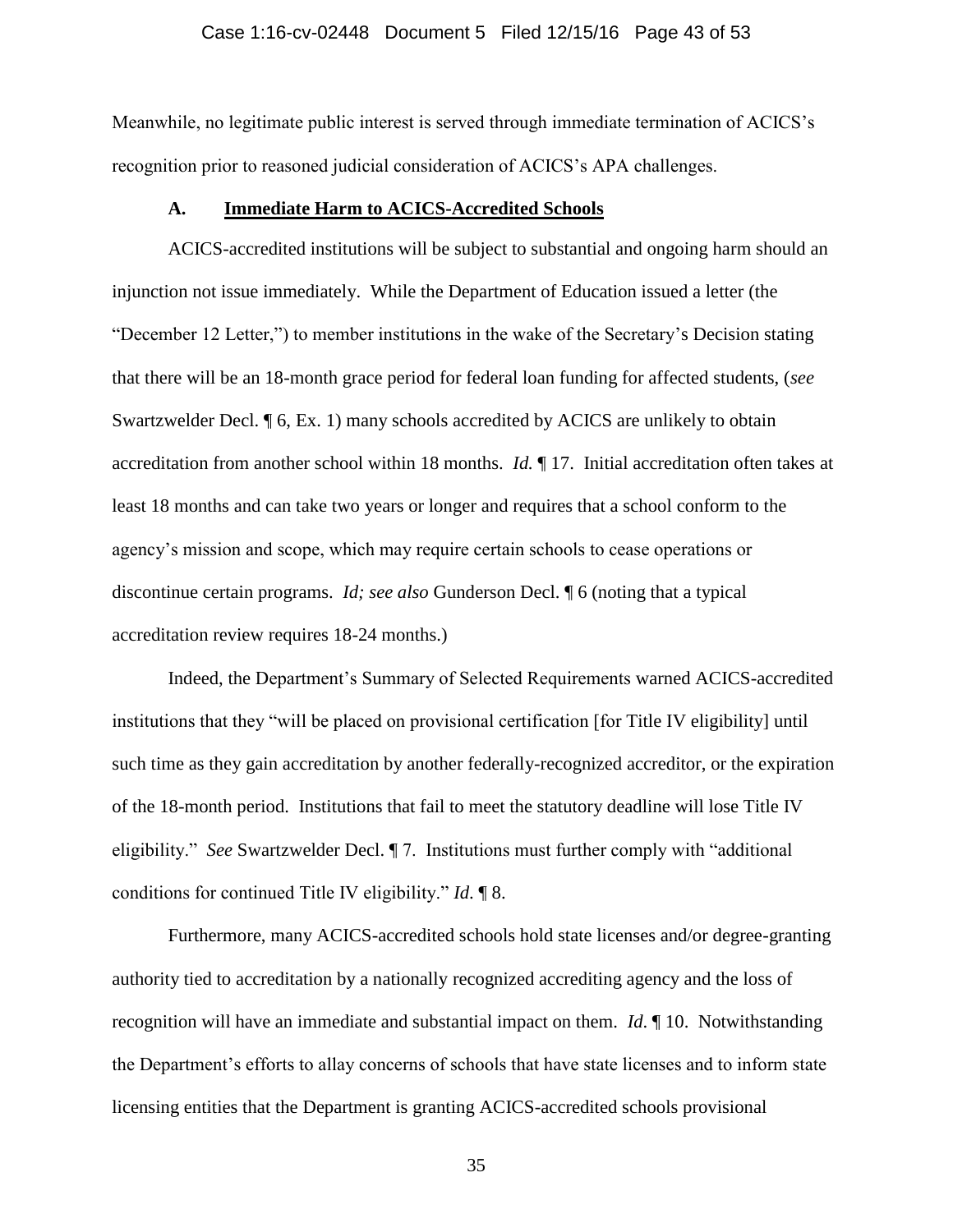#### Case 1:16-cv-02448 Document 5 Filed 12/15/16 Page 44 of 53

certification, the Department has no actual control over the conduct of these state entities. For example, in advance of the Secretary's Decision, ACICS-accredited schools in California received notices from the California Bureau for Private Postsecondary Education ("BPPE") stating that "ACICS's loss of recognition by the Department will remove the basis for the institution's accreditation status, and the Bureau may have to initiate proceedings to revoke your school's [Approved By Means of Accreditation]." *Id.* ¶ 11-12.

Similarly, the Maryland Higher Education Commission ("MHEC") also requires accreditation from an Department-recognized accreditor. *Id*. ¶ 13. For example, ACICSaccredited schools operated by Education Corporation of America ("ECA"), in Maryland are, thus, without accreditation and are subject to closure. *Id*. ¶ 14. While the state *may* allow for ACICS-accredited schools 18 months to obtain alternate accreditation, there are no guarantees. *Id*.

Several programmatic accrediting agencies anticipate putting the programs they accredit at ACICS-accredited schools on probation. *Id.* ¶ 15. Here, too, programmatic accrediting agencies are private actors, and the Department cannot require that programmatic accrediting agencies accept the Department's provisional certification designation. For example, the Nevada Commission on Postsecondary Education ("CPE") has informed an ECA institution that its degree programs may be shut down if they are not programmatically accredited. *Id.* ¶ 16. It is unclear if closure would be immediate. *Id*.

The process of seeking accreditation by another recognized agency is complex and expensive. *See id.* ¶ 18; *see also* Gunderson Decl. ¶ 7. For most ACICS-accredited institutions, only a few other agencies are reasonable alternatives. *See* Swartzwelder Decl. ¶ 18. Regional accreditors are largely not an option, as they often have requirements that schools have certain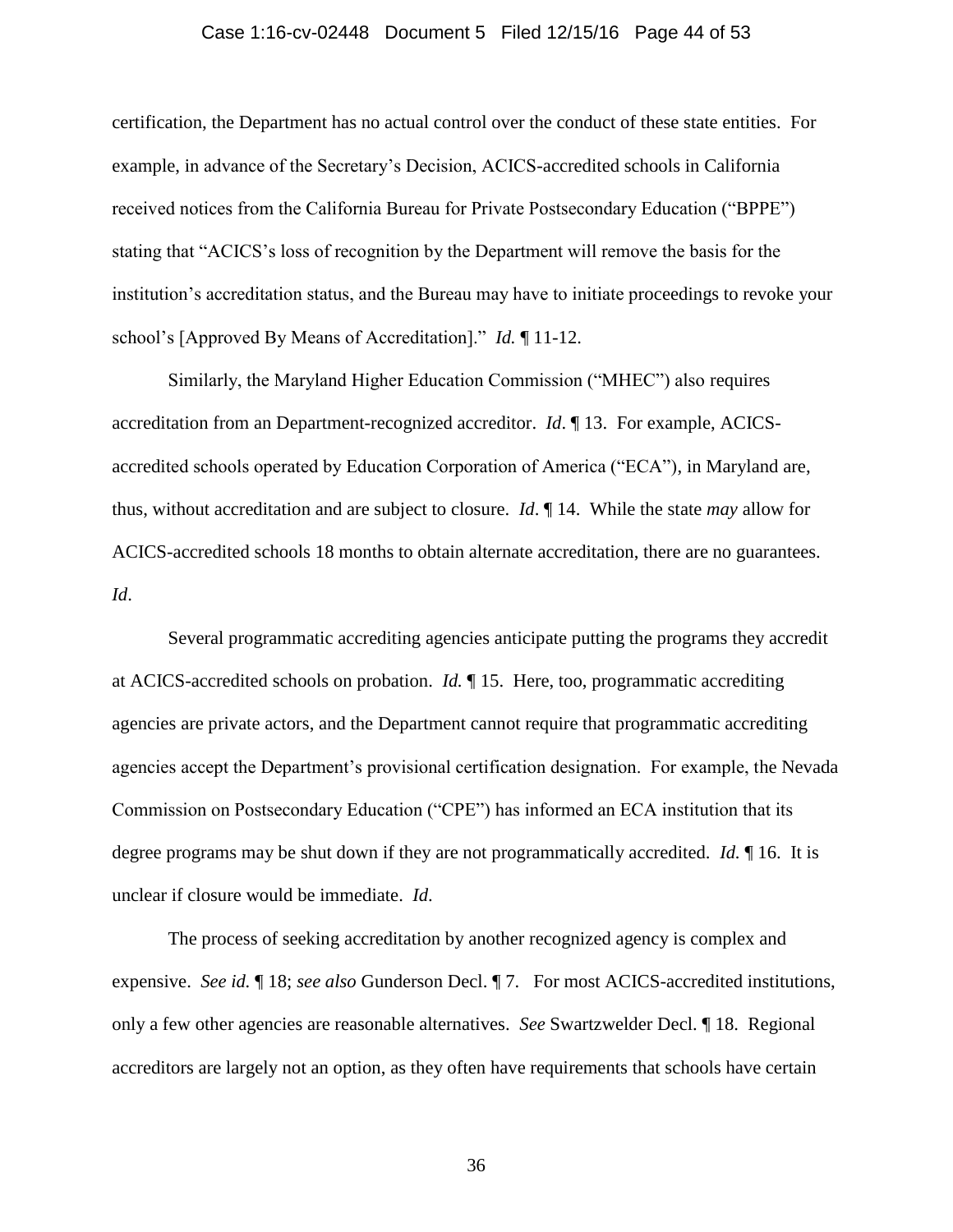#### Case 1:16-cv-02448 Document 5 Filed 12/15/16 Page 45 of 53

governance structures in place for at least two years, before a school can seek accreditation from a regional accreditor. *Id.*; *see also* Gunderson Decl. ¶ 11.

Accordingly, for most ACICS-accredited schools, accreditation may prove problematic, as remaining national accreditors often have a more limited scope of recognition than ACICS. *See* Swartzwelder Decl. ¶¶ 19-22. Many of these schools will be required to discontinue existing educational programs in order to fit within the mission and scope of an alternate accrediting agency; this will have a direct impact on students as programs are discontinued and teach-outs are implemented. *See* Swartzwelder Decl. ¶¶ 19-22. Further, the handful of national accrediting agencies with recognition scope that can accommodate many ACICS-accredited schools also have limited resources. *See id*. These accrediting agencies will be overwhelmed and likely will not be able to extend accreditation to all eligible school applicants in less than two years, well outside the Department's requirements. *See Id*. ¶ 25; *see also* Gunderson Decl. ¶ 11. In fact, it seems likely that because of the resource constraints associated with on-boarding so many new schools, it will likely take accrediting agencies even more time than normal to accredit ACICSaccredited schools going forward. *See* Gunderson Decl. ¶ 11.

For example, Accrediting Commission of Career Schools and Colleges ("ACCSC") is the only national accrediting agency with a scope of recognition that is similar in breadth to that of ACICS, but it does not have the capacity to absorb all of the ACICS-accredited institutions that satisfy its eligibility standards and offer programs at the bachelor's degree level or above, within 18 months. *See* Swartzwelder Decl. ¶¶ 23-24. Indeed, ACCSC estimates that the accreditation process will take 18 months to two years. *Id.* ¶ 26. Accordingly, some ACICS-accredited schools may be forced to close because they cannot complete the process of obtaining alternate accreditation in time to secure Title IV access or Veterans Affairs funding for their students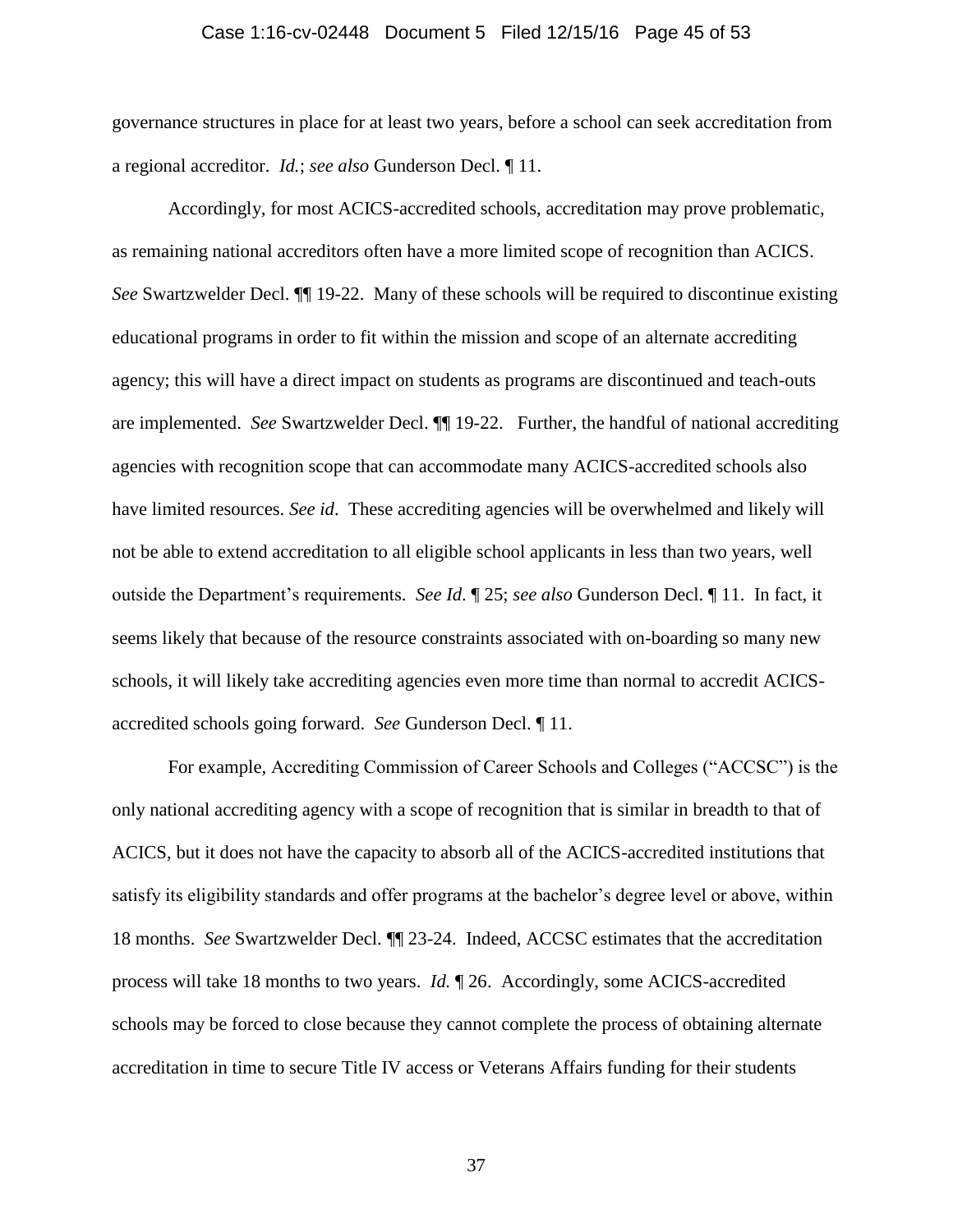#### Case 1:16-cv-02448 Document 5 Filed 12/15/16 Page 46 of 53

following the loss of ACICS's recognition. *Id.* ¶ 27. The Department has made it clear that this provisional certification that provides continued access to Title IV funds "*may last up to 18 months* from the date of the Secretary's decision." *Id.* 1 30, Ex. 5 at 1.

#### **B. Immediate Harm to Students at ACICS-Accredited Schools**

<span id="page-45-0"></span>Absent an injunction, withdrawal of ACICS's recognition would result in profound, irreparable, imminent and substantial harm to the estimated 320,000 students enrolled in ACICSaccredited schools right now. *See* Williams Decl. ¶ 4. First, the Secretary's Decision and the Department's accompanying guidance to schools, which sets up unrealistic timelines and provisions, as noted above, will have the effect of leaving students at ACICS-accredited institutions burdened by the notion that their school is closing, leaving them uncertain about their ability to complete their program and graduate. *See* Swartzwelder Decl. ¶ 34. State agencies exacerbate those feelings by leaving the impression that a school could be closed at any time because it lacks accreditation. *Id.* And, in fact, some state licensing entities have declined to commit with certainty to any next steps in this regard. *See infra* at 35-36.

In the wake of the Secretary's Decision, the U.S. Department of Veterans Affairs, for example, warned recipients of GI benefits at ACICS-accredited schools, that they must "decide whether your current school and program will meet your need for the next 18 months or if you should consider other options, courses, and/or schools." *Id*. ¶ 9. The missive further warns that the loss of accreditation "may affect your ability to transfer credits to another institution, or sit for state licensing exams, as well as other potential impacts." *Id*.

Indeed, state-based agencies are not bound by the Department of Education's 18-month grace period. *Id*. ¶ 14. Existing students in California, for example, may not receive the state financial aid to which they are entitled from the California Student Aid Commission ("CSAC")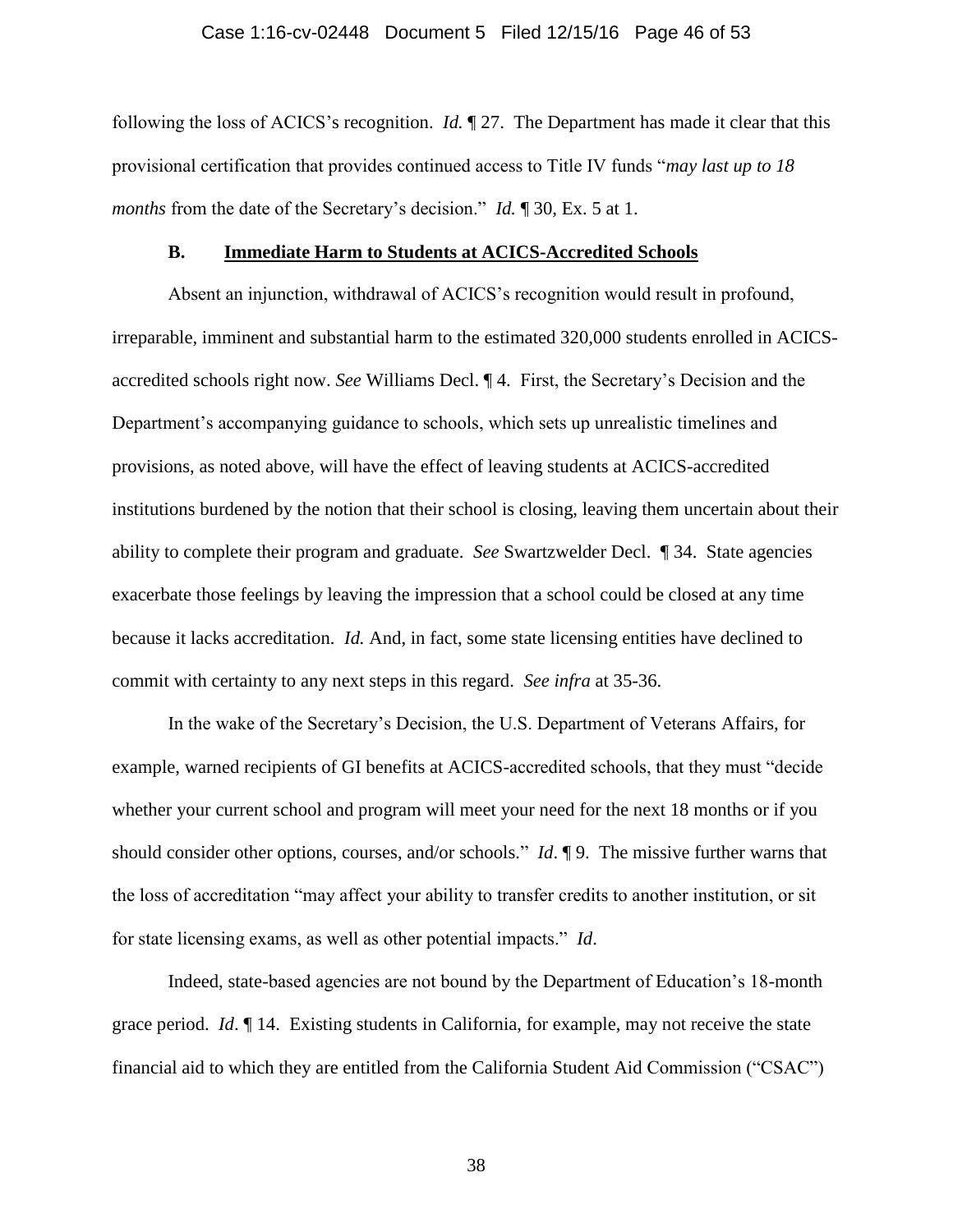#### Case 1:16-cv-02448 Document 5 Filed 12/15/16 Page 47 of 53

because BPPE no longer recognizes ACICS-accredited schools as having the authority to operate in California. *Id.* ¶¶ 35-36. CSAC has not stated that it will continue to award aid for such students during the 18-month period while ACICS-accredited institutions obtain new accreditation. *Id*. ¶ 36.

Further, students in many programs at ACICS-accredited schools must graduate from programs accredited by a recognized agency in order to sit for registration, certification, or licensure that is required to work in their chosen field. *Id*. ¶ 37. For example, graduates of ACICS-accredited schools who are in nursing programs may no longer be eligible to sit for nurse licensure exams that are administered by state entities. *Id. ¶¶* 37-38.

Similarly, students who remain enrolled at ACICS-accredited schools after the loss of ACICS's recognition will face even greater challenges if they seek to transfer their credits or have their credentials accepted to fulfill requirements for more advanced degrees. *Id.* ¶ 39. Few institutions will accept credits or credentials earned at schools that are not accredited by a recognized agency. *Id*. Thus, students currently enrolled in multi-year degree programs will be forced to decide whether to stay in their existing programs and hope that a new agency accredits them, or seek out entirely new programs without knowing whether a new agency will accept credits already earned. *Id.* ¶ 40.

Furthermore, as the Department's own data reveals, ACICS serves a population of more at-risk students than regionally accredited schools. *See* Gunderson Decl. ¶¶ 8-9. Accordingly, the Secretary's Decision will have a disproportionate impact on at-risk student populations. *Id*.

# **C. Additional Aspects Of The Public Interest Favor An Injunction**

<span id="page-46-0"></span>The public also has a vested interest in a predictable federal higher education system in which the federal agency charged with oversight adheres to its own procedures. The public's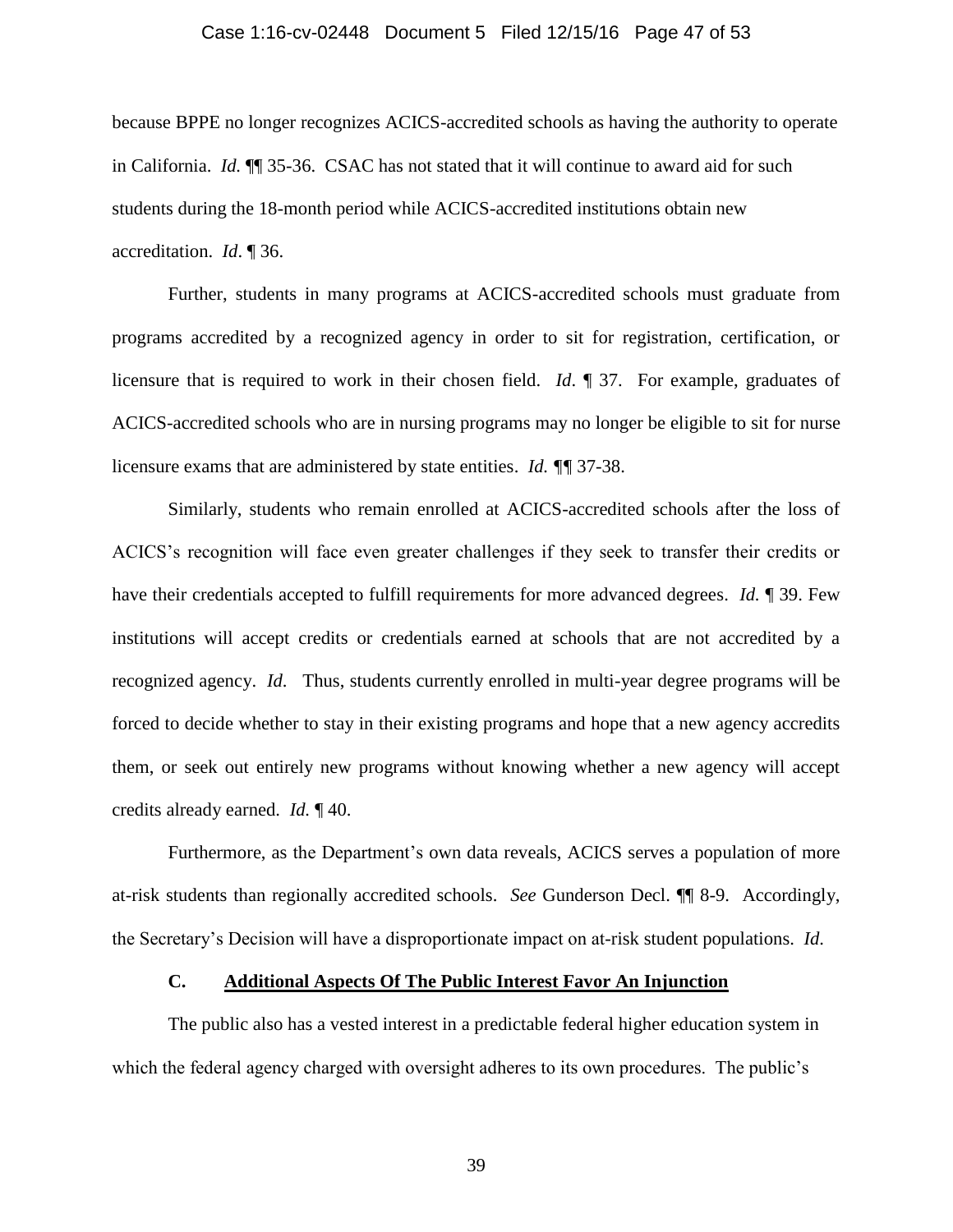#### <span id="page-47-2"></span><span id="page-47-0"></span>Case 1:16-cv-02448 Document 5 Filed 12/15/16 Page 48 of 53

interest weighs heavily in favor of granting the relief ACICS seeks. *See Bayer HealthCare, LLC, v. U.S. Food & Drug Admin.*, 942 F. Supp. 2d 17, 24-25 (D.D.C. 2013) (stating that "[t]he public has an interest in federal agency compliance with its governing statute," and finding the public interest favored entry of a temporary restraining order where the FDA "did not address the full record or make a reasoned decision" based on the factual record); *Hospira, Inc. v. Burwell*, 2014 WL 4182398, at  $*$ 5 (D. Md. Aug. 19, 2014) (stating that those "who are required to follow the process established by the [federal agency] could lose faith in the process if it becomes unpredictable," and granting a temporary restraining order in part because "the public has an interest in an agency's compliance with its governing statute"); *see also Brady Campaign to Prevent Gun Violence v. Salazar*, 612 F. Supp. 2d 1, 26-27 (D.D.C. 2009) (finding that public interest favored entry of the injunction, and defendants failed to "set forth any reason as to why the [final agency action] must be implemented at this time, as opposed to after a resolution on the merits of Plaintiffs' claims").

<span id="page-47-1"></span>The Secretary's unsupported decision to terminate ACICS's recognition unnecessarily upends the system of nationally-recognized accreditation agencies and substantially harms faultless schools and students. A significant number of the schools accredited by ACICS are unlikely to obtain accreditation from another agency during any 18-month grace period, as the process of gaining initial accreditation can, and often does, take longer than two years. *See* Gunderson Decl. ¶ 6; *see also* Swartzwelder Decl. ¶ 17. Many of these schools will be required to discontinue existing programs in order to fit within the mission and scope of an alternate accrediting agency; this will have a direct impact on students as programs are discontinued. *See* Swartzwelder Decl. ¶ 17. Many students currently enrolled in 2- or 4-year degree programs will be immediately impacted and placed between a rock and a hard place: do I remain in my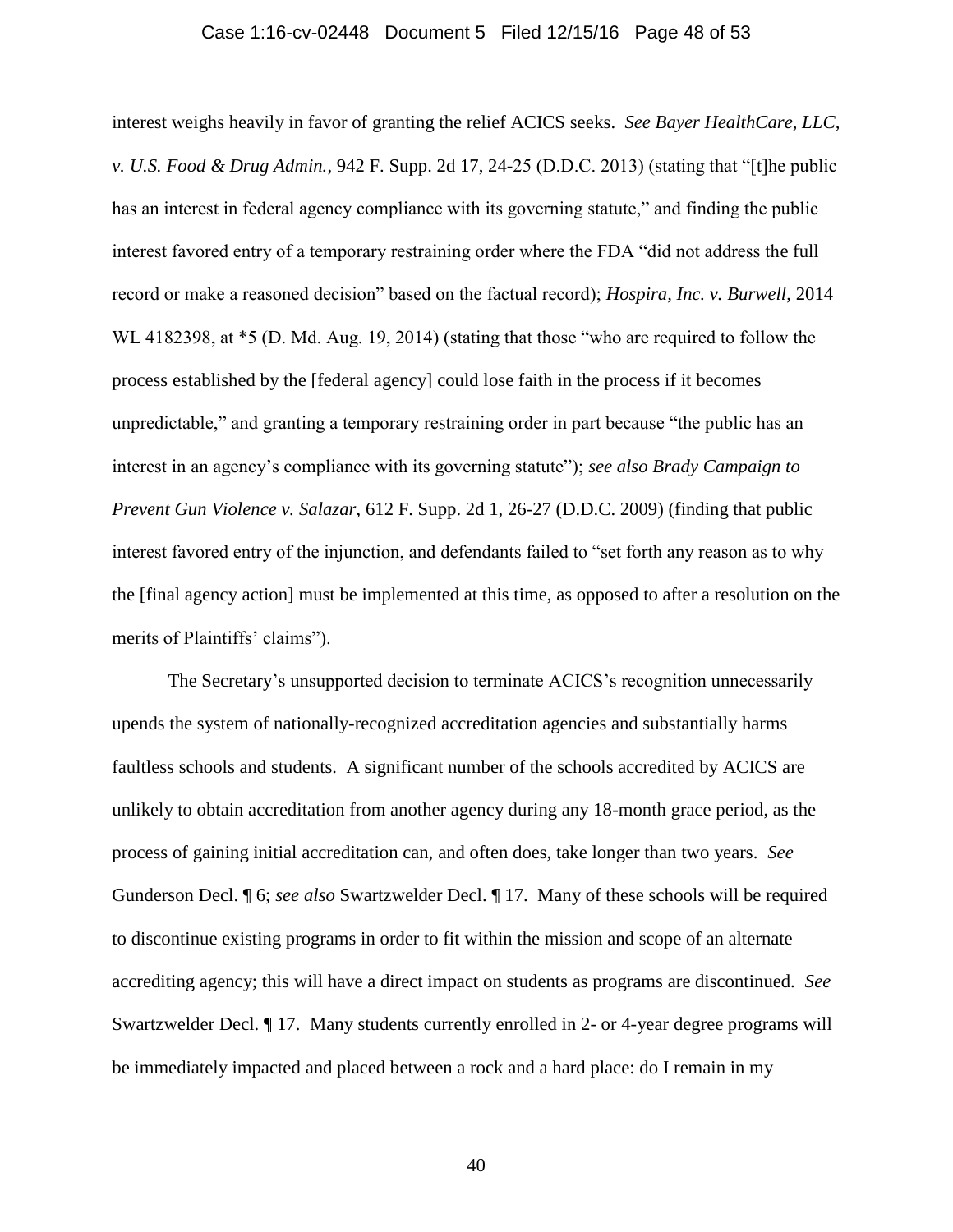#### Case 1:16-cv-02448 Document 5 Filed 12/15/16 Page 49 of 53

program and gamble that my institution finds a new accreditor by the time I graduate, or do I forgo the time, expense, and resources that I've expended in my current program and restart the process of finding a new school (which may or may not accept any credits I've earned so far)? Students should not be forced to make that decision, particularly while this litigation is pending.

# <span id="page-48-0"></span>**IV. THE BALANCING OF THE EQUITIES TIPS IN FAVOR OF GRANTING PRELIMINARY EQUITABLE RELIEF**

The balance of the equities analysis here consists of three factors: (1) injury to ACICS absent an injunction; (2) injury, if any, to the Department of Education if injunctive relief is granted; and (3) injury to third-parties and the public generally if injunctive relief is granted or denied. An injunction here would best comport with equitable principles because, on balance, the harm to ACICS coupled with the harm to the public outweighs any potential harm to the Department and warrants entry of an injunction. Further, a preliminary injunction is necessary and appropriate to maintain the status quo pending resolution of the underlying case on the merits. The requested injunction would be preliminary in nature and, thus, the Department would be entitled to enforce its decision if the Court were ultimately to decline to grant final injunctive relief (notwithstanding the flawed process leading to the Department's unsupported decision to terminate recognition). Additionally, the public will suffer as a result of the loss of the valuable and integral accrediting function that ACICS provides to schools that currently enroll an estimated 320,000 students. Thus, the "balance of equities" in this case tips decidedly in favor of an injunction. *See Winter v. NRDC, Inc.*, 555 U.S. 7, 20 (2008).

<span id="page-48-1"></span>First, ACICS will suffer irreparable injury absent the injunctive relief it seeks. Without the relief it seeks, ACICS will suffer: (1) cessation of its core function as an accrediting body; and (2) reputational harm. *See, supra,* Section II.A.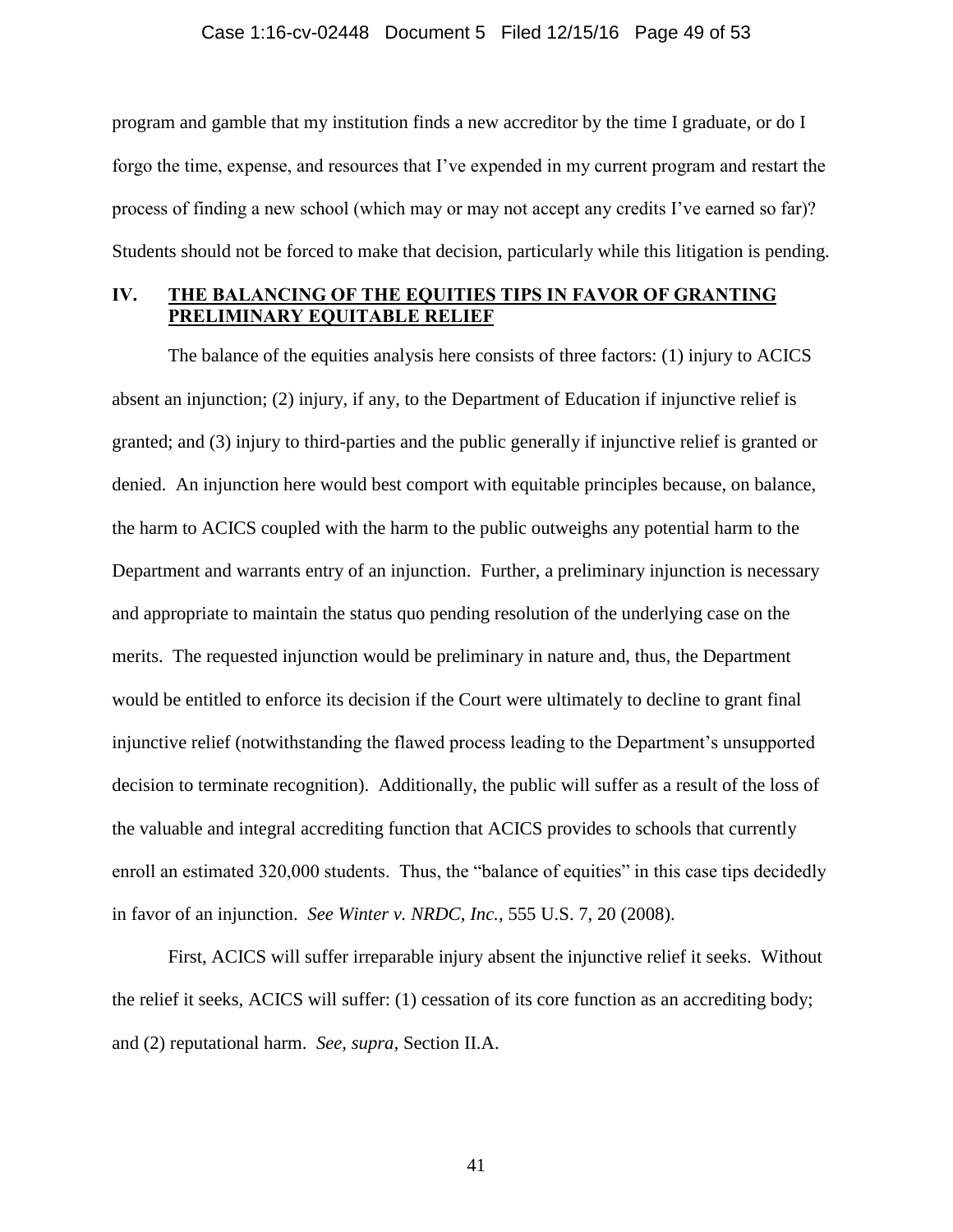#### Case 1:16-cv-02448 Document 5 Filed 12/15/16 Page 50 of 53

Second, the Department of Education will not suffer any harm if the Court grants ACICS's request. The Department has not, in nearly a year of administrative proceedings, pointed to any evidence that would support an argument that it would suffer as a regulator if the status quo is maintained while ACICS's APA challenges are resolved.<sup>4</sup> Indeed, the Department has repeatedly acknowledged that ACICS had already come into compliance with many regulatory criteria, and instead postulated that ACICS would not be able to fully comply with all criteria within 12 months. *See, e.g.*, Baker Decl. ¶ 20, Ex. 10. 5 There is plainly no harm to the Department of Education if the court enters an injunction.

Third, ACICS-accredited institutions and students enrolled in those institutions will be harmed without an injunction. As described in Section III.A above, there is a panoply of immediate harms to schools as a result of the revocation of ACICS's recognition, ranging from being forced to close or discontinue certain programs, to incurring substantial costs to attempt to obtain alternate accreditation, to losing state licenses or other programmatic accreditation that necessarily require accreditation by a nationally-recognized accreditor. *See, supra*, Section III.A. Similarly, the harm to students is certain and imminent, as many students will be unable to

<span id="page-49-3"></span><span id="page-49-0"></span> $\overline{a}$ 

<span id="page-49-2"></span><sup>&</sup>lt;sup>4</sup> It is also well-settled that the Court can enter a preliminary injunction to maintain the status quo during the pendency of litigation. *Univ. of Texas v. Camenisch*, 451 U.S. 390, 395 (1981); *United Mine Workers of Am. v. Int'l Union, United Mine Workers*, 412 F.2d 165, 168 (D.C. Cir. 1969).

<span id="page-49-1"></span><sup>&</sup>lt;sup>5</sup> Similarly, the permanent injunctive relief ACICS seeks cannot harm the Department in any real sense because ACICS only seeks to have the Department properly comply with its obligations under its own recognition procedures and engage in an appropriate review of all relevant information pertinent to ACICS's petition. *See Motor Vehicle Mfrs. Ass'n v. State Farm Mut. Auto. Ins. Co.*, 463 U.S. 29, 43 (1983) ("the agency must examine the relevant data and articulate a satisfactory explanation for its action including a 'rational connection between the facts found and the choice made.'") (quoting *Burlington Truck Lines v. U.S.*, 371 U.S. 156, 168 (1962)); *S.E.C. v. Chenery Corp.*, 318 U.S. 80, 94 (1943) ("The orderly function of the process of review requires that the grounds upon which the administrative agency acted are clearly disclosed and adequately sustained.").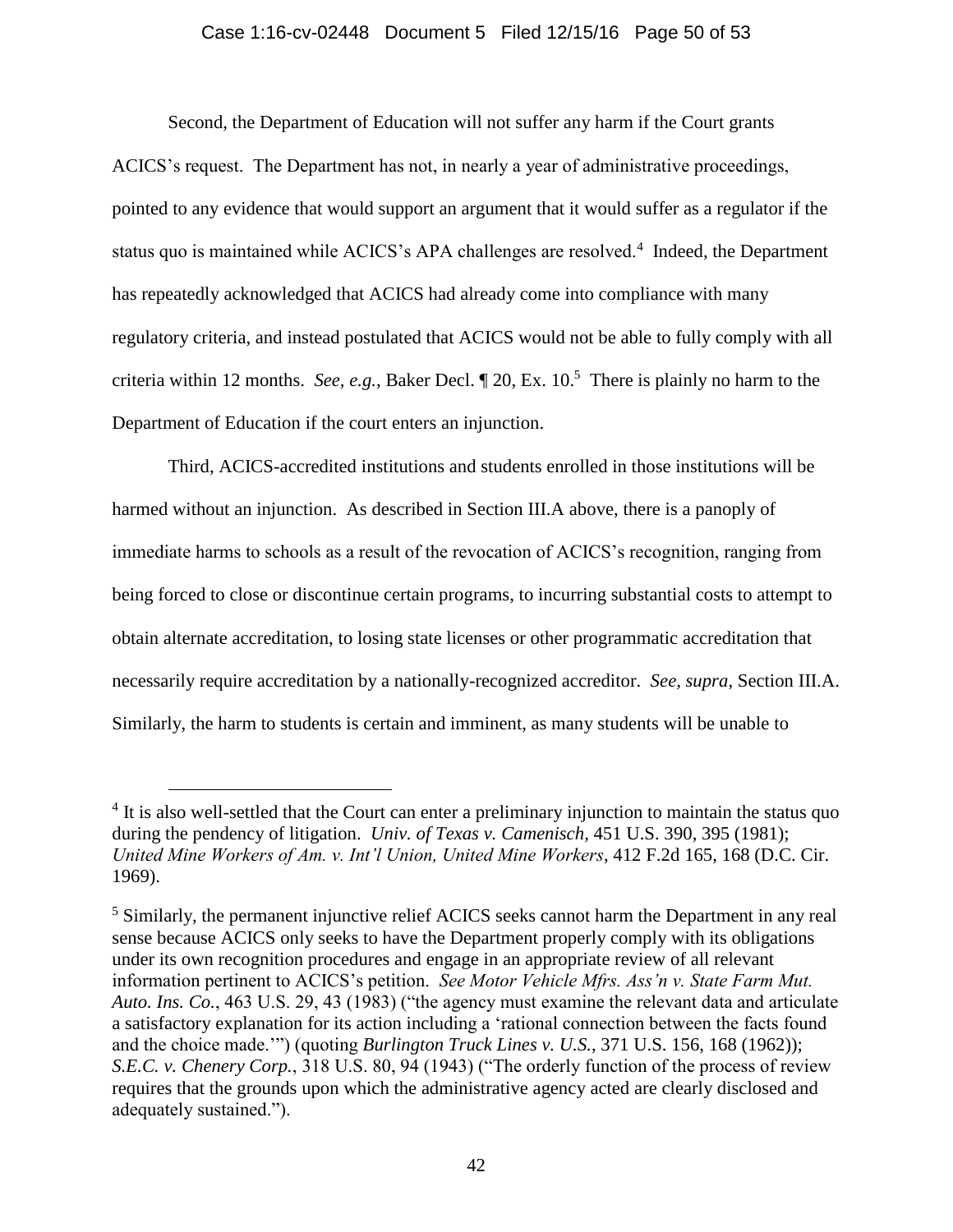#### Case 1:16-cv-02448 Document 5 Filed 12/15/16 Page 51 of 53

graduate, transfer credits, obtain state-based student financial aid, sit for many state licensure exams or other programmatic exams or certifications. *See, supra,* Section III.B.

By contrast, students and schools will not be harmed by the entry of an injunction. The Department's policy goal of purging non-compliant institutions from the for-profit educational sector, while laudable, cannot justify the imposition of substantial and immediate harm to the roughly 320,000 students who attend ACICS-accredited schools. The overwhelming majority of the schools that ACICS has accredited and currently accredits are compliant schools that offer secondary educational programs to students who are working to improve their lives.

#### **CONCLUSION**

<span id="page-50-0"></span>For the foregoing reasons, ACICS respectfully requests that the Court immediately (1) stay the Secretary of Education's decision revoking ACICS's recognition; (2) return ACICS to the status quo and continue its recognition status; and (3) enjoin the Department from implementing and enforcing the Provisional Program Participation Agreement and any other provisions that the Department has immediately applied to ACICS-accredited institutions. Dated: December 15, 2016 Respectfully submitted,

> By: /s/ Allyson B. Baker Allyson B. Baker (#478073) Meredith L. Boylan (#978088) Andrew T. Hernacki (# 1024442) Hillary S. Profita (*pro hac vice* motion to be filed) Venable LLP 575 7th Street, NW Washington, DC 20004 202-344-4073 Telephone 202-344-8300 Facsimile abbaker@venable.com mlboylan@venable.com athernacki@venable.com hsprofita@venable.com

*Counsel for Accrediting Council for Independent Colleges and Schools*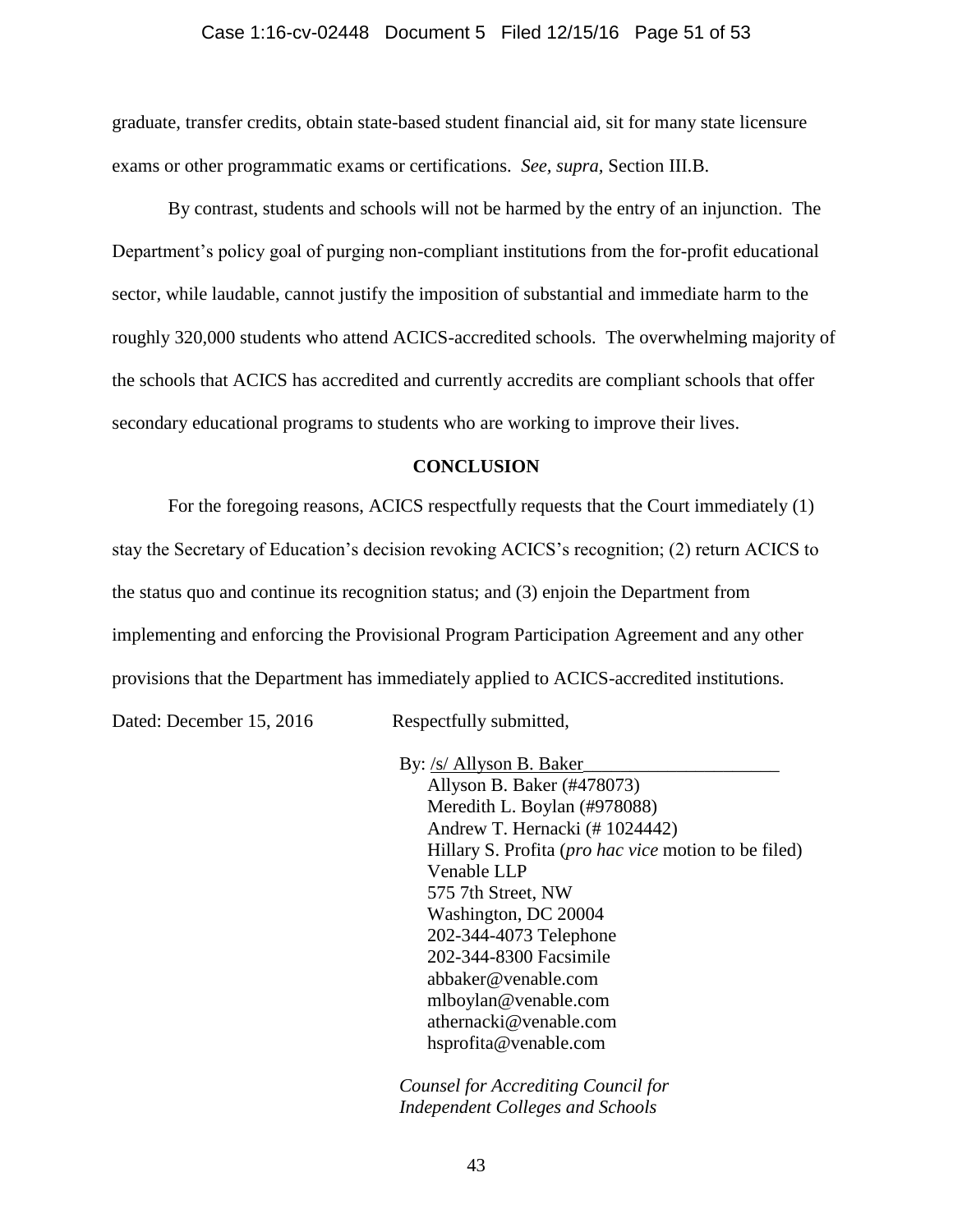### **CERTIFICATION OF COUNSEL PURSUANT TO LCvR 65.1(a)**

Pursuant to LCvR 65.1(a), I hereby certify that Plaintiff, by counsel, has provided notice via email to attorneys Donna Mangold and Sarah W. Morgan of the Department of Education's Office of General Counsel and attorney Charles Yordy of the Department of Education's Office of Hearings and Appeals, of Plaintiff's intent to file Plaintiff's Motion for Temporary Restraining Order and Preliminary Injunction, and provided notice that Plaintiff is requesting a hearing, at the Court's earliest convenience, on Plaintiff's Motion for a Temporary Restraining Order and Preliminary Injunction. Plaintiff also provided to the foregoing attorneys for the Department of Education true and correct copies of the following documents:

- (1) Plaintiff's Complaint
- (2) Plaintiff's Motion for Temporary Restraining Order and Preliminary Injunction, and Proposed Order
- (3) Memorandum of Points and Authorities In Support of Plaintiff's Motion for Temporary Restraining Order and Preliminary Injunction
- (4) All other documents filed with the Court

Further, Plaintiff will hand-deliver on December 16, 2016 true and correct copies all

papers filed with the Court to the following:

Attorney General of the United States Loretta E. Lynch Department of Justice Room B103950 Pennsylvania Avenue, N.W., Washington, D.C. 20530

United States Attorney for the District of Columbia Channing D. Phillips C/O Civil Process Clerk 555 4th Street, N.W., Washington, D.C. 20530

United States Department of Education C/O General Counsel James Cole, Jr. 400 Maryland Avenue SW., Washington, DC 20202